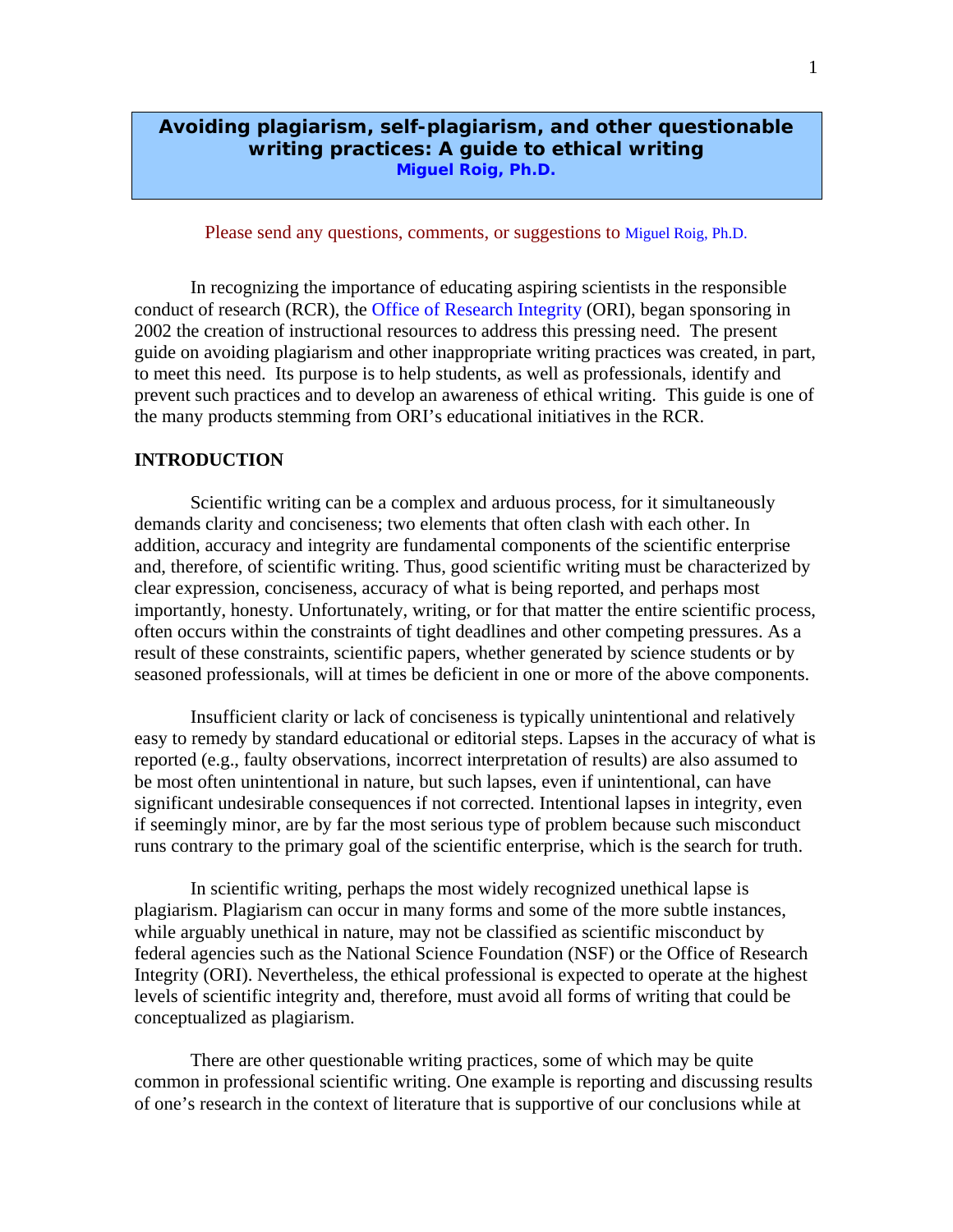the same time ignoring evidence that is contrary to our findings. Another writing 'malpractice' occurs when another author's review of a literature is used, yet the reader is led to believe that the current author has conducted the actual review.

## **On ethical writing**

A general principle underlying ethical writing is the notion that the written work of an author, be it a manuscript for a magazine or scientific journal, a research paper submitted for a course, or a grant proposal submitted to a funding agency, represents an implicit contract between the author of that work and its readers. According to this implicit contract, the reader assumes that the author is the sole originator of the written work, that any text or ideas borrowed from others are clearly identified as such by established scholarly conventions, and that the ideas conveyed therein are accurately represented to the best of the author's abilities. In sum, as Kolin (2002) points out, "Ethical writing is clear, accurate, fair, and honest". It also conveys to the reader that we strive for ethical conduct as well as ethical practice.

As is the case with most other human activities, errors in writing which violate the spirit of the contract do occur. For example, in proposing a new idea or data, an author may dismiss a certain line of evidence as unimportant, and thus quite unintentionally, ignore other established data or other evidence that fail to support, or outright contradict, his/her own ideas or data thereby misleading the reader. Judging by some of the readers' letters and commentaries published in scientific journals in response to certain published articles, this type of oversight appears to be not all that uncommon in the sciences, particularly when dealing with controversial topics.

Other errors include situations in which an idea claimed by its author to be completely original, may have actually been articulated earlier by someone else. Such "rediscovery" of ideas is a relatively well-known phenomenon in the sciences, often occurring within a very close timeframe. Cognitive psychologists have provided considerable evidence for the existence of cryptomnesia, or unconscious plagiarism, which refers to the notion that individuals previously exposed to others' ideas will often remember the idea, but not its source, and mistakenly believe that they themselves originated the idea.

Other unintentional errors occur, such as when authors borrow heavily from a source and, in careless oversight, fail to fully credit the source. These and other types of inadvertent lapses are thought to occur with some frequency in the sciences. Unfortunately, in some cases, such lapses are thought to be intentional and therefore constitute clear instances of unethical writing. Without a doubt, plagiarism is the most widely recognized and one of the most serious violations of the contract between the reader and the writer. Moreover, plagiarism is one of the three major types of scientific misconduct as defined by the Public Health Service; the other two being falsification and fabrication (U. S. Public Health Service, 1989). Most often, those found to have committed plagiarism pay a steep price. Plagiarists have been demoted, dismissed from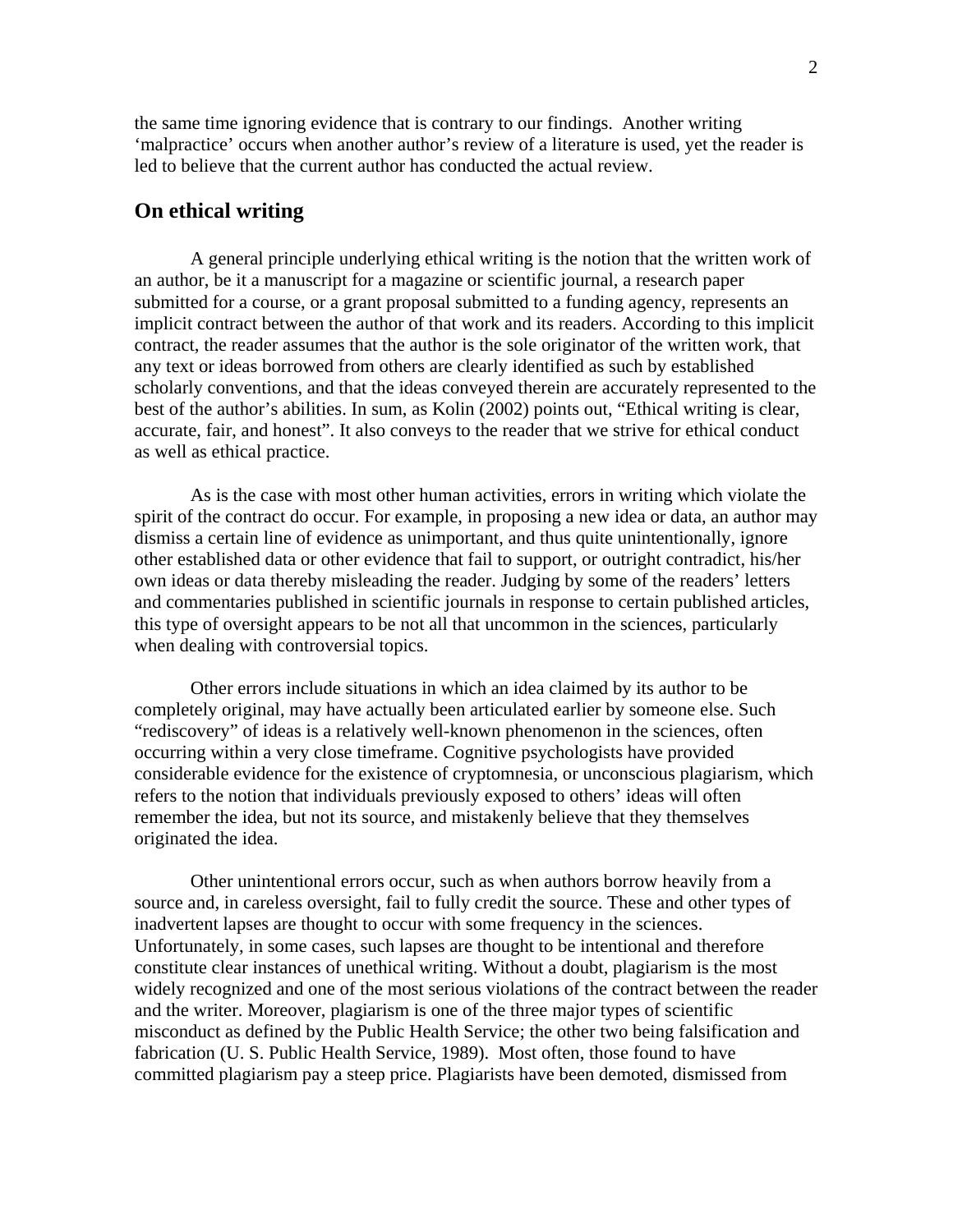their schools, from their jobs, and their degrees and honors have been rescinded as a result of their misdeeds (Standler, 2000).

## **PLAGIARISM**

"taking over the ideas, methods, or written words of another, without acknowledgment and with the intention that they be taken as the work of the deceiver." American Association of University Professors (September/October, 1989).

As the above quotation states, plagiarism has been traditionally defined as the taking of words, images, ideas, etc. from an author and presenting them as one's own. It is often associated with phrases, such as kidnapping of words, kidnapping of ideas, fraud, and literary theft. Plagiarism can manifest itself in a variety of ways and it is not just confined to student papers or published articles or books. For example, consider a scientist who makes a presentation at a conference and discusses at length an idea or concept that had already been proposed by someone else and that is not considered common knowledge. During his presentation, he fails to fully acknowledge the specific source of the idea and, consequently, misleads the audience into thinking that he was the originator of that idea. This, too, may constitute an instance of plagiarism. Consider the following real-life examples of plagiarism and the consequences of the offender's actions:

- A historian resigns from the Pulitzer board after allegations that she had appropriated text from other sources in one of her books.
- A biochemist resigns from a prestigious clinic after accusations that a book he wrote contained appropriated portions of text from a National Academy of Sciences report.
- A famous musician is found guilty of unconscious plagiarism by including elements of another musical group's previously recorded song in one of his new songs that then becomes a hit. The musician is forced to pay compensation for the infraction.
- A college president is forced to resign after allegations that he failed to attribute the source of material that was part of a college convocation speech.
- A member of Congress running for his party's nomination withdraws from the presidential race after allegations of plagiarism in one of his speeches.
- A psychologist has his doctoral degree rescinded after the university finds that portions of his doctoral dissertation had been plagiarized.

In sum, plagiarism can be a very serious form of ethical misconduct. For this reason, the concept of plagiarism is universally addressed in all scholarly, artistic, and scientific disciplines. In the humanities and the sciences, for example, there are a plethora of writing guides for students and professionals whose purpose, in part, is to provide guidance to authors on discipline-specific procedures for acknowledging the contributions of others. Curiously, when it comes to the topic of plagiarism, many professional writing guides appear to assume that the user is already familiar with the concept. In fact, while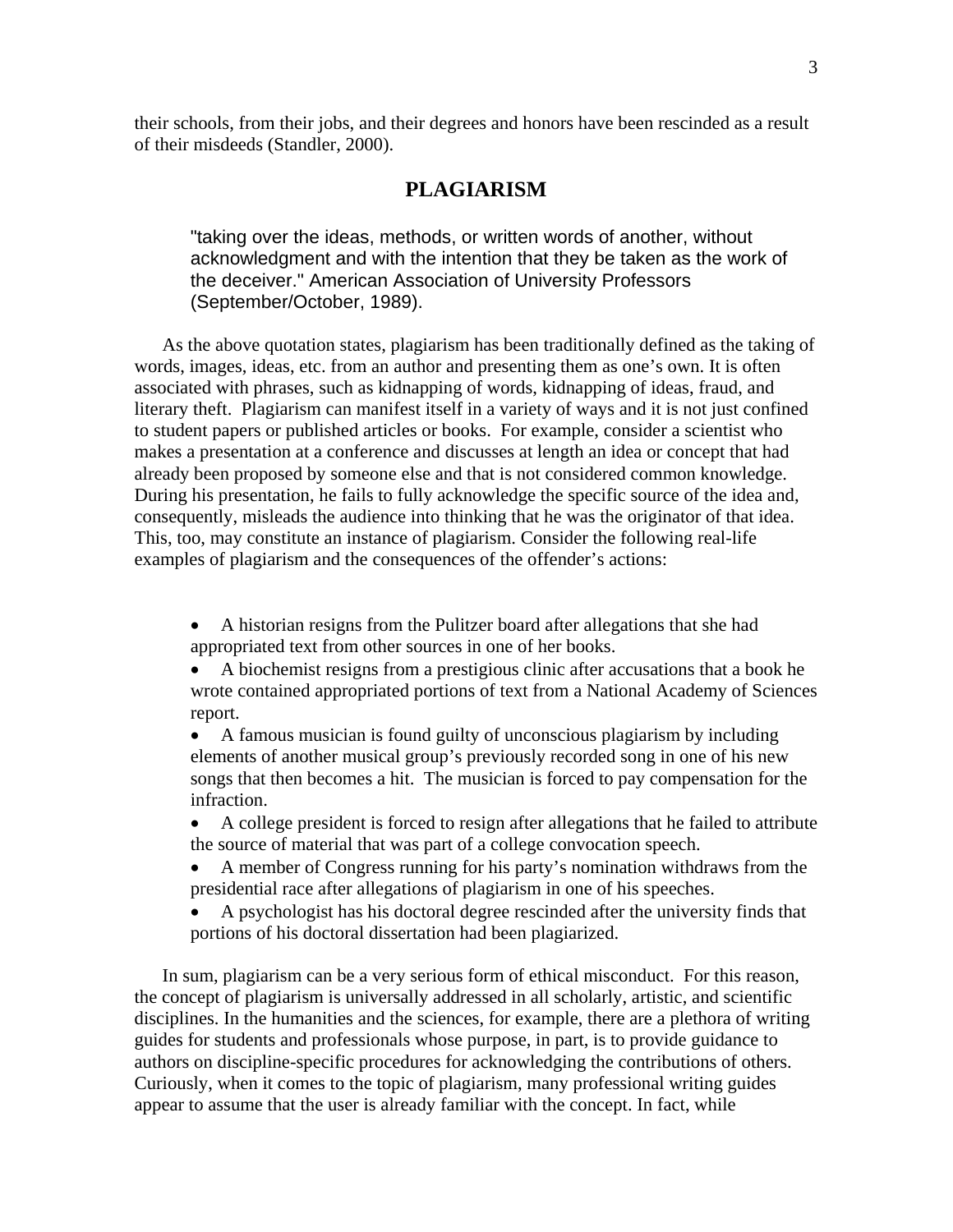instruction on attribution, a key concept in avoiding plagiarism, is almost always provided, some of the most widely used writing guides do not offer specific sections on plagiarism. Moreover, those that provide coverage often fail to go beyond the most basic generalities about this type of transgression.

Although plagiarism can take many forms there are two major types in scholarly writing: plagiarism of ideas and plagiarism of text.

## **Plagiarism of ideas**

• *Appropriating an idea (e.g., an explanation, a theory, a conclusion, a hypothesis, a metaphor) in whole or in part, or with superficial modifications without giving credit to its originator.* 

In the sciences, as in most other scholarly endeavors, ethical writing demands that ideas, data, and conclusions that are borrowed from others and used as the foundation of one's own contributions to the literature, must be properly acknowledged. The specific manner in which we make such acknowledgement varies from discipline to discipline. However, source attribution typically takes the form of either a footnote or a reference citation.

## **Acknowledging the source of our ideas**

Just about every scholarly or scientific paper contains several footnotes or reference notes documenting the source of the facts, ideas, or evidence that is reported in support of arguments or hypotheses. In some cases, as in those papers that review the literature in a specific area of research, the reference section listing the sources consulted can be quite extensive, sometimes taking up more than a third of the published article (see, for example, Logan, Walker, Cole, & Leukefeld, 2000). Most often, the contributions we rely upon come from the published work or personal observations of other scientists or scholars. On occasion, however, we may derive an important insight about a phenomenon or process that we are studying, through a casual interaction with an individual not necessarily connected with scholarly or scientific work. Even in such cases, we still have a moral obligation to credit the source of our ideas. A good illustrative example of the latter point was reported by Alan Gilchrist in a 1979 Scientific American article on color perception. In a section of the article which describes the perception of rooms uniformly painted in one color, Gilchrist states: "We now have a promising lead to how the visual system determines the shade of gray in these rooms, although we do not yet have a complete explanation. (John Robinson helped me develop this lead.)" (p.122; Gilchrist, 1979). A reader of the scientific literature might assume that Mr. Robinson is another scientist working in the field of visual perception, or perhaps an academic colleague or an advanced graduate student of Gilchrist's. The fact is that John Robinson was a local plumber and an acquaintance of Gilchrist in the town where the author spent his summers. During a casual discussion of Gilchrist's work, Robinson's insights into the problem that Gilchrist had been working on were sufficiently important to the development of his theory of lightness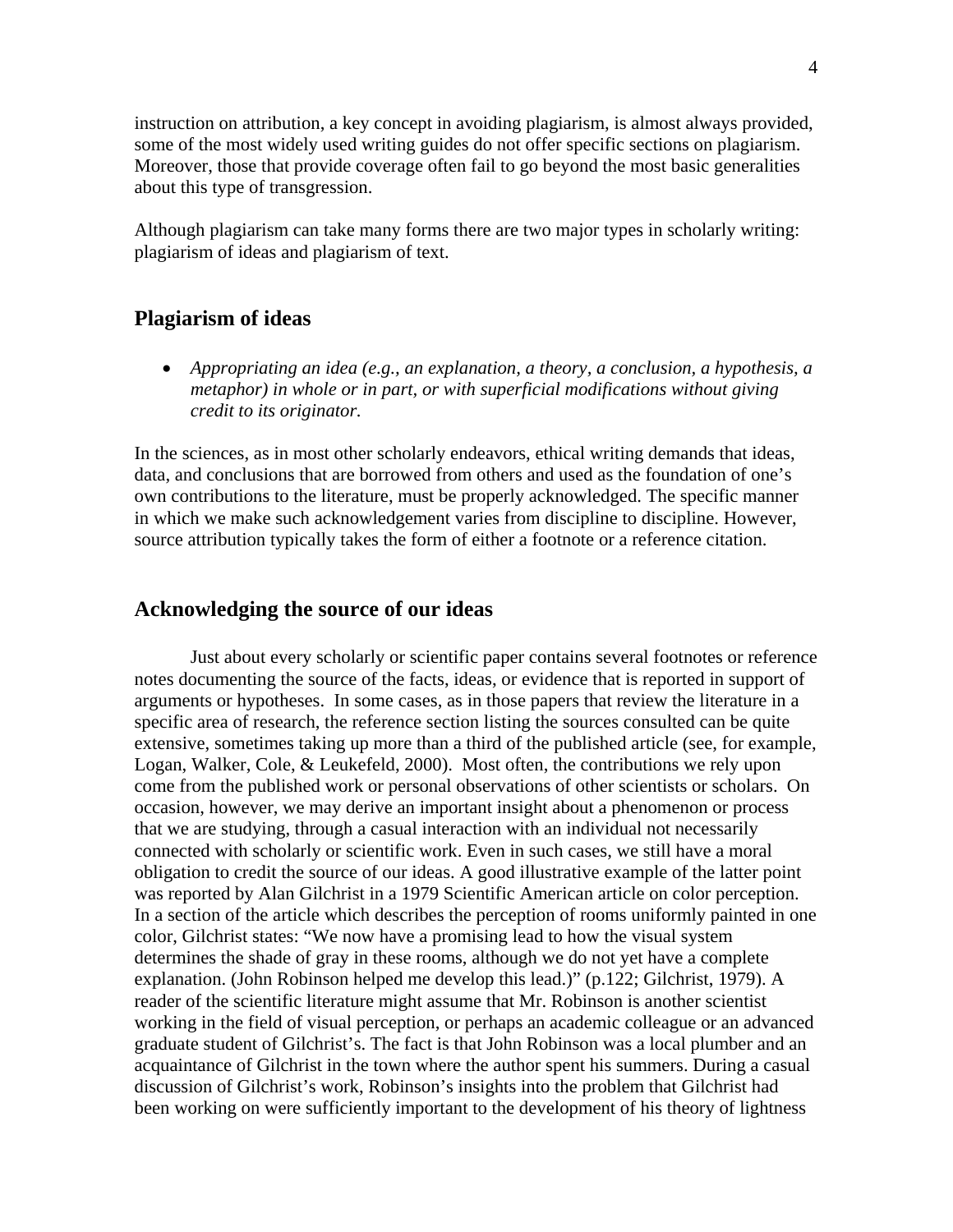perception that Gilchrist felt ethically obligated to credit Robinson's contribution.

 Even the most ethical authors can fall prey to the inadvertent appropriation of others' ideas, concepts, or metaphors. Here we are referring to the phenomenon of unconscious plagiarism, which, as stated earlier, takes place when an author generates an idea that s/he believes to be original, but which in reality had been encountered at an earlier time. Given the free and frequent exchange of ideas in science, it is not unreasonable to expect instances in which earlier exposure to an idea that lies dormant in someone's unconscious, emerges into consciousness at a later point, but in a context different from the one in which the idea had originally occurred. Presumably, this is exactly what happened in the case of former Beatle George Harrison, whose song "My Sweet Lord" was found to have musical elements of the song "He's So Fine", which had been released years earlier by The Chiffons (see Bright Tunes Music Corp. v. Harrisongs Music, Ltd., 1976). Unfortunately, there are probably other John Robinsons, as well as other accomplished scientists, scholars, and artists, now forgotten, whose original, but unacknowledged ideas have been subsequently and unconsciously (or sadly, perhaps quite intentionally) "reinvented/rediscovered" by others and have, thus, failed to get their due credit.

In some cases the misappropriation of an idea can be a subtle process. Consider the famous case of Albert Schatz who, as a graduate student working under Selman Waksman at Rutgers, discovered the antibiotic streptomycin. Even though the first publications describing his discovery identified Schatz as primary author (Martin, 1997), it was Wakman who, over a period of time, began to take sole credit for the discovery ultimately earning him the Nobel prize in 1952 (see, for example, Shatz, 1993; Mistiaen, 2002 for a fuller description of this case).

Of course, there also have been instances in which unscrupulous scientists have intentionally misappropriated ideas. The confidential peer review process is a ripe source from which ideas may be plagiarized. Consider the scenario where the offender is a journal or conference referee, or a member of a review panel for a funding agency. He reads a paper or a grant proposal describing a promising new methodology in an area of research directly related to his own work. The grant fails to get funded based, in large part, on his negative evaluation of the protocol. He then goes back to his lab and prepares a grant proposal using the methodology stolen from the proposal that he refereed earlier and submits his proposal to a different granting agency.

Most of us would deem the behavior depicted in the above scenario as downright despicable. Unfortunately, similar situations have occurred. In fact, elements of the above scenario are based on actual cases of scientific misconduct investigated by ORI. The peer review context appears to be sufficiently susceptible to the appropriation of ideas that in 1999 the federal Office of Science and Technology expanded their definition of plagiarism as follows:

"Plagiarism is the appropriation of another person's ideas, processes, results, or words without giving appropriate credit, including those obtained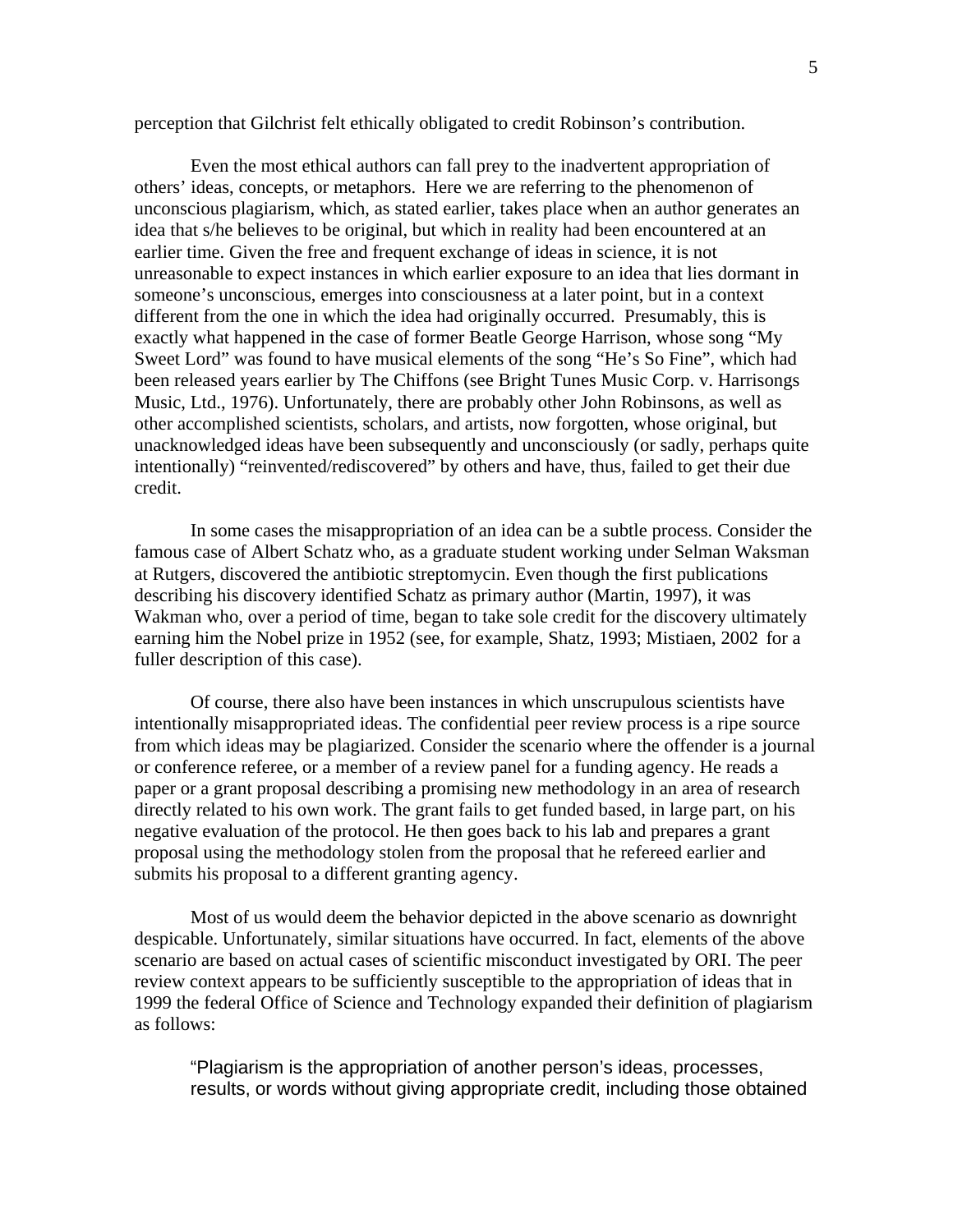through confidential review of others' research proposals and manuscripts." (Office of Science and Technology Policy, 1999).

# **Guideline 1:** An ethical writer ALWAYS acknowledges the contributions of others and the source of his/her ideas.

# **Plagiarism of text**

• *Copying a portion of text from another source without giving credit to its author and without enclosing the borrowed text in quotation marks.*

When it comes to using others' word-for-word (verbatim) text in our writing the universally accepted rule is to enclose that information in quotations and to indicate the specific source of that text. When quoting text from other sources, you must provide a reference citation and the page number indicating where the text comes from. Although the use of direct quotes is uncommon in the biomedical literature, there may be occasions when it is warranted. The material quoted earlier from Gilchrist (1979) serves as a good example of when to use quotations.

Although the evidence indicates that most authors, including college students, are aware of rules regarding the use of quotation marks, plagiarism of text is probably the most common type of plagiarism. However, plagiarism of text can occur in a variety of forms. The following review will allow the reader to become familiar with the various subtle forms of plagiarism of text.

# **Guideline 2**: Any verbatim text taken from another author must be enclosed in quotation marks.

Let's consider the following variety:

• *Copying a portion of text from one or more sources, inserting and/or deleting some of the words, or substituting some words with synonyms, but never giving credit to its author nor enclosing the verbatim material in quotation marks.* 

The above form of plagiarism is relatively well known and has been given names, such as patchwriting (Howard, 1999) and paraphragiarism (Levin & Marshall, 1993). Iverson, et al. (1998) in the American Medical Association's Manual of Style identify this type of unethical writing practice as mosaic plagiarism and they define it as follows:

> "Mosaic: Borrowing the ideas and opinions from an original source and a few verbatim words or phrases without crediting the original author. In this case, the plagiarist intertwines his or her own ideas and opinions with those of the original author, creating a 'confused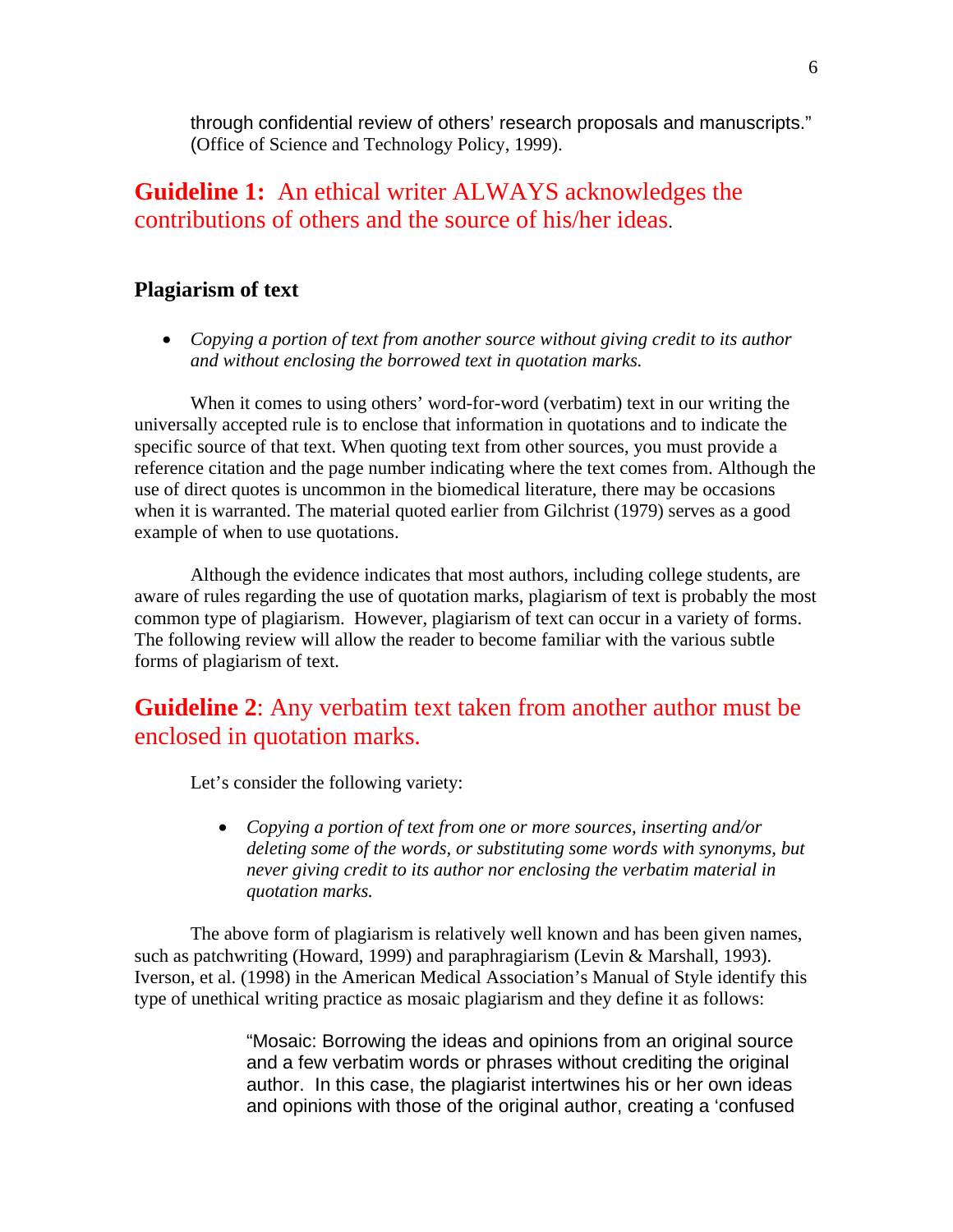#### plagiarized mass'" (p. 104).

Another, more blatant form which may also constitute plagiarism of ideas occurs when an author takes a portion of text from another source, thoroughly paraphrases it, but never gives credit to its author.

**Guideline 3**: We must always acknowledge every source that we use in our writing; whether we paraphrase it, summarize it, or enclose it quotations.

## **Inappropriate paraphrasing**

• *Taking portions of text from one or more sources, crediting the author/s, but only changing one or two words or simply rearranging the order, voice (i.e., active vs. passive) and/or tense of the sentences.* 

Inappropriate paraphrasing is perhaps the most common form of plagiarism and, at the same time, the most controversial. This is because the criteria for what constitutes proper paraphrasing differs between individuals even within members of the same discipline. We will discuss these issues shortly, but first let's consider the process of paraphrasing.

## **Paraphrasing and Summarizing**

Scholarly writing, including scientific writing, often involves the **paraphrasing** and **summarizing** of others' work. For example, in the introduction of a traditional scientific paper it is customary to provide a brief and concise review of the pertinent literature. Such a review is accomplished by the cogent synthesis of relevant theoretical and empirical studies and the task typically calls for the summarizing of large amounts of information.

**Guideline 4**: When we summarize, we condense, in our own words, a substantial amount of material into a short paragraph or perhaps even into a sentence.

At other times, and for a variety of reasons, we may wish to restate in detail and in our own words a certain portion of another author's writing. In this case, we must rely on the process of paraphrasing. Unlike a summary, which results in a substantially shorter textual product, a paraphrase usually results in writing of equivalent textual length as the original, but, of course, with a different words and, ideally, different sentence structure. Whether paraphrasing or summarizing others' work, we must always provide proper credit. In fact, when paraphrasing in the humanities, one may thoroughly modify another author's text and provide the proper citation. However, if the original sentence structure is preserved in the paraphrase, some will classify such writing as an instance of plagiarism.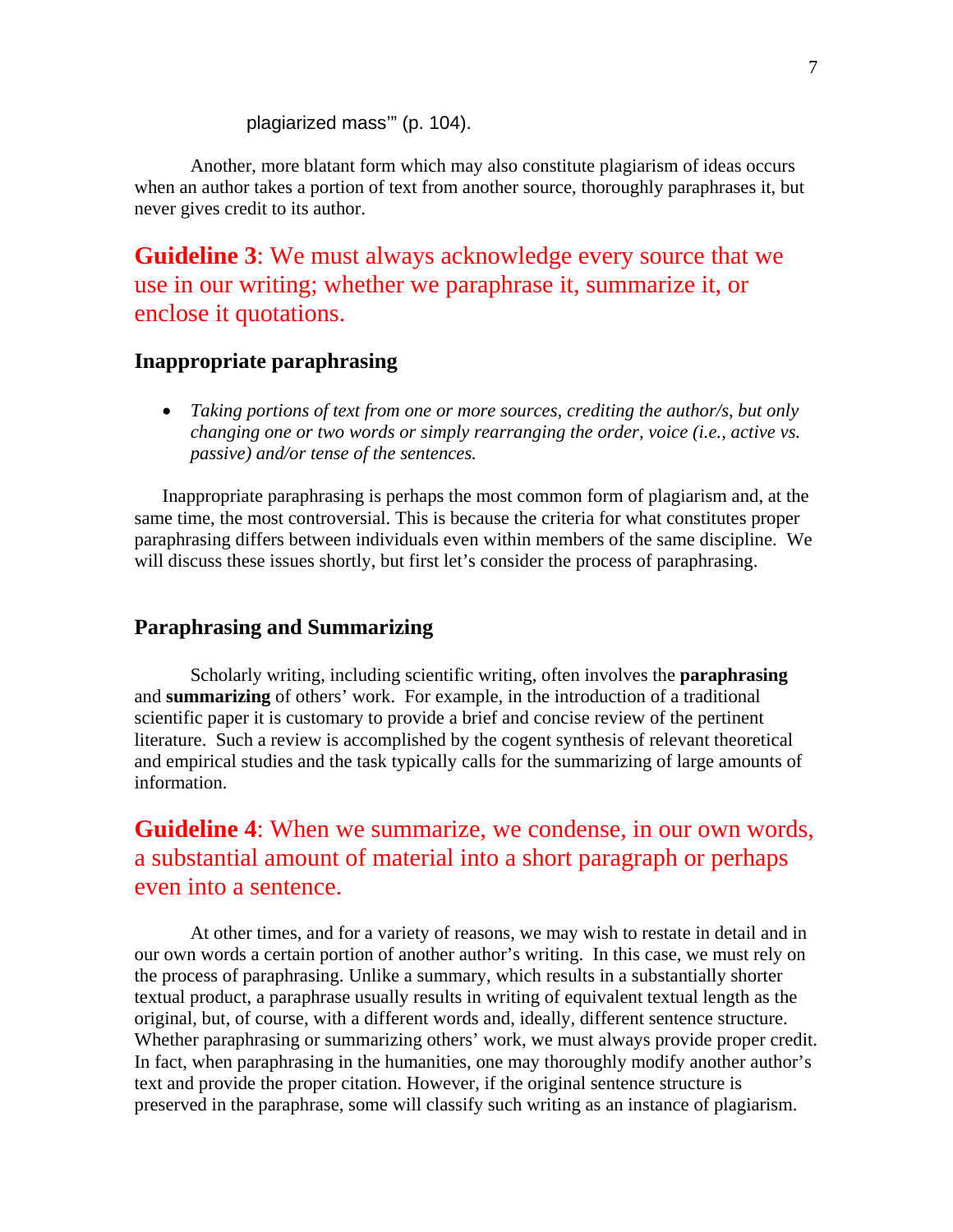# **Guideline 5**: Whether we are paraphrasing or summarizing we must always identify the source of our information.

#### **Paraphrasing and Plagiarism: What the writing guides say**

Although virtually all professional and student writing guides, including those in the sciences, provide specific instructions on the proper use of quotes, references, etc., many fail to offer specific details on proper paraphrasing. With some exceptions, writing guides that provide instructions for proper paraphrasing and avoiding plagiarism tend to subscribe to a 'conservative' approach to paraphrasing. That is, these guides often suggest that when paraphrasing, an author must substantially modify the original material. Consider the following examples of paraphrasing guidelines:

"**Don't plagiarize**. Express your own thoughts in your own words…. Note, too, that simply changing a few words here and there, or changing the order of a few words in a sentence or paragraph, is still plagiarism. Plagiarism is one of the most serious crimes in academia." (Pechenik, 2001; p.10).

"You plagiarize even when you do credit the author but use his exact words without so indicating with quotation marks or block indentation. You also plagiarize when you use words so close to those in your source, that if your work were placed next to the source, it would be obvious that you could not have written what you did without the source at your elbow." (Booth, Colomb, & Williams, 1995; p. 167)

On the other hand, some writing guides appear to suggest a more liberal approach to paraphrasing. For example, consider the following guideline from the Publication Manual of the American Psychological Association (2001), a guide that is also used by other disciplines (e.g., Sociology, Education), in addition to psychology:

"…*Each time* you paraphrase another author (i.e., summarize a passage or rearrange the order of a sentence and change some of the words), you need to credit the source in the text." (p. 349).

However, this same resource provides an example of paraphrasing that is consistent with the more conservative definitions outlined above. Moreover, other writing guides (e.g., Hacker, 2000) that review the style used by American Psychological Association (APA) interpret the APA guidelines in the same conservative fashion. I advocate the more conservative approach to paraphrasing with one caveat (see below).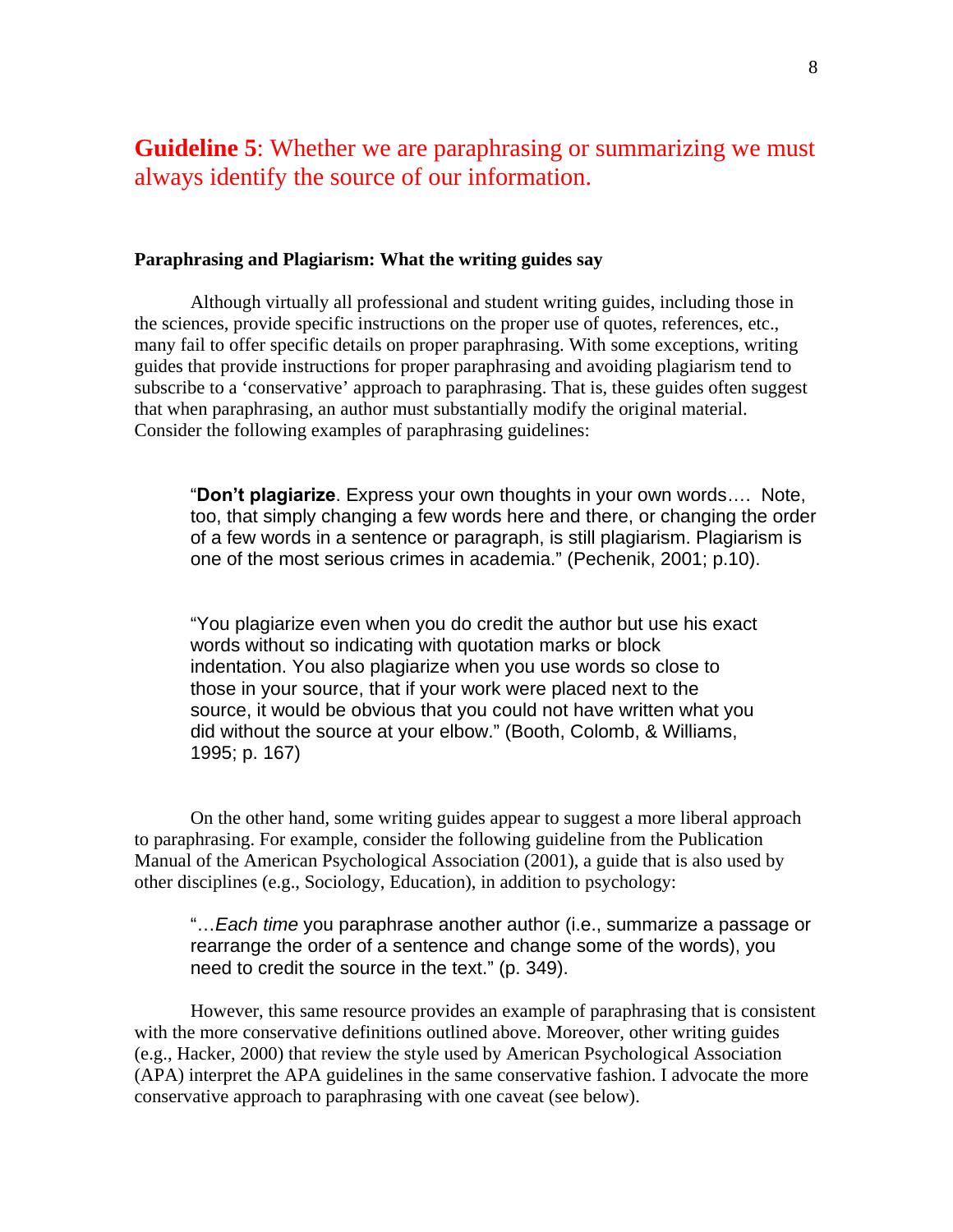**Guideline 6**: When paraphrasing and/or summarizing others' work we must reproduce the exact meaning of the other author's ideas or facts using our words and sentence structure.

## **Examples of paraphrasing: Good and Bad**

The ethical writer takes great care to insure that any paraphrased text is sufficiently modified so as to be judged as new writing. Let's consider various paraphrased versions of the following material on the electrochemical properties of neurons (taken from Martini  $\&$ Bartholomew, 1997). In acknowledging the source, we will use the footnote method commonly used in the biomedical sciences. The actual reference would appear in the reference section of the paper.

**"Because the intracellular concentration of potassium ions is relatively high, potassium ions tend to diffuse out of the cell. This movement is driven by the concentration gradient for potassium ions. Similarly, the concentration gradient for sodium ions tends to promote their movement into the cell. However, the cell membrane is significantly more permeable to potassium ions than to sodium ions. As a result, potassium ions diffuse out of the cell faster than sodium ions enter the cytoplasm. The cell therefore experiences a net loss of positive charges, and as a result the interior of the cell membrane contains an excess of negative charges, primarily from**  negatively charged proteins."<sup>1</sup> (p. 204).

Here is an Appropriate Paraphrase of the above material:

A textbook of anatomy and physiology<sup>1</sup> reports that the concentration of potassium ions inside of the cell is relatively high and, consequently, some potassium tends to escape out of the cell. Just the opposite occurs with sodium ions. Their concentration outside of the cell causes sodium ions to cross the membrane into the cell, but they do so at a slower rate. According to these authors, this is because the permeability of the cell membrane is such that it favors the movement of potassium relative to sodium ions. Because the rate of crossing for potassium ions that exit the cell is higher than that for sodium ions that enter the cell, the inside portion of the cell is left with an overload of negatively charged particles, namely, proteins that contain a negative charge.

Notice that, in addition to thoroughly changing much of the language and some of the structure of the original paragraph, the paraphrase also indicates, as per guideline 5, that the ideas contained in the rewritten version were taken from another source. When we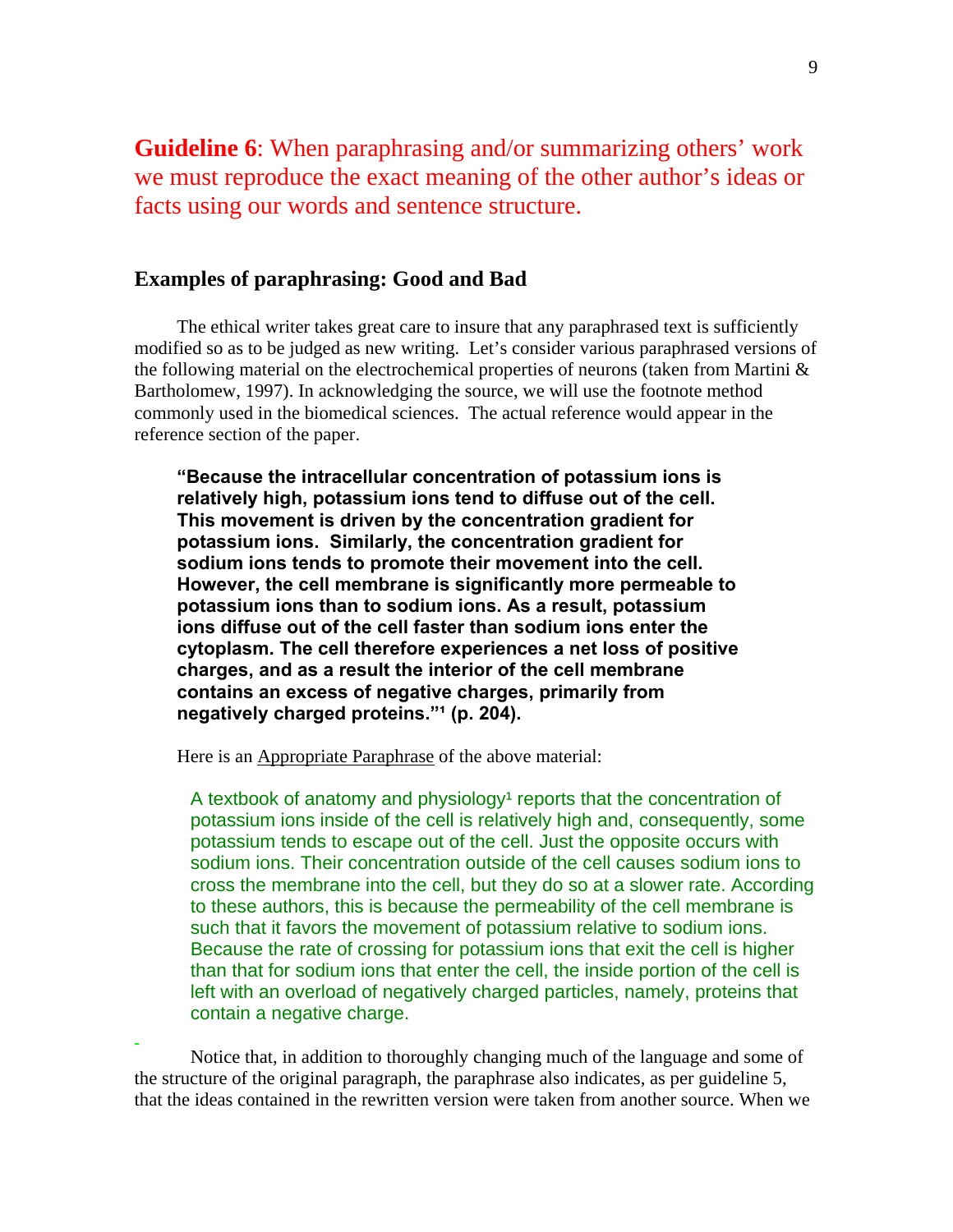paraphrase and/or summarize others' work we must also give them due credit, a rule not always applied by inexperienced writers.

Let's suppose that instead of paraphrasing, we decide to summarize the above paragraph from Martini and Bartholomew. Here is one summarized version of that paragraph:

The interior of a cell maintains a negative charge because more potassium ions exit the cell relative to sodium ions that enter it, leaving an over abundance of negatively charged protein inside of the cell.<sup>1</sup>

In their attempts at paraphrasing, sometimes authors commit 'near plagiarism' (or plagiarism, depending on who is doing the judging) because they fail to sufficiently modify the original text and thus, produce an inappropriately paraphrased version. Depending on the extent of modifications to the original, the extent of text involved, and on who is doing the judging, inappropriate paraphrasing may constitute an instance of plagiarism. For example, the following versions of the Martini and Bartholomew paragraph are inappropriately paraphrased and can thus be classified as plagiarized versions:

#### Inappropriate paraphrase (version 1):

Because the intracellular concentration of potassium ions is \_ high, potassium ions tend to diffuse out of the cell. This movement is triggered by the concentration gradient for potassium ions. Similarly, the concentration gradient for sodium ions tends to promote their movement into the cell. However, the cell membrane is much more permeable to potassium ions than to it is to sodium ions. As a result, potassium ions diffuse out of the cell more rapidly than sodium ions enter the cytoplasm. The cell therefore experiences a \_ loss of positive charges, and as a result the interior of the cell membrane contains a surplus of negative charges, primarily from negatively charged proteins. $<sup>1</sup>$  (p. 204).</sup>

A comparison between the original version of the Martini and Bartholomew paragraph to the 'rewritten' version above reveals that the rewritten version is a mere copy of the original. The few modifications that were made are superficial, consisting merely of a couple of word deletions, substitutions, and additions. Even though by the insertion of a reference note  $(1)$  the writer has credited Martini and Bartholomew with the ideas expressed, most of the words and structure of the original paragraph are preserved in the rewritten version. Therefore, the reader would have been misled as to the origin of the writing.

#### Inappropriate paraphrase (version 2):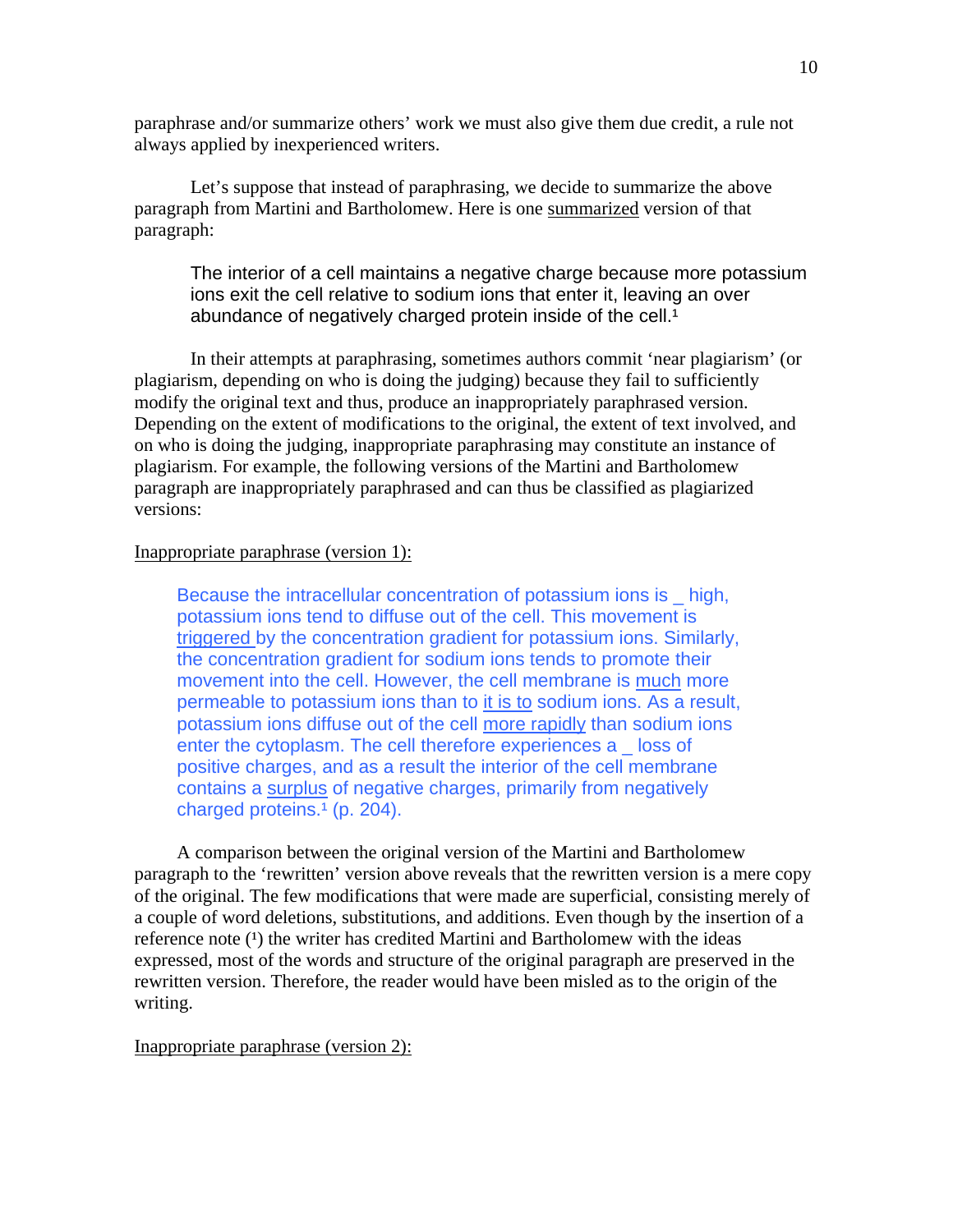The concentration gradient for sodium (Na) ions tends to promote their movement into the cell. Similarly, the high intracellular concentration of potassium (K) ions is relatively high resulting in K's tendency to diffuse out of the cell. Because the cell membrane is significantly more permeable to K than to Na, K diffuses out of the cell faster than Na enter the cytoplasm. The cell therefore experiences a net loss of positive charges and, as a result the interior of the cell membrane now has an excess of negative charges, primarily from negatively charged proteins.<sup>1</sup> (p. 204).

At first glance this second 'rewritten' version may look as if it has been significantly modified from the original, but in reality, it is not unlike the first inappropriately paraphrased version in that only superficial changes have been made to the original. In this particular case, the writer has made a seemingly disingenuous change by substituting the names of the atoms by using their chemical symbols (e.g., sodium  $= Na$ ). In addition, the order of the first two sentences was changed giving the appearance of a substantial modification. However, as in the previous version, the language and much of the rest of structure is still too similar to the original.

Again, it must be emphasized that when we paraphrase we must make every effort to restate the ideas in our words. Here is another properly paraphrased version:

#### Appropriate paraphrase (version 2):

**The relatively high concentration gradient of sodium ions outside of the cell causes them to enter into the cell's cytoplasm. In a similar fashion, the interior concentration gradient of potassium ions is also high and, therefore, potassium ions tend to scatter out of the cell through the cell's membrane. But, a notable feature of this process is that Potassium ions tend to leave the cell faster than sodium ions enter the cytoplasm. This is because of the nature of the cell membrane's permeability, which allows potassium ions to cross much more freely than sodium ions. The end result is that the interior of the cell membrane's loss of positive charges results in a greater proportion of negative charges and these made up mostly of proteins that have acquired a negative**  charge.<sup>1</sup>

## **Paraphrasing highly technical language**

We have established that taking a paragraph, or for that matter, even a sentence from another source, and using it in our own writing without enclosing the material in quotations can constitute plagiarism. Similarly, inappropriate paraphrasing may also be classified as plagiarism.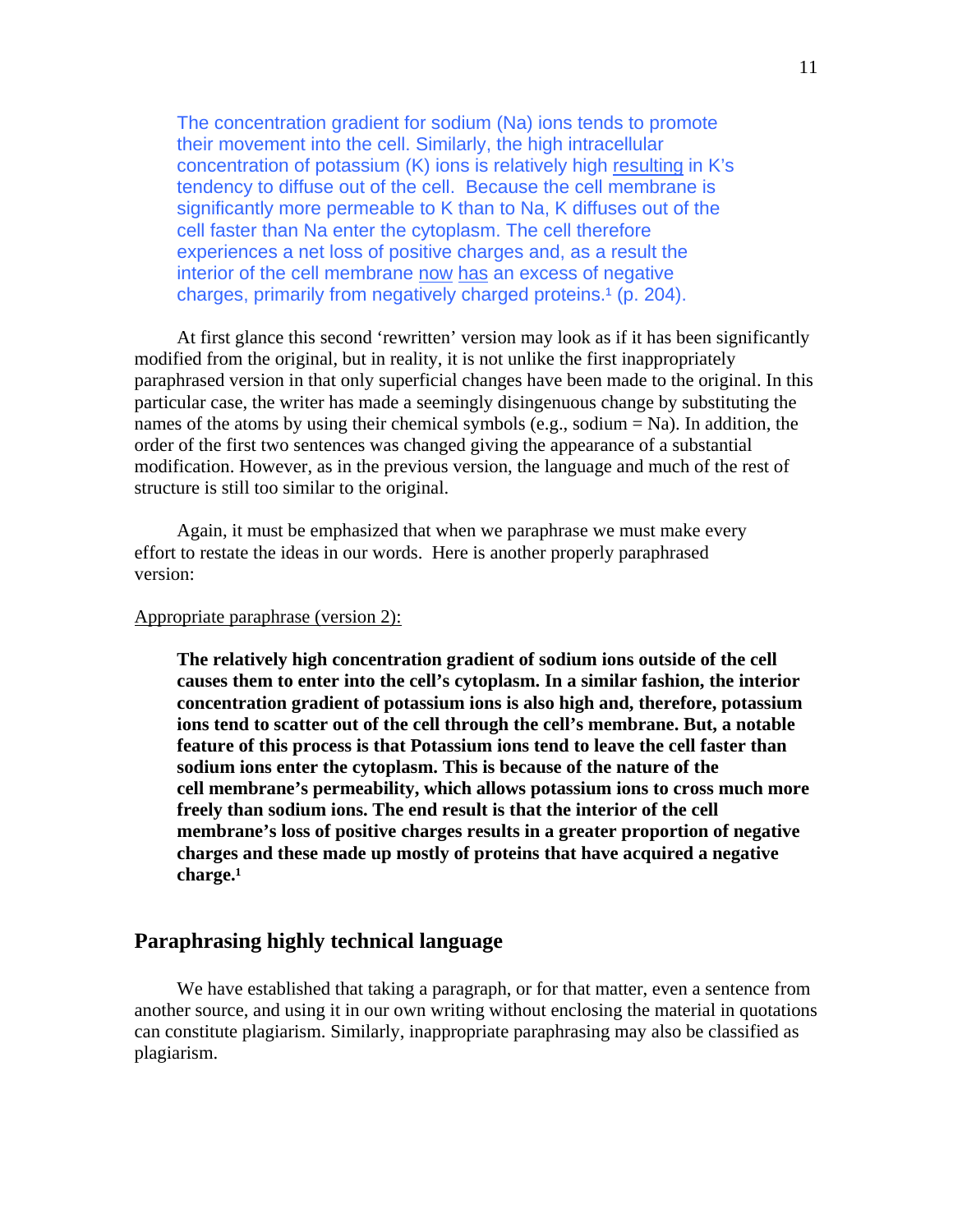The available evidence indicates that one of the reasons writers misappropriate text is because they may be unfamiliar with the concepts and/or language with which s/he is working. The ability to properly paraphrase technical text depends in large part on an author's conceptual understanding of the ideas being processed and his/her mastery and command of the technical language involved. Accordingly, correct paraphrases are easy when the language of the original material allows us many options for substituting words and phrases. Research shows that when asked to paraphrase, students, as well as university professors, are more likely to appropriate and, therefore, plagiarize text when the original material to be paraphrased is made up of technical language and it is difficult to read than when the material is written in plain language and is easier to read.

*Obviously, inexperienced authors (e.g., students) have the greatest difficulty paraphrasing the advanced technical text often found in the primary literature. In an effort to introduce them to primary sources of information in a given discipline, college students are often required to write a research paper using only articles from professional journals. For those students who must complete this type of assignment for the first time, and, in particular, for foreign students whose primary language is not English, writing a research paper can be a daunting task. This is because scholarly prose: 1) can be very intricate, 2) adheres to unique, stylistic conventions (e.g., use of the passive voice in the biomedical sciences), and 3) relies heavily on jargon that novice writers have yet to master. Consequently, students' need to create an acceptable academic product that is grammatically correct and that demonstrates knowledge of the concepts discussed, forces many of them to rely on close paraphrases of the original text. Unfortunately, such writing can result in a charge of plagiarism.* 

# **Guideline 7:** In order to make substantial modifications to the original text that result in a proper paraphrase, the author must have a thorough understanding of the ideas and terminology being used.

 An analogous situation can occur at the professional level when we wish to paraphrase, say, a complex process or methodology. Traditional writing conventions give us the option to use any material that is difficult to paraphrase by enclosing it in quotation marks with some type of indication (e.g., a footnote) as to its origin. Therefore, if the text is so technical that it would be very difficult or near impossible to modify substantially without altering its meaning, then perhaps it would be best to leave it in the original author's wording, enclose it in quotation marks, and include a citation. However, unlike literature or philosophy, quoting in certain disciplines (e.g., biological sciences) is not encouraged (see Pechnick, 2001). One would be hard pressed to find an entire sentence quoted, let alone a short paragraph, in the pages of prestigious journals in the biomedical sciences (e.g., Nature, Science, New England Journal of Medicine).

In sum, the reality is that traditional scientific prose and diction do not always facilitate paraphrasing. To illustrate the difficulties inherent in paraphrasing highly technical language, let's consider the following paragraph from a report recently published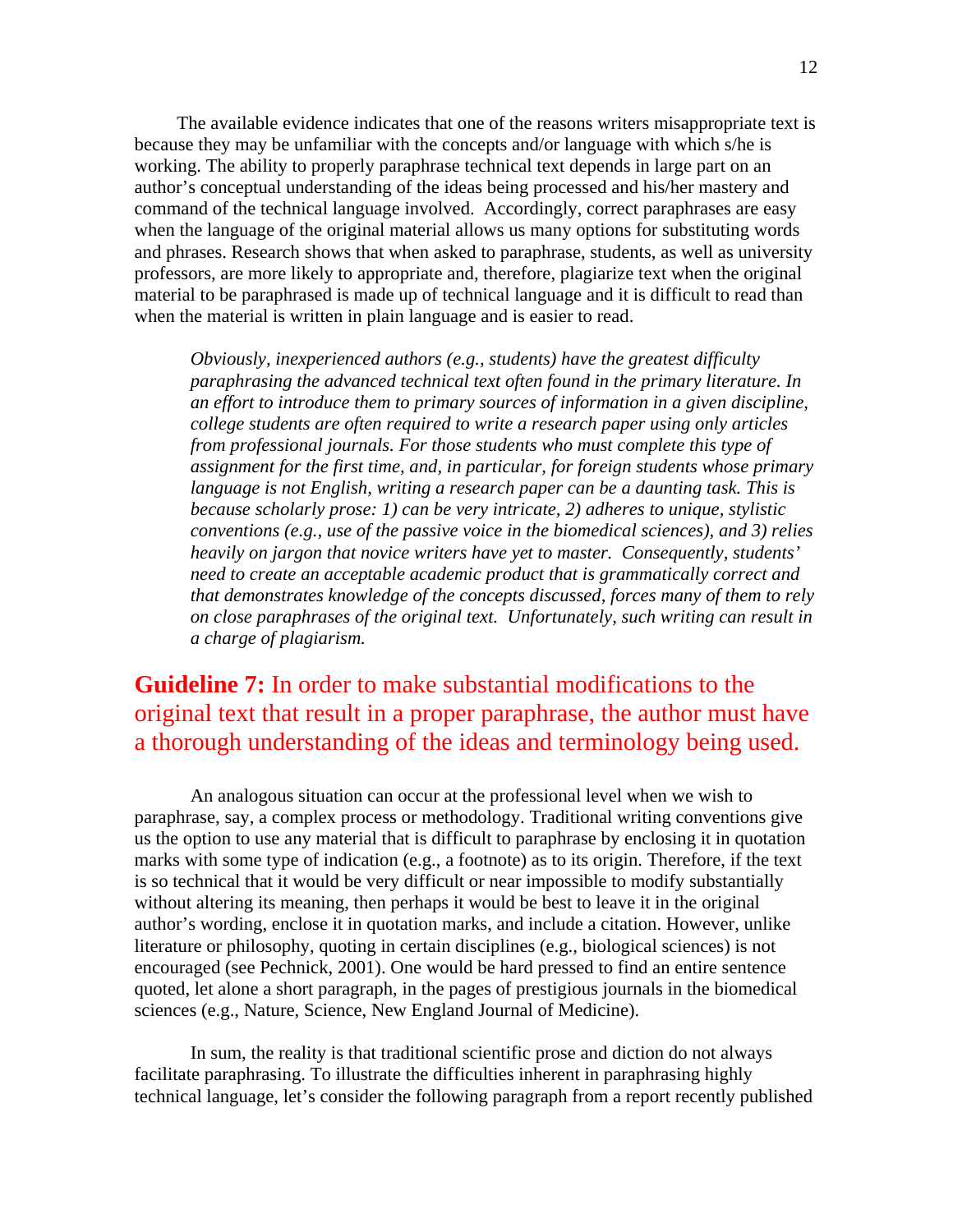in *Science* (Lunyak, et al., 2002).

**"Mammalian histone lysine methyltransferase, suppressor of variegation 39H1 (SUV39H1), initiates silencing with selective**  methylation on Lys<sup>9</sup> of histone H3, thus creating a high-affinity binding **site for HP1. When an antibody to endogenous SUV39H1 was used for immunoprecipitation, MeCP2 was effectively coimmunoprecipitated; conversely, αHA antibodies to HA-tagged MeCP2 could immunoprecipitate SUV39H1 (Fig. 2G)."² (p. 1748)** 

Here is an attempt at paraphrasing the above material:

A high affinity binding site for HP1 can be produced by silencing Lys<sup>9</sup> of histone H3 by methylation with mammalian histone lysine methyltransferase, a suppressor of variegation 39H1 (SUV39H1). MeCP2 can be immunoprecipitated with antibodies prepared against endogenous SUV39H1; on the other hand, immunoprecipitation of SUB39H1 resulted from aHA antibodies to HA-tagged MeCP2. **²**

Unlike the previous examples of appropriate paraphrasing, the above example does not embody as many textual modifications. For the exact meaning of the original *Science* paragraph to be preserved in the present case, many of the same terms must be left intact in the paraphrased version. Although synonyms for some of the words may be available, their use would likely alter the meaning of the original. For example, take the word *affinity,*  which is defined as "that force by which a substance chooses or elects to unite with one substance rather than with another" (Dorland, 2000). *Roget's Thesaurus* (Chapman, 1992) lists the following synonyms for *affinity: accord, agreement, attraction, friendship, inclination, marriage relationship, preference, relationship, similarity, and tendency.*  Although it might be possible to rewrite the first sentence using the synonym *"attraction*", this alternative fails to capture the precise meaning conveyed by the original sentence, given how the term is used in this area of biomedical research. The fact of the matter is that the word *affinity* has a very specific denotation in the context in which is being used in the *Science* paragraph and it is the only practical and meaningful alternative available. The same can be said for other words that might have synonyms (e.g., binding, silencing, site). Other terms, such as *methylation* and *antibodies* are unique and do not have synonyms available. In sum, most of the terms (e.g., immunoprecipitation, endogenous, coimmunoprecipitated) and expressions (e.g., HA-tagged, high-affinity, mammalian histone lysing methyltransferase) in the above paragraph are extremely difficult, if not impossible, to substitute without altering the intended meaning of the paragraph. As a result, the paraphrased version looks somewhat similar to the original and thus, applying the strict definitions of paraphrasing, such as those provided by some writing guides would render our paragraph as a borderline or an outright case of plagiarism.

Perhaps in recognition of the fact that highly technical descriptions of a methodology, phenomena, etc., can be extremely difficult, if not impossible, to properly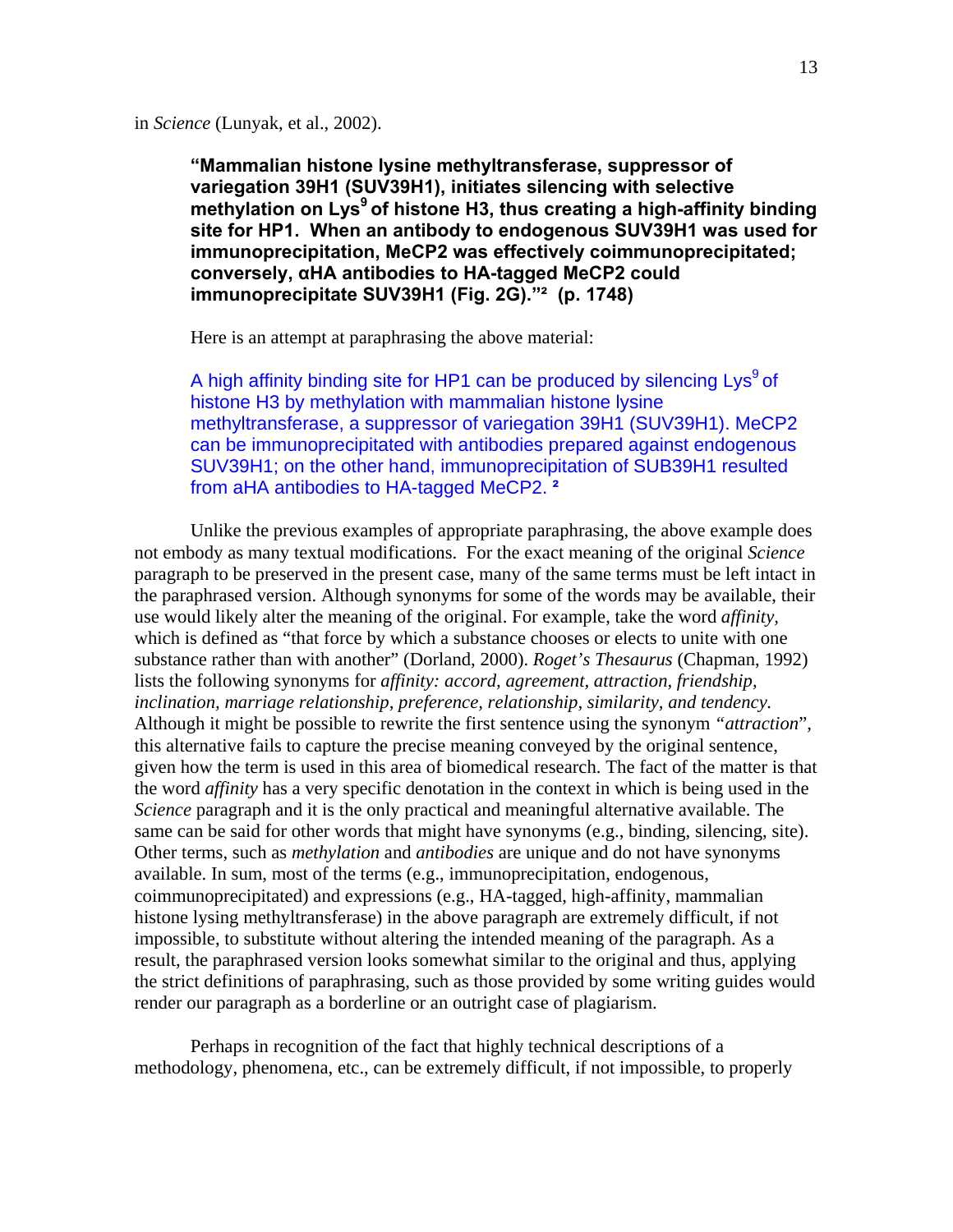paraphrase, ORI's definition of plagiarism provides the following caveat:

"ORI generally does not pursue the limited use of identical or nearlyidentical phrases which describe a commonly-used methodology or previous research because ORI does not consider such use as substantially misleading to the reader or of great significance."

The above considerations may underlie the reason for the absence of an operational definition of proper paraphrasing. Nevertheless, and in spite of the above clarification provided by ORI, the following guideline is offered:

**Guideline 8:** A responsible writer has an ethical responsibility to readers, and to the author/s from whom s/he is borrowing, to respect others' ideas and words, to credit those from whom we borrow, and whenever possible, to use one's own words when paraphrasing.

## **Plagiarism and common knowledge**

As has been pointed earlier, one must give credit to those whose ideas and facts we are using. One general exception to this principle occurs when the ideas we are discussing represent 'common knowledge'. If the material we are discussing is assumed to be known by the readership, then one need not cite its origin. Suppose you are an American student writing a paper on the history of the United States for a college course and in your paper, you mention the fact that George Washington was the first president of the United States and that the Declaration of Independence was signed in the year 1776. Must you provide a citation for that pair of facts? Most likely not, as these are facts commonly known by average American college and high school students. The general expectation is that "everybody knows that". However, suppose that in the same paper the student must identify the  $23<sup>rd</sup>$  president and his running mate and the main platform under which they were running for office, plus the year they both assumed power. Should such material be considered common knowledge? The answer is probably no. It is doubtful that the average American, would know those facts. In fact, I had to look up the answers.

Let's take another example. Imagine that we are writing a paper and in it we have a need to discuss the movement of sodium and potassium ions across a cell's membrane (see the Martini and Bartholomew paragraph above). Surely, those ideas are not common knowledge amongst college students and if they were expected to use those concepts in a paper they would be required to provide a citation. However, let's suppose that the individual writing the paper was a seasoned neuroscientist and that she intended to submit her paper for publication to a professional journal. Would the author need to provide a citation for that material? Not necessarily. Although for the non-scientist the description of the concentration gradients of sodium and potassium ions inside neurons may look sufficiently complex and unfamiliar, the material is considered common knowledge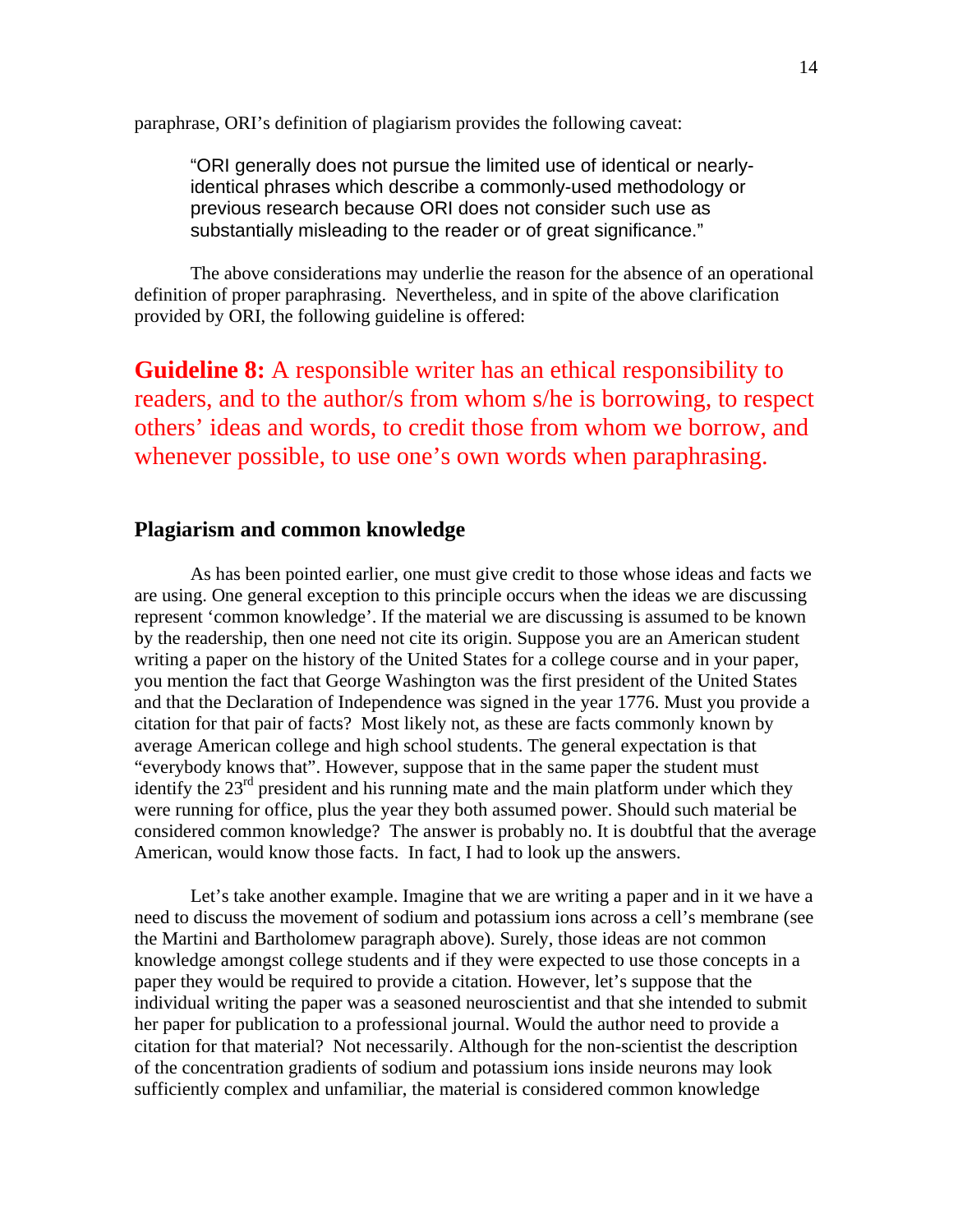amongst neuroscientists. It would, indeed, be shocking to find a neuroscientist or biologist who was not familiar with those concepts.

In sum, the question of whether the information we write about constitutes common knowledge is not easily answerable and it depends on several factors, such as who the author is, who the readers are, and the expectations of each of these groups. Given these considerations, we recommend that authors abide by the following guideline:

# **Guideline 9**: When in doubt as to whether a concept or fact is common knowledge, provide a citation.

## **Plagiarism and authorship disputes**

Consider the following scenario. Two researchers who have collaborated on various projects have, in the past, have jointly published a number of papers. Three quarters into the writing of the manuscript from their most recent joint projects, the researchers experience a profound difference of opinion regarding the direction of the current project and the incident leads to the eventual break-up of their research association. Soon after, one of the researchers moves to another institution in another country and begins to pursue a different line of research. A year later, the remaining researcher decides to finish writing the manuscript and submits it for publication with his name as sole author. By appropriating the joint manuscript and submitting it under his name, has this other researcher committed plagiarism?

Let's consider another scenario, a graduate student working under her mentor's supervision makes an interesting discovery as part of her doctoral thesis work. Before she is ready to publish her thesis, however, her mentor feels that the discovery merits immediate publication and decides to report her data, along with other data he had collected from other graduate fellows working in his lab, in a journal article. The mentor does not list the graduate student's name as a co-author nor is there a byline in the article indicating the exent of her contribution under the pretext that the student's contribution in and of itself did not merit authorship.

Clearly, the above scenarios represent ethical breaches that many individuals and institutions, including the National Science Foundation, would consider as instances of plagiarism. However, not everyone agrees that these types of cases are plagiarism. For example, ORI classifies these problems not as plagiarism, but as **authorship disputes**. The involved parties can avoid these and other troublesome situations, such as disputes regarding the order of authorship of a paper, by discussing and agreeing on a plan BEFORE work on a project commences.

Additional discussion and guidance on these matters can be found in the section titled: "Authorship issues and conflicts of interest".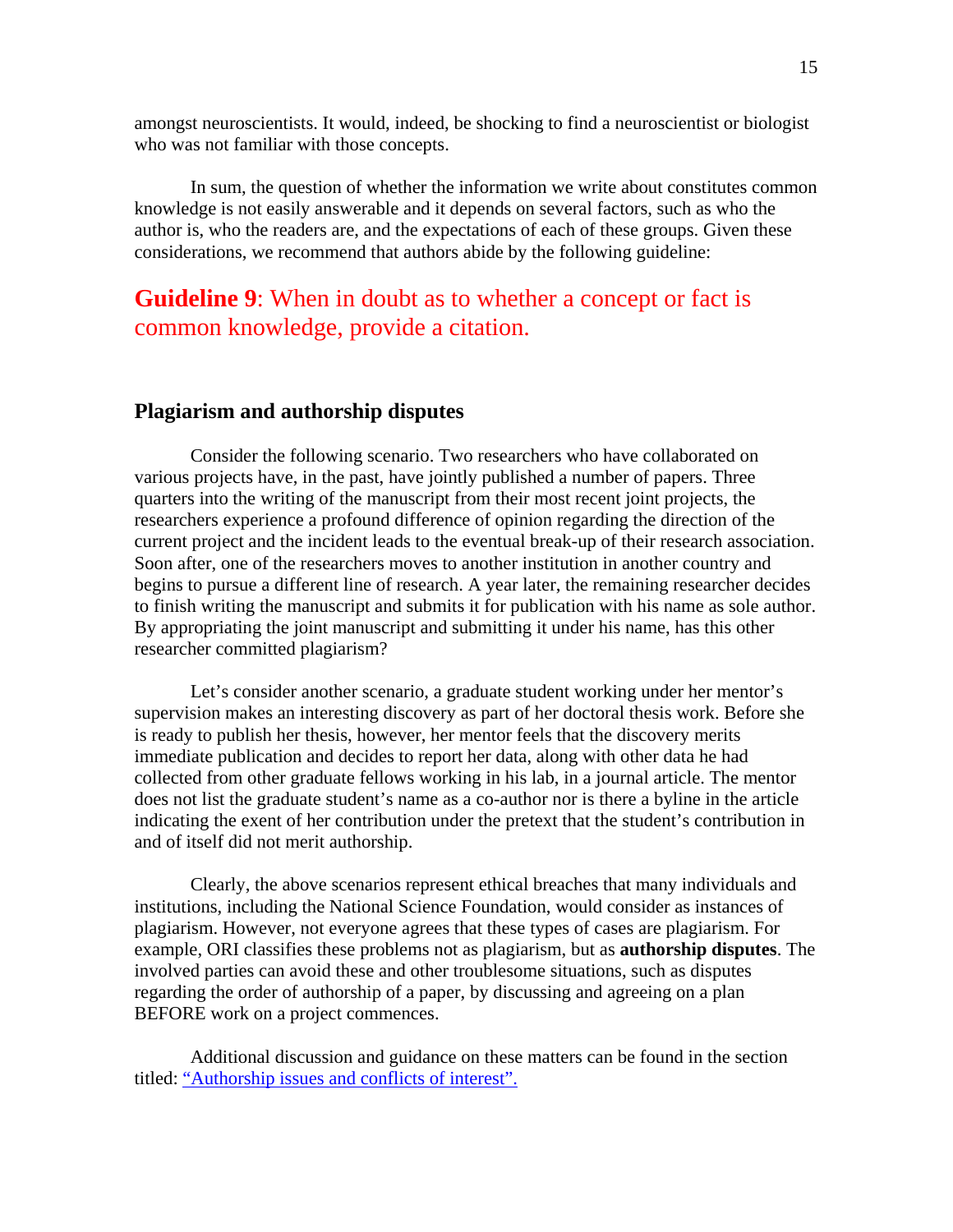As this document illustrates, there are many varieties of plagiarism. Although we have covered some of the most common forms, these can be combined in a variety of ways to form new types of plagiarism not discussed here. In the next section we turn our attention to the problem of self-plagiarism.

---------

-------------

#### **SELF-PLAGIARISM**

When plagiarism is conceptualized as theft, the notion of self-plagiarism may seem impossible. After all, one might ask: Is it possible to steal from oneself? As Hexam (1999) points out, it is possible to steal from oneself as when one engages in embezzlement or insurance fraud. In writing, self-plagiarism occurs when authors reuse their own previously written work or data in a 'new' written product without letting the reader know that this material has appeared elsewhere. According to Hexam, "… the essence of selfplagiarism is [that] the author attempts to deceive the reader".

Although in scholarly and scientific writing there are some situations in which some forms of text reuse are acceptable, many other instances in which text and/or data are known to have been reused violate the ethical spirit of scholarly research. The concept of ethical writing, about which this instructional resource revolves, entails an implicit contract between reader and writer whereby the reader assumes, unless otherwise noted, that the material was written by the author, is new, is original and is accurate to the best of the author's abilities. In this section we review some of the most common instances of selfplagiarism and provide guidelines to avoid these pitfalls.

The available literature on self-plagiarism is concerned with four major problems: The publication of what is essentially the same paper in more than one journal, but without any indication that the paper has been published elsewhere (i.e., redundant and duplicate publication), the partitioning of a large study which should have been reported in a single paper into smaller published studies (i.e., salami-slicing), copyright infringement, and the practice of text recycling. We now examine these issues in more detail.

#### **Redundant and Duplicate (i.e., dual) Publications**

A large proportion of scientific and scholarly research is carried out by college and university professors. For these academics, the presentation and subsequent publication of research in peer-reviewed scholarly and scientific journals represents one of the most important criteria for gaining tenure and/or promotion. Consequently, the more publications authored by an academic, the better his/her chances of getting a promotion or tenure. The current academic reward system is thought to produce a tremendous amount of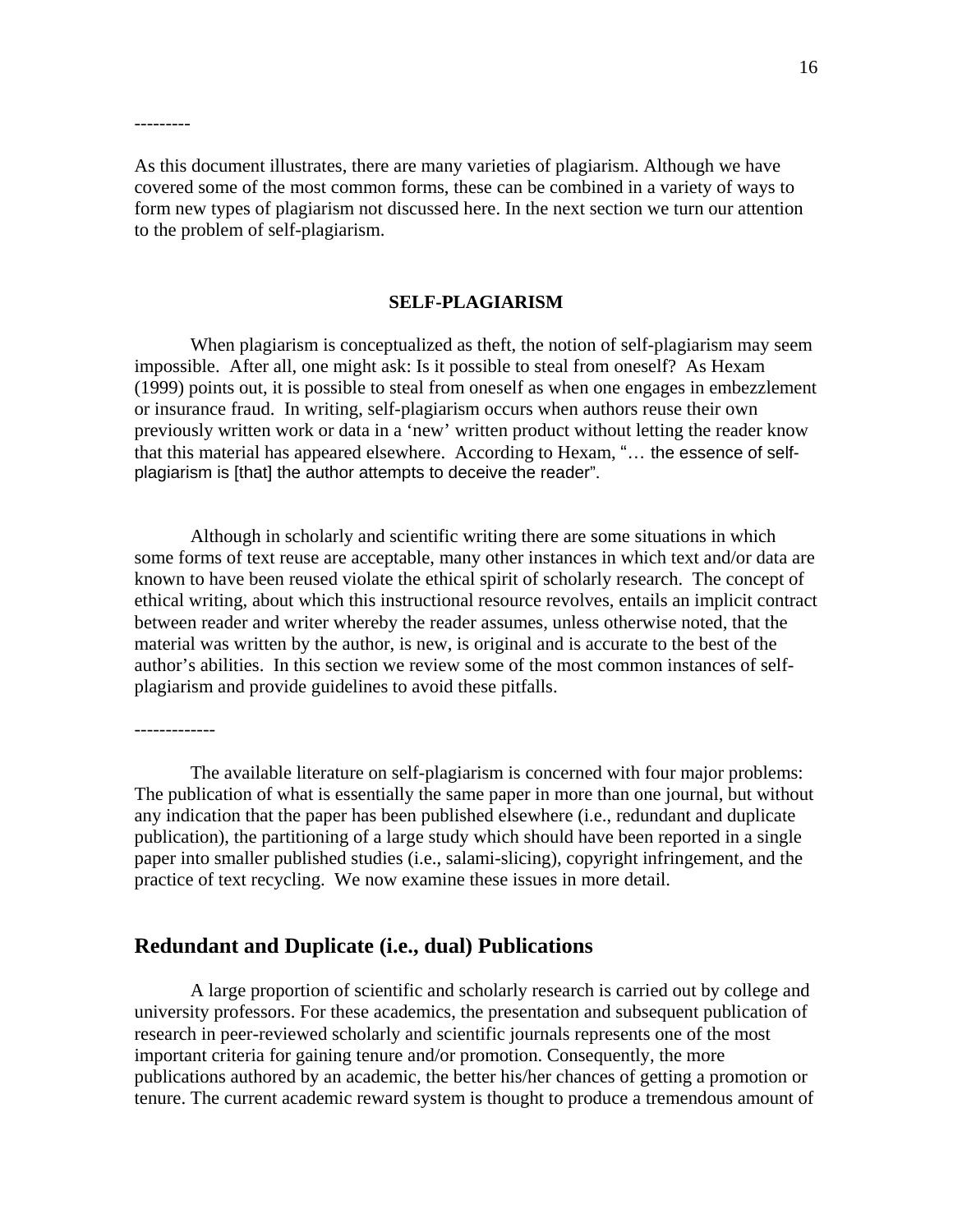pressure to generate as many publications as possible. Unfortunately, some of the most serious negative outcomes of the present system are the problems of duplicate publication and of redundant publication. In the sciences, duplicate publication generally refers to the practice of submitting a paper with the same data to more than one journal, without alerting the editors or readers to the existence of other identical published versions. The new publication may differ only slightly from the original by, for example, changes to the title, abstract, and/or order of the authors. Papers representing instances of duplicate publication almost always contain identical or nearly identical text relative to the earlier published version. The related and more frequent practice known as redundant publication occurs when researchers publish the same data, with a somewhat different textual slant within the body of the paper. For example, redundant papers may contain a slightly different interpretation of the data or the introduction to the paper may be described in a somewhat different theoretical or empirical context. Sometimes, additional data or somewhat different analyses of the same, previously published data are reported in the redundant paper. The fact of the matter is that each of these types of practices is frowned upon by most scientific journals (see Kassirer & Angell, 1995) and most of the major scientific writing guides caution against them (e.g., Iverson, et al., 1998).

While the accepted practice for authors of manuscripts that are intended to be published as trade books is to send their manuscript to several publishers, the standard practice for authors of scientific or scholarly papers is to submit their paper for publication to a single journal. An author may submit the same paper or a revised version of it to another journal once it is determined that the first journal will not publish it. Only under exceptional circumstances would it be acceptable for a paper published in one journal to appear in another journal. In spite of these universally accepted practices, redundant publication<sup> $1[1]$ </sup> continues to be a problem in the biomedical sciences. For example, in a recent editorial, Schein (2001) describes the results of a study he and a colleague carried out in which the authors found that 92 out of 660 studies taken from 3 major surgical journals were actual cases of redundant publication. While some authors have estimated that between 10% to 20% of the biomedical literature is laden with redundant publications (Jefferson, 1998), a recent review of the literature suggests the more conservative figure of approximately 10% (Steneck, 2000). The current situation has become so serious, however, that many biomedical journals have begun to publish policies clarifying their opposition to multiple submissions of the same paper. Some journals now request that authors who submit a manuscript for review must also submit previously published papers or those that are currently under review that are related to the topic of the manuscript under consideration. This requirement has been implemented to allow editors to determine whether the extent of overlap between such papers warrants the publication of yet another paper. If, in the opinion of the editor, the extent of overlap were substantial, the paper would likely not be published.

#### **Instances in which dual publication may be acceptable**

 $\overline{a}$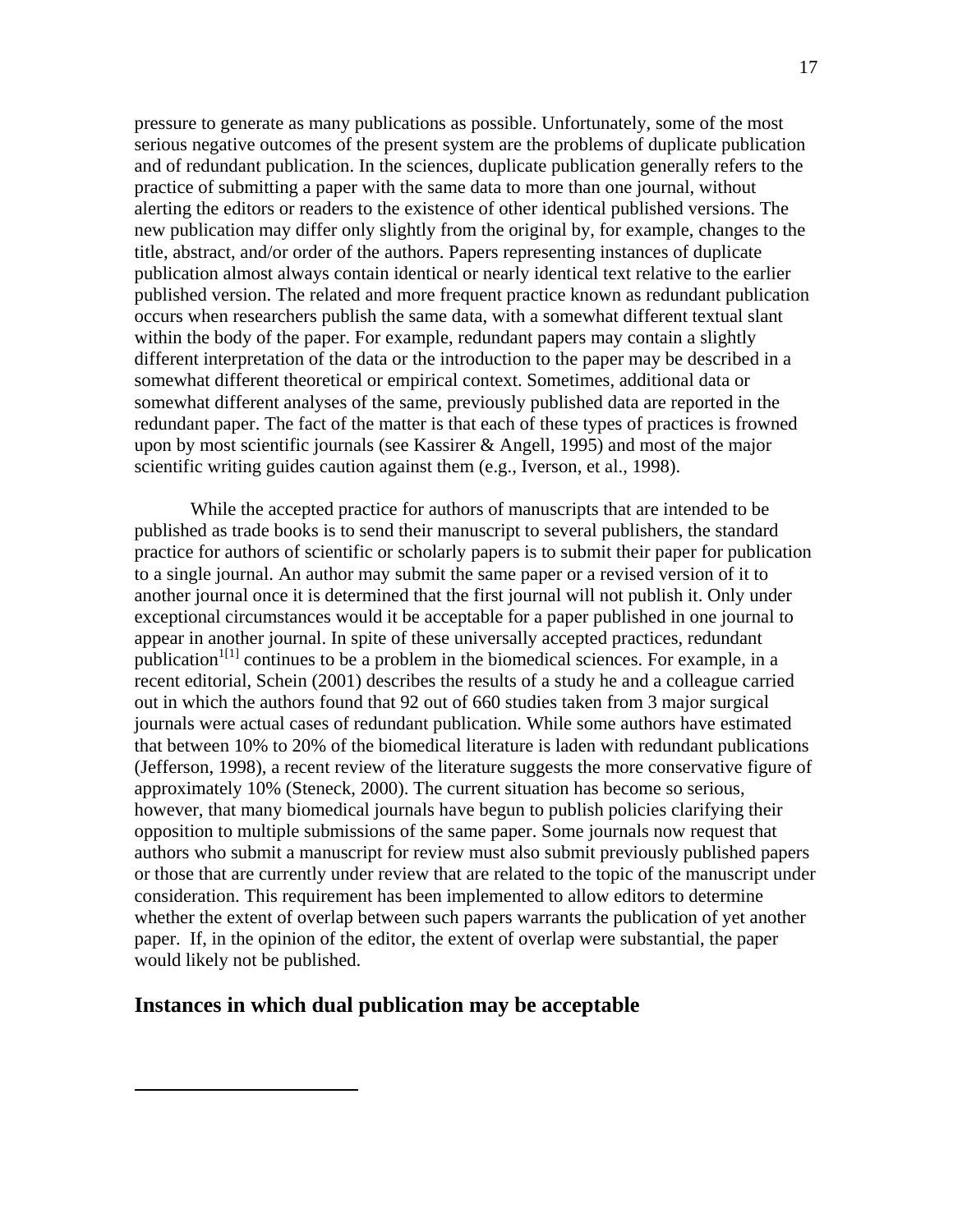Some authors who submit the same article to more than one journal do so with the rationale that their paper would be of interest to each set of readers who would probably not otherwise be aware of the other publication. Indeed, circumstances have been identified which would justify the dual publication of a paper. However, the editors of both journals would have to agree to this arrangement and the existence of each version of the published paper would have to be made clear to each set of readers. Blancett, Flanagin, & Young (1995; cited in Iverson, et al., 1998) provide a number of scenarios where dual publication may be acceptable (see also the International Committee of Medial Journal Editors' Uniform Requirements for Manuscripts Submitted to Biomedical Journals, updated, 2006). For example, summaries or abstracts of papers that are published in conference proceedings are often subsequently published in expanded form as a journal article. Another situation where redundant publication may be acceptable occurs when an article published in one language is translated into a different language and published in a different journal. In these and other cases where redundant publication is being considered by the author, the editors and the readers of each paper must be made aware that a second published version exists.

## **Why redundant publication must be avoided**

Journal space is notoriously competitive in scholarly and scientific publishing, thus a paper that appears in two different journals unbeknownst to readers and editors robs other authors the opportunity to publish their worthwhile work. Moreover, referees often volunteer their valuable time to review authors' work in the service of science and scholarship. Duplicate or redundant publications waste the time and limited resources of the editorial and peer review system. More importantly and particularly in the sciences, is the fact that dual/redundant publications mislead researchers as to the true nature of a given database. For example, an author who wishes to study the significance of an experimental effect or phenomenon using sophisticated statistical techniques, such as meta-analysis, will arrive at erroneous results and conclusions if the same experiment were to be counted twice. Consider the following anecdote reported by Wheeler (1989):

"In one such instance, a description of a serious adverse pulmonary effect associated with a new drug used to treat cardiovascular patients was published twice, five months apart in different journals. Although the authors were different, they wrote from the same medical school about patients that appear identical. Any researcher counting the incidence of complications associated with this drug from the published literature could easily be misled into concluding that the incidence is higher than it really is."  $(p,1)$ .

 It should be clear to the reader that redundant and duplicate publication must be avoided, for it has the potential for distorting the existing data base, possibly resulting in the establishment of flawed public health policies.

**Guideline 10**: Authors who submit a manuscript for publication containing data, reviews, conclusions, etc., that have already been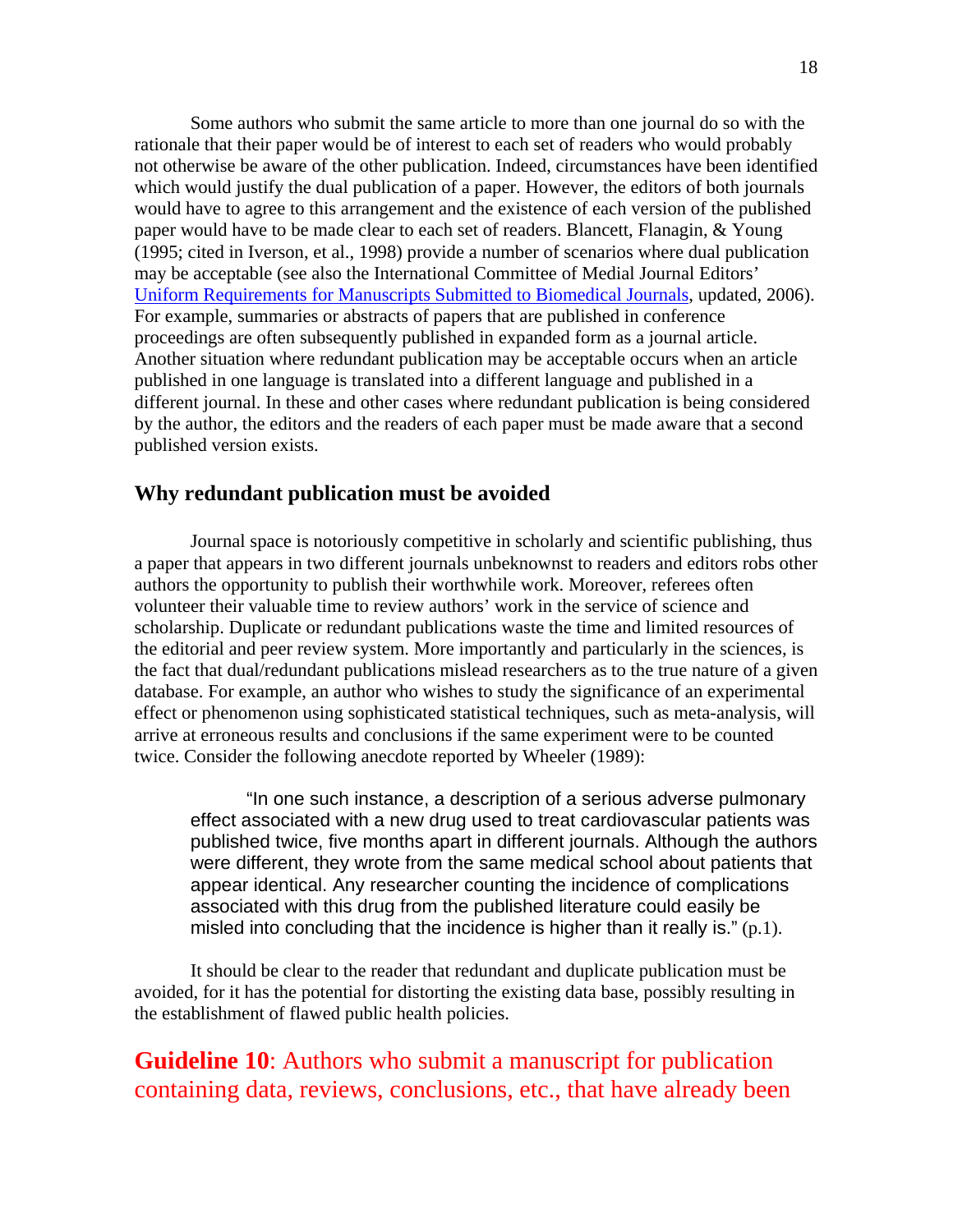disseminated in some significant manner (e.g., published as an article in another journal, presented at a conference, posted on the internet) must clearly indicate to the editors and readers the nature of the previous dissemination.

#### **Academic Self-plagiarism (Double-dipping)**

Redundant publication has a direct counterpart in the area of academic dishonestyit is referred to as 'double dipping'. It occurs when a student submits a whole paper or a substantial portion of a paper to fulfill a course requirement, even though that paper had earlier been submitted to satisfy the requirements for another course taught by a different professor. Many college undergraduates and even some graduate students are not aware that this type of practice is a serious offense and constitutes plagiarism. Of course, as in redundant publication, submitting the same paper, or a large portion of a paper, to two different courses is entirely acceptable if the instructors of both courses were informed by the student of the double submission, and if both agreed to the arrangement. However, some institutions have specific policies prohibiting this practice.

## **Salami Slicing (i.e., data fragmentation)**

 Although often associated with redundant publication, the segmenting of a large study into two or more publications is somewhat different than reporting exactly the same data in two publications, but it is a similarly unacceptable scientific practice. As with redundant publication, **salami slicing** can lead to a distortion of the literature by leading unsuspecting readers to believe that data presented in each salami slice (i.e., journal article) is derived from a different subject sample. Consider the examples provided by Kassirer and Angell (1995), former editors of The New England Journal of Medicine:

"Several months ago, for example, we received a manuscript describing a controlled intervention in a birthing center. The authors sent the results on the mothers to us, and the results on the infants to another journal. The two outcomes would have more appropriately been reported together. We also received a manuscript on a molecular marker as a prognostic tool for a type of cancer; another journal was sent the results of a second marker from the same pathological specimens. Combining the two sets of data clearly would have added meaning to the findings." (p. 450).

A related malpractice known as **data augmentation** occurs when a researcher publishes a study and subsequently collects additional data, which typically end up strengthening the original effect, and publishes the combined results as a new study. The reader is mislead into believing that the data from the new study is derived from a sample that is different than the one from which the initial data were derived.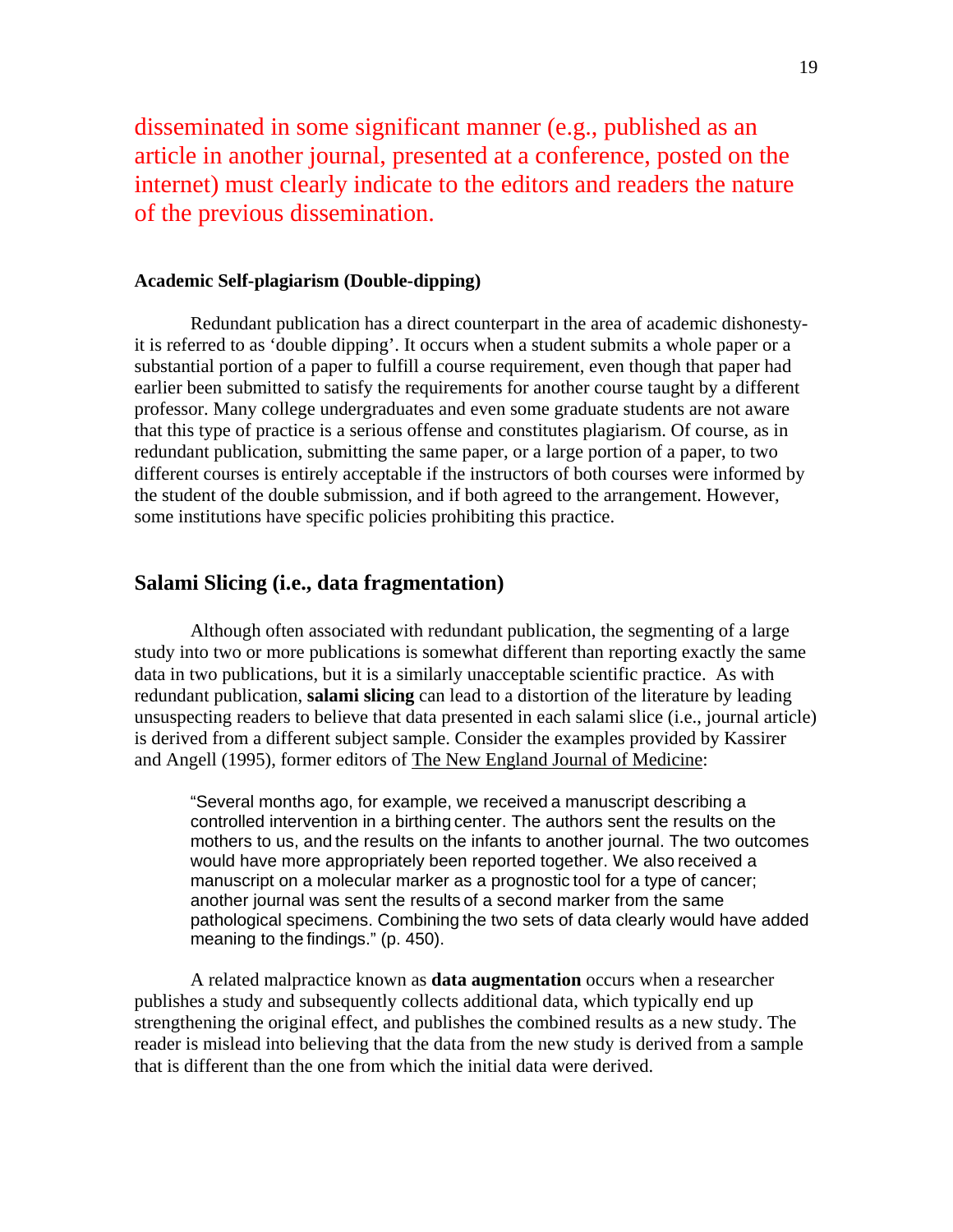As with redundant and duplicate publication practices, these types of misrepresentations can distort the conclusions of literature reviews if the various segments of a salami publication or the augmented data that represent data from the same subject sample, are included in a meta analysis under the assumption that all of the data are derived from independent samples. For this reason, data augmentation or fragmentation can have serious negative consequences for the integrity of the scientific database. In certain key areas of biomedical research the consequences can result in policy recommendations that could have adverse public health effects.

**Guideline 11**: Authors of complex studies should heed the advice previously put forth by Angell & Relman (1989). If the results of a single complex study are best presented as a 'cohesive' single whole, they should not be partitioned into individual papers. Furthermore, if there is any doubt as to whether a paper submitted for publication represents fragmented data, authors should enclose other papers (published or unpublished) that might be part of the paper under consideration (Kassirer & Angell, 1995). Similarly old data that has been merely augmented with additional data points and that is subsequently presented as a new study is an equally serious ethical breach.

 One element likely to be common to both redundant publication and salami publication is the potential for copyright infringement. This is because data or text (or both elements) appearing in one copyrighted publication will also appear in another publication whose copyright is owned by a different entity. Let's turn our attention now to this topic.

# **Copyright Law**

 Because some instances of plagiarism and self-plagiarism (e.g., redundant publication) have the potential for violating copyright law, the following section is devoted to a brief review of the concept of copyright.

 Copyright law is based on Article 1, sec. 8, cl. 8 of the United States Constitution. It's fundamental purpose was "to promote the progress of science and useful arts, by securing for limited times to authors and inventors the exclusive right to their respective writings and discoveries". Once owners of an artistic (e.g., song, lyrics, films) or an intellectual work (e.g., book, article) copyright a product, they have the exclusive right to publish, reproduce, sell, distribute, or modify those products. For authors who wish to have their papers published in traditional journals, the typical arrangement is for the copyright of the author's work to be transferred to the publisher of the journal. The journal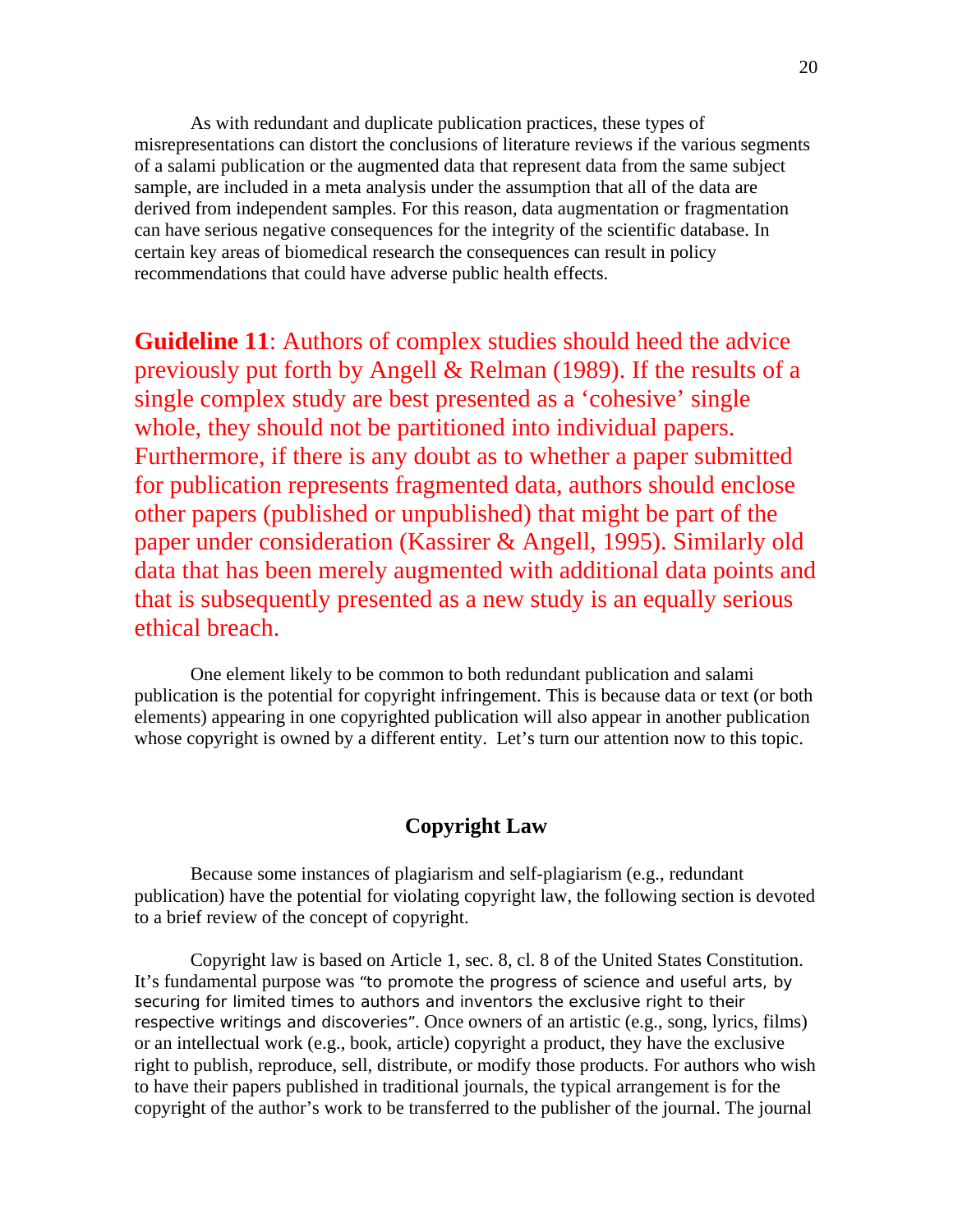can then reproduce and distribute the author's work legally. An increasing number of journals now allow the author to maintain ownership of their work, but both entities sign an agreement specifying the journals' right to publish and re-use the author's material. In the case of "Open Access" journals (freely available to the public without expectation of payment), the author agrees to allow for the free dissemination of his/her works without prior permission.

 With some exceptions, the unauthorized use of copyrighted work violates copyright law and represents copyright infringement. Exceptions to copyright infringement fall under the doctrine of "Fair Use" of copyright law and represent instances in which the activity is largely for nonprofit educational, scholarship, or research purposes (see US Copyright Office, 1996). For example, in some situations, a student or individual researcher may make a copy of a journal article or book chapter for his/her own personal use without asking permission. Likewise, an author describing the results of a published study may take a couple of lines of data from a table from a journal article, include a citation, and reproduce it in his/her paper. The American Medical Association's Manual of Style (Iverson, et al., 1998) provides additional examples of instances of "fair use".

## **Copyright Infringement, fair use, and plagiarism**

 The use of relatively short direct quotes from a published work does not usually require permission from the copyright holder as it typically falls under the "fair use" provision. However, extensive quoting of text from a copyrighted source can constitute copyright infringement, whether the appropriated text is properly enclosed in quotation marks or correctly paraphrased, even if a citation is provided according to established scholarly conventions. Obviously, the same applies if the material is plagiarized outright. Moreover, the reader should note that intellectual or artistic work does not need to be published in order to be copyrighted. In fact, the moment the work becomes final it is automatically copyrighted. Thus, instances of plagiarism, whether from a published article or an unpublished manuscript, such as a grant proposal, can also constitute copyright infringement, though copyright infringement does not always constitute plagiarism.

Iverson, et al., (1998) cautions the reader that the amount of text that can be taken from a copyrighted source without permission depends on its proportion to the entire work. However, the reader should also note that some publishers have established word limits for borrowing text. For example, according to the Publication Manual of the American Psychological Association (APA), authors who wish to borrow text of more than 500 words from a published APA publication must seek permission from the APA.

Given the above considerations, it should be clear that redundant or duplicate publication, which occurs without the respective editors' knowledge, is not only considered a form of self-plagiarism, but it may also qualify as copyright infringement because the copyright may be held by the publisher; not by the author. This would certainly be the case if the original article were published in a journal owned by one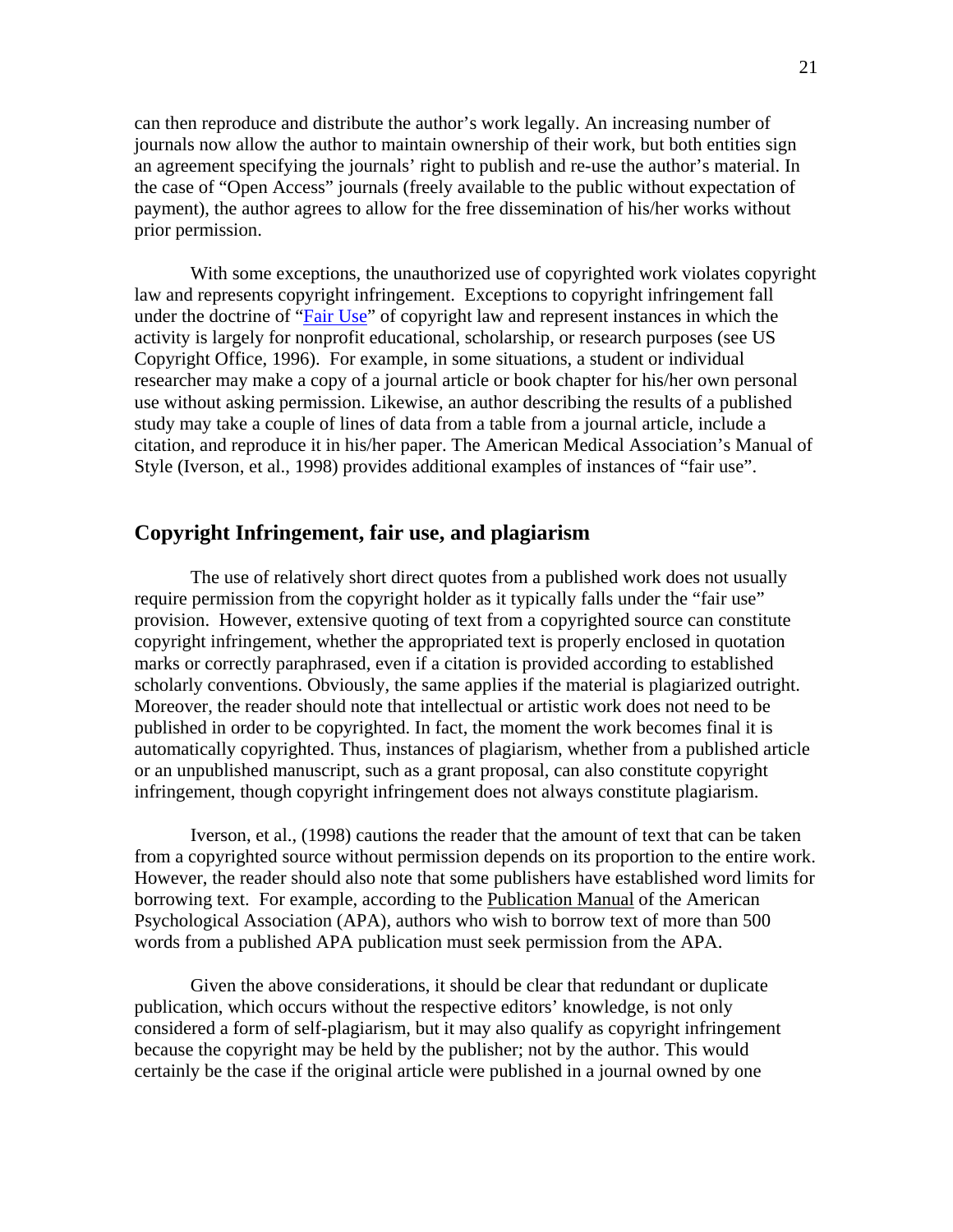publisher and the second article were to appear in a journal owned by a different publisher.

**Guideline 12**: Because some instances of plagiarism, selfplagiarism, and even some writing practices that might otherwise be acceptable (e.g., extensive paraphrasing or quoting of key elements of a book) can constitute copyright infringement, authors are strongly encouraged to become familiar with basic elements of copyright law.

# **Text recycling**

Programmatic research often involves publishing papers describing empirical investigations that use nearly identical or identical methodologies. Similarly, the background literature reviewed in one paper may be similar or exactly the same as that of related papers by the same author/s. Therefore, it is possible to have two or more papers describing legitimately different observations that contain almost identical methodology, literature reviews, discussions, and other very similar or even identical textual material. Given the enormous pressure to publish felt by many researchers and the ease with which text can be manipulated with word processing software, these situations present unique challenges because of the allure to simply use as templates portions of text written for previously published papers and include the recycled material in a new paper. Thus, we define text recycling as a writer's reuse of portions of text that have appeared previously in other works.

As with the problem of inappropriate paraphrasing, the question of how much a writer may recycle from his/her previous writings has not been generally addressed in the writing literature. In fact, of the concepts reviewed so far, text recycling is perhaps the most problematic because few, if any, official guidelines exist and because when it does occur, it is generally not found to be consistent with the principles of ethical writing. Given that the present instructional resource is grounded in those very principles, some sensible guidelines can be derived.

# **Forms of acceptable text recycling**

As with redundant publication, certain types of text recycling appear to be acceptable within the biomedical and social sciences even though they seemingly violate the spirit of the writer's implicit contract. Here are specific examples.

Recycling text from an Institutional Review Board (IRB) application, Animal Care and Use Committee, Grant application, or other form of unpublished 'internal' proposal. Academics and researchers who write research proposals, either for the purpose of seeking funding or for internal or ethical review, will often use the same material, though likely in expanded form, in a paper that is later published. This is an accepted practice because these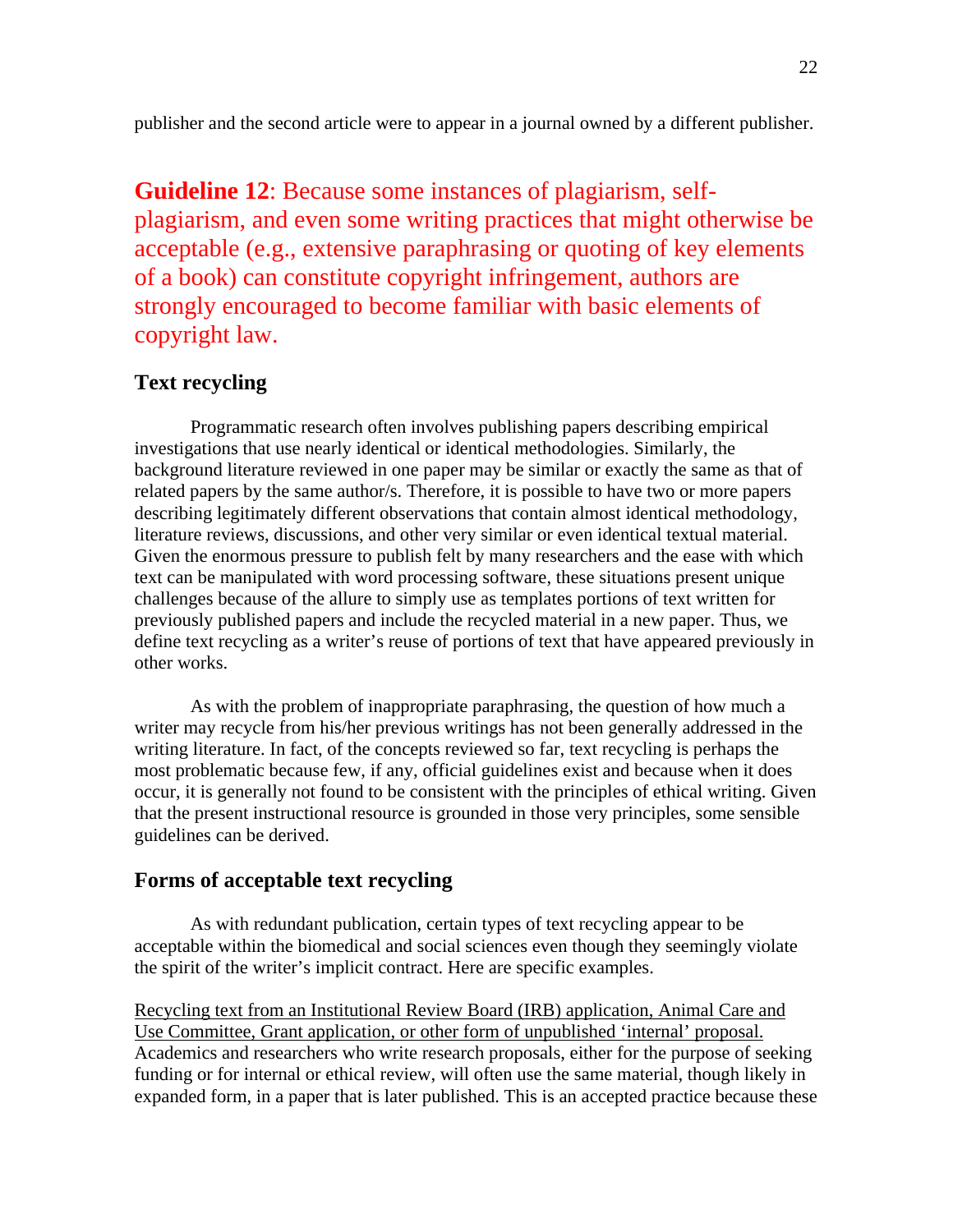proposals are typically never published and are only reviewed by a very small number of individuals. On the other hand, in some instances there may be proprietary copyright issues with respect to an unpublished proposal or report that was originally written for a private enterprise when the author was employed by that institution. Therefore, in these cases permission to subsequently publish portions of material originally written for use by, say, a corporate entity should be sought. On the other hand, the recycling of text from IRB, grants, and other types of proposals reviewed within academic institutions is generally considered an acceptable practice.

Recycling papers given at a conference. Often, scientists who make presentations at conferences distribute preliminary copies of their papers to the audience. Sometimes after the presentation, and perhaps based on the audience's feedback of the scientist's presentation, some modifications are made to the paper and it is subsequently submitted for publication to a journal. This practice is also generally acceptable. However, there are instances where some caution should be observed. For example, in cases where the conference abstracts or even the preliminary papers themselves are subsequently published as proceedings by the sponsoring organization, the author should inquire as to whether that organization permits republication of their materials. Authors should also keep in mind that some editors may consider the above scenario as a case of redundant publication. Therefore, they should always inform an editor if an abstract or a brief version of a paper being submitted for publication has already appear in the proceedings of a conference. Lastly, in cases where a published paper is based on a conference presentation, the standard practice is to also inform the reader about its prior version. This is usually done in the form of a footnote or endnote. To further clarify the nature of these two products, authors are also strongly encouraged to insure that the both, the paper presented at a conference and its published version share the same or similar title.

## **'Borderline'/unacceptable cases of text recycling**

Recycling sections of a complex method section from a previously published paper. In writing methodology sections of empirical papers, one of the goals of authors is to provide all the necessary detail so that an independent researcher can replicate the study. Because these sections are often highly technical and can be laborious to write, authors of multiple papers using the same methodology will sometimes recycle text with little or no modification from a previously published paper and use it in a new paper. Technically, if an author were to adherence to the 'implicit contract' between reader and writer embodied in the concept of ethical writing and to the strict rules of proper scholarly conduct, s/he would need to put any verbatim text from the method section in quotation marks and appropriately paraphrase any other recycled text that is not placed in quotations. Curiously, such practice is seldom, if ever, followed in these instances. Instead, what seems to have become a routine practice for authors is to recycle, with some minor modifications, substantial portions of these sections (see Roig, 2002). Judging by instructions to authors in at least one journal, it appears that, in the past, some authors have not bothered to make even minor changes when they repeatedly recycle the same method section from article to article. For example, in a section titled "Avoidable errors in manuscripts" Biros (2000),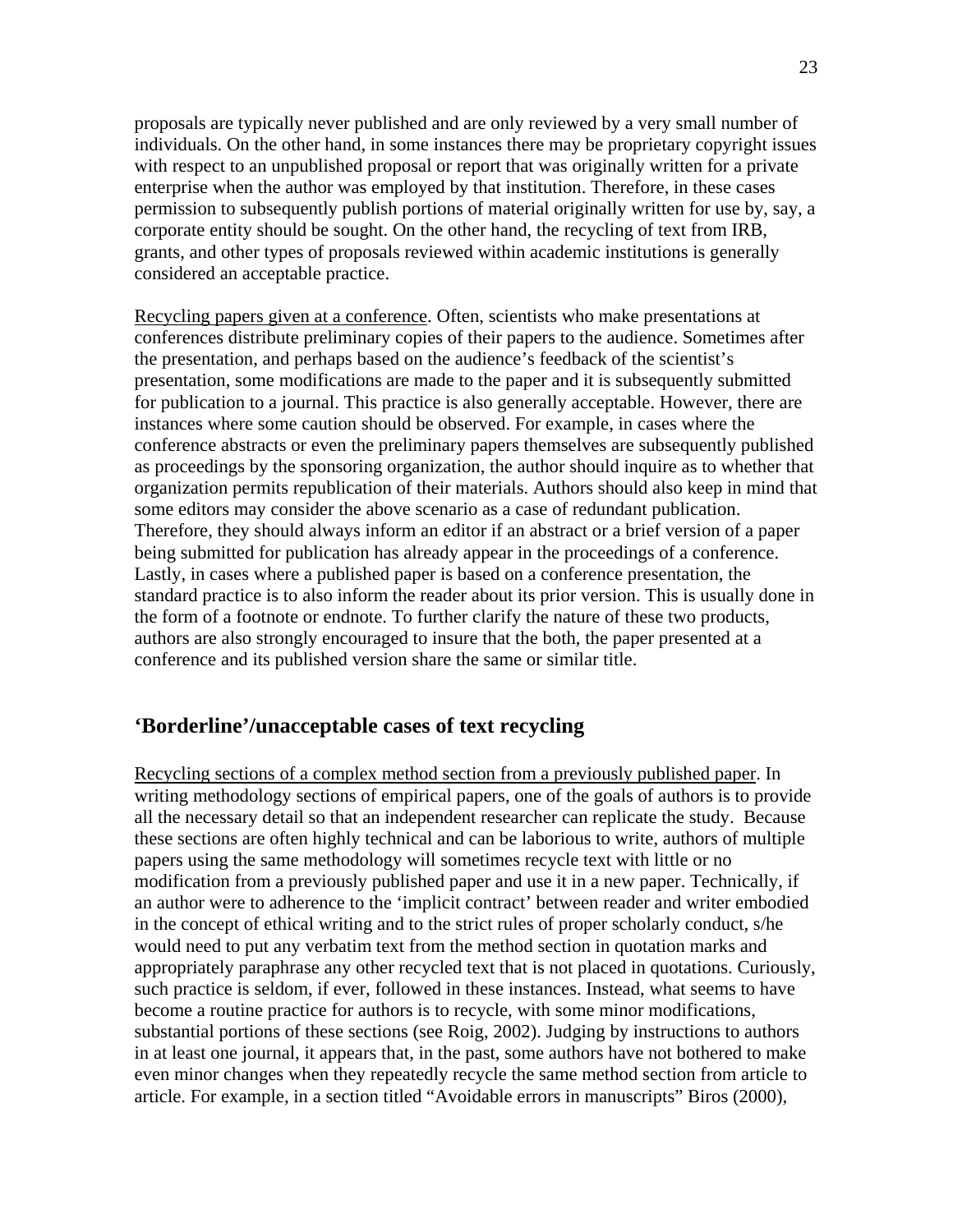editor-in-chief of Academic Emergency Medicine writes:

*"Methods are reported that were not actually used. [This] most frequently occurs when an author has published similar methods previously and has devised a template for the methods which is used from paper to paper. Reproducing the template exactly is self-plagiarism and can be misleading if the template is not updated to reflect the current research project." (p. 3).* 

In addition to constituting self-plagiarism, there is another reason why this practice may be problematic. Consider the following scenario: An author takes a substantial amount of text from one of her papers that had been published in a journal owned by one publisher and recycles that text in a paper that will now be published by a journal owned by a different publisher. In this situation, the author may be violating copyright rules. Thus, Biros (2000) also cautions that:

*"Many authors do not understand the implications of signing the copyright release form. In essence, this transfers ownership of the paper and all of its contents from the author to the publisher. Subsequent papers written by the same author therefore must be careful not to reproduce in any way material that has previously been published, even if it is written by them. Such copying constitutes self-plagiarism." (p. 4).*

Yet, another situation that may be problematic occurs when a member of one team of authors who wrote the original method section is not one of the authors who recycles that method section in a later publication. Here the potential for an accusation of plagiarism could easily develop.

On the other hand, as discussed earlier, methodology sections often include very intricately complex descriptions of procedural processes that are laden with unique terminology and phraseology for which there are no acceptable equivalents (e.g., *Mammalian histone lysine methyltransferase, suppressor of variegation 39H1 (SUV39H1)*. Even when major textual modifications to these sections are possible, a change in the language can run the risk of slightly altering the intended meaning of what is being described and such an outcome is a highly undesirable in the sciences. Thus authors should be allowed some latitude in terms of the extent to which they should modify portions of text when paraphrasing material from methodology sections that is highly technical in nature, even if the material is derived from other sources.

**Guideline 13**: While there are some situations where text recycling is an acceptable practice, it may not be so in other situations. Authors are urged to adhere to the spirit of ethical writing and avoid reusing their own previously published text, unless it is done in a manner consistent with standard scholarly conventions (e.g., by using of quotations and proper paraphrasing).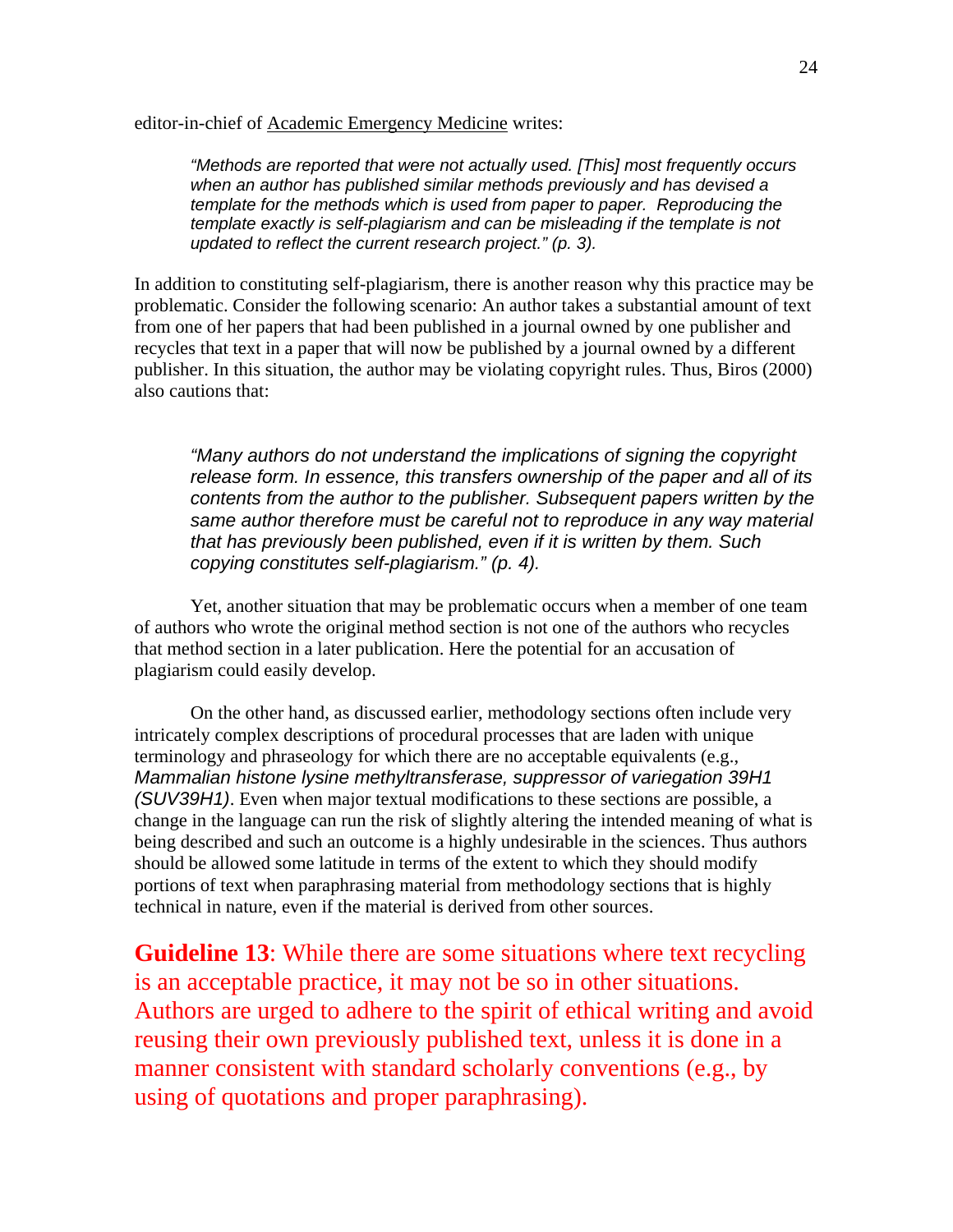Substantial text recycling, as well as the other forms of self-plagiarism reviewed above, suggest at the very least a degree of intellectual laziness. At worst, these practices can result in serious consequences to the scholarly and scientific literature, to public health, and even to the perpetrator. Authors are well advised to carefully review the editorial guidelines of journals to which they submit their manuscripts, as well as their disciplines' codes of ethics. More importantly, contributors to the literature need to be reminded that they are always held to the highest standards of ethical conduct.

#### **THE LESSER CRIMES OF WRITING: OTHER QUESTIONABLE WRITING PRACTICES**

Recently, Zigmond and Fischer (2002) have called attention to what they refer as the "misdemeanors" of science: Ethically inappropriate practices in the conduct of scientific research. These authors explain that, whereas fabrication, falsification, and plagiarism are considered to be the "high crimes" of science, many other inappropriate practices frequently take place and these lesser crimes should command more attention. Some examples of common misdemeanors are, neglecting to indicate one's source of funding, failing to identify possible conflicts of interest, and establishing honorary authorship (assigning authorship to an individual whose contributions to the work do not earn him/her such status).

We can apply the high crimes vs. misdemeanors classification in the area of writing. In our previous discussion of plagiarism and self-plagiarism, we described a variety of practices, some of which would undoubtedly be classified as high crimes (e.g., appropriating the ideas or data of someone else without attribution), while others would fall under the misdemeanor category (e.g., inadequate paraphrasing). In this section, we turn our attention to other practices that violate the spirit of ethical writing and that fall under Zigmond & Fischer's (2002) misdemeanor category.

#### **ETHICALLY QUESTIONABLE CITATION PRACTICES**

#### **Citations and References**

 Citations are the notations in the text of a paper that identify the source of our claims, other research and theories mentioned in the paper. Depending on the style of writing used these are typically represented as numbers in parentheses or in superscript (e.g., AMA) or as last names with dates (e.g., APA). The list of references is always found at the end of a paper and these contain sufficient detail for readers to track down copies of these works (e.g., names of the authors, titles of articles or books, journal title, volume number, pagination and year of publication).

#### **Carelessness in citing sources**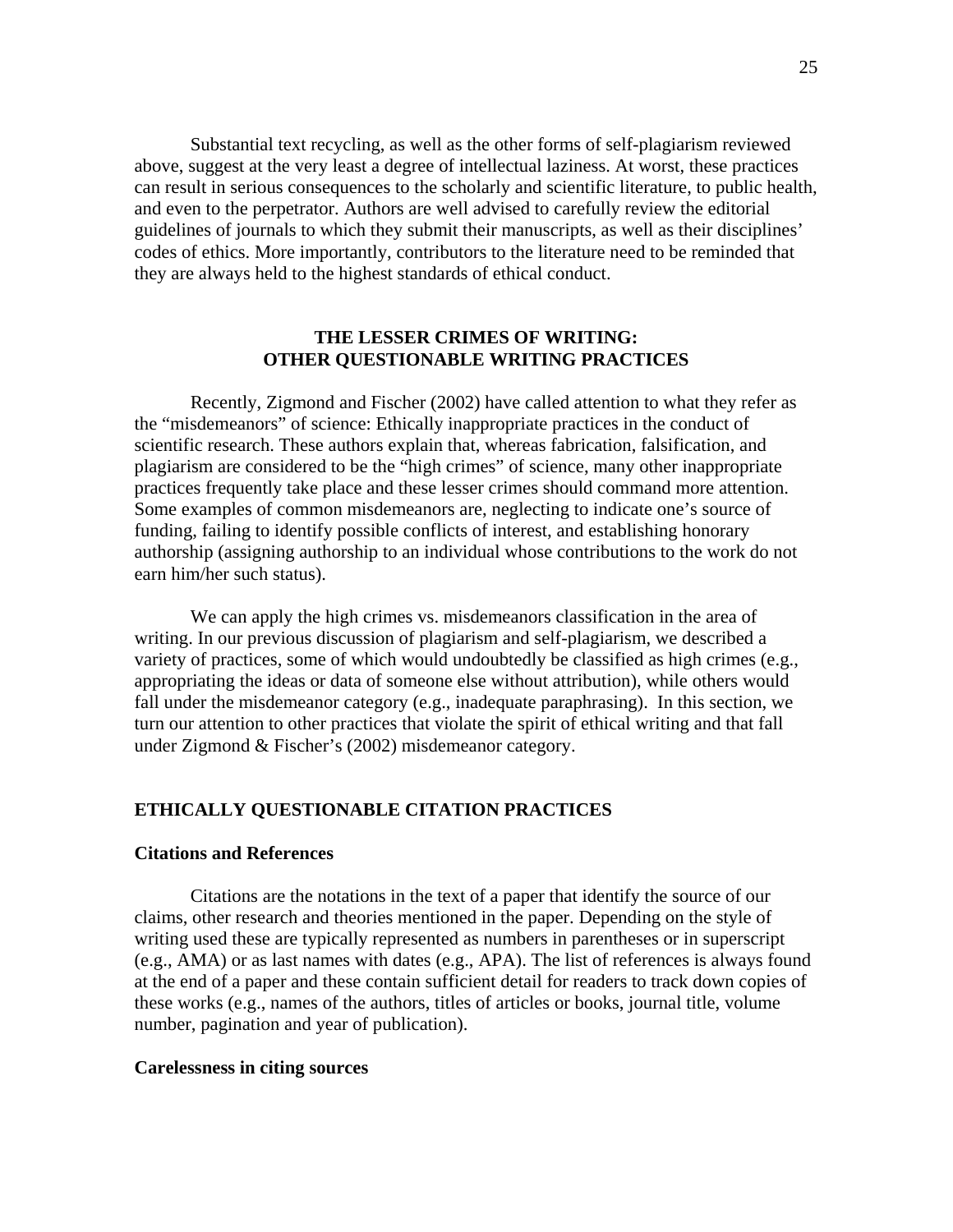References provide a crucial service in scholarly and scientific writing for they allow the reader to explore in more detail a given line of thinking or evidence. For these reasons, it is important that authors strive for accuracy when listing references in manuscripts. Unfortunately, it appears that authors do not always give the proper level of attention to citations and reference sections. In fact, the available evidence suggests that a disproportionate number of errors occur in reference sections even in some of the most prestigious biomedical journals (e.g., Siebers and Holt, 2000).

#### **The importance of citing the original observation**

 Another area of concern is the failure to cite the author who first reports the phenomenon being studied. Apparently, some authors instead cite later studies that better substantiate the original observation. However, as Zigmond and Fischer (2002) note, failure to cite the original report denies the individual who made the initial discovery his/her due credit.

**GUIDELINE 14**: Authors are strongly urged to double-check their citations. Specifically, authors should always ensure that each reference notation appearing in the body of the manuscript corresponds to the correct citation listed in the reference section and vice versa and that each source listed in the reference section has been cited at some point in the manuscript. In addition, authors should also ensure that all elements of a citation (e.g., spelling of authors' names, volume number of journal, pagination) are derived directly from the original paper, rather than from a citation that appears on a secondary source. Finally, authors should ensure that credit is given to those authors who first reported the phenomenon being studied.

## **Inappropriate Manipulation of References**

In a later section I discuss the tendency on the part of some scientists to provide what may be a biased review of the relevant literature. That is, in providing a context for the presentation of our data or theory, we sometimes cite only references that are favorable to our position. However, ethical writers have a responsibility to cite all relevant material, even work that may contradict our own point of view. Failure to do so compromises our objectivity and is contrary to the primary mission of a scientist which is to search for truth.

#### **Citation Stuffing**

Another way in which references are thought to be inappropriately manipulated occurs when authors intentionally cite their own articles, regardless of their relevance, in an attempt to raise their own articles' impact factor. The impact factor is a measure of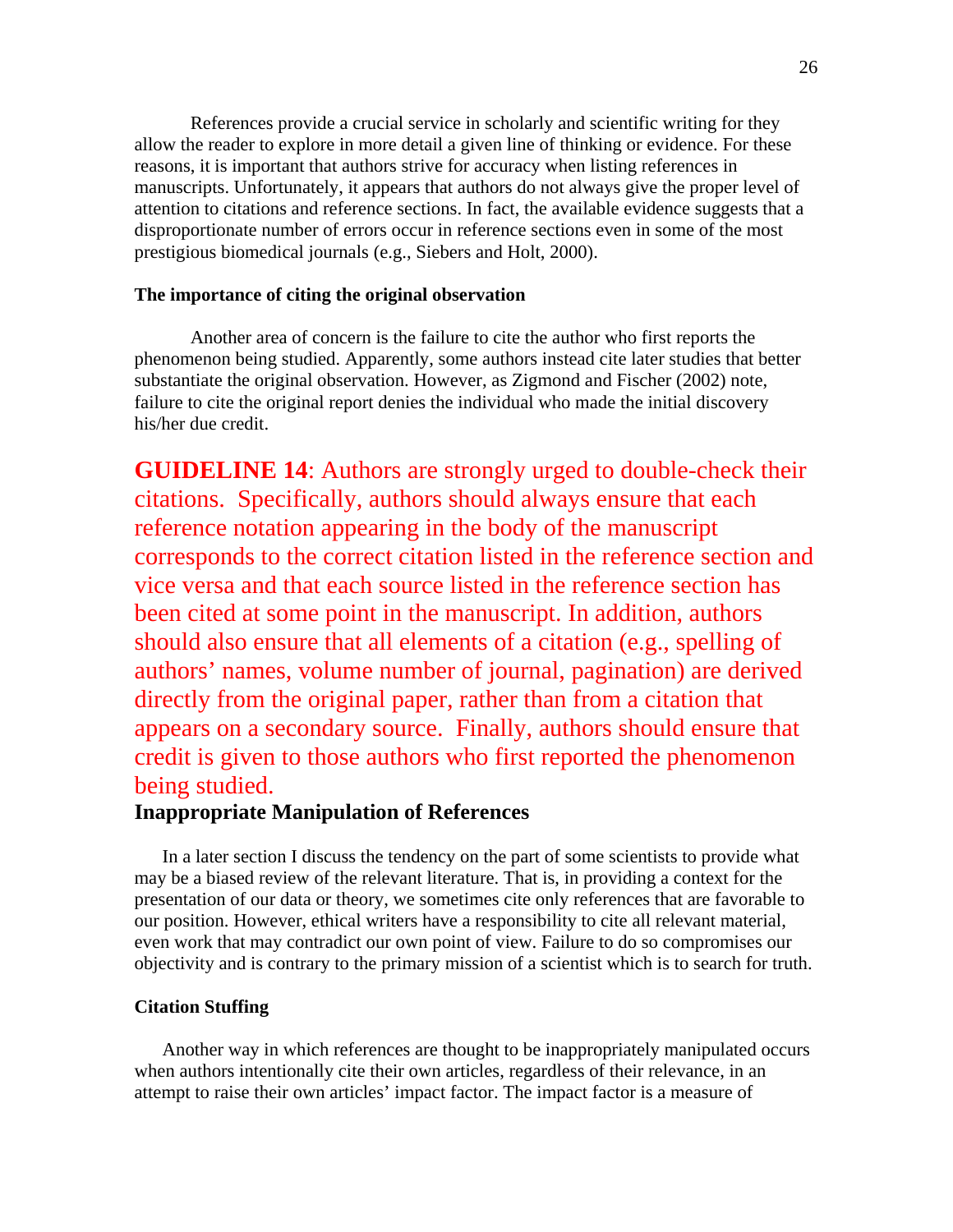importance and prestige of journals that takes into account how often articles published in those journals are cited. However, a measure of the number of times an article is cited in other articles can also be used as a measure of their importance in an individuals' tenure and review decisions, thus the tendency of some authors to weave into their paper references of their own prior work that are largely irrelevant to the current topic.

A related matter involves the inappropriate inclusion of references that are authored by individuals thought to be likely peer reviewers of the article in question. The thought being that the reviewer will be more likely to give a favorable review to a paper that cites his or her own work than to one that does not.

Finally, there is some evidence that editors of some journals sometimes insist that authors include references from their journal for the mere purpose of enhancing that journal's impact factor (see WAME discussion of March  $7<sup>th</sup>$  to the 16<sup>th</sup>, 2006: Manipulating a Journal's Impact Factor). Authors should attempt to resist such requests unless the editors' recommendations are genuinely relevant to their paper.

**GUIDELINE 15**: The references used in a paper should only be those that are directly related to its contents. The intentional inclusion of references of questionable relevance for purposes of manipulating a journal's or a paper's impact factor or a paper's chances of acceptance is an unacceptable practice.

# **Relying on an abstract or a preliminary version of a paper while citing the published version**

 At the beginning of this instructional resource we identified clarity, conciseness, accuracy, and integrity as essential elements of scientific writing. Unfortunately, the latter two concepts are sometimes overlooked with certain citation practices. Consider what can happen in the following scenario. A researcher needs to conduct a literature review for a manuscript that he is preparing for submission to a biomedical journal. She begins her search by accessing the PubMed database and typing topic-relevant terms in the search field. The search yields several useful abstracts and the researcher proceeds to track down the various journal articles. Unfortunately, one key article is not available on-line. It is not carried by her institution's library, nor is it available at nearby libraries as it has been published as a technical report in a nontraditional journal with very limited circulation. Pressed for time, the researcher decides, instead, to rely on material from the abstract for the literature review and includes the journal article citation in the reference section. However, she fails to indicate that she relied on the abstract and not the actual journal article.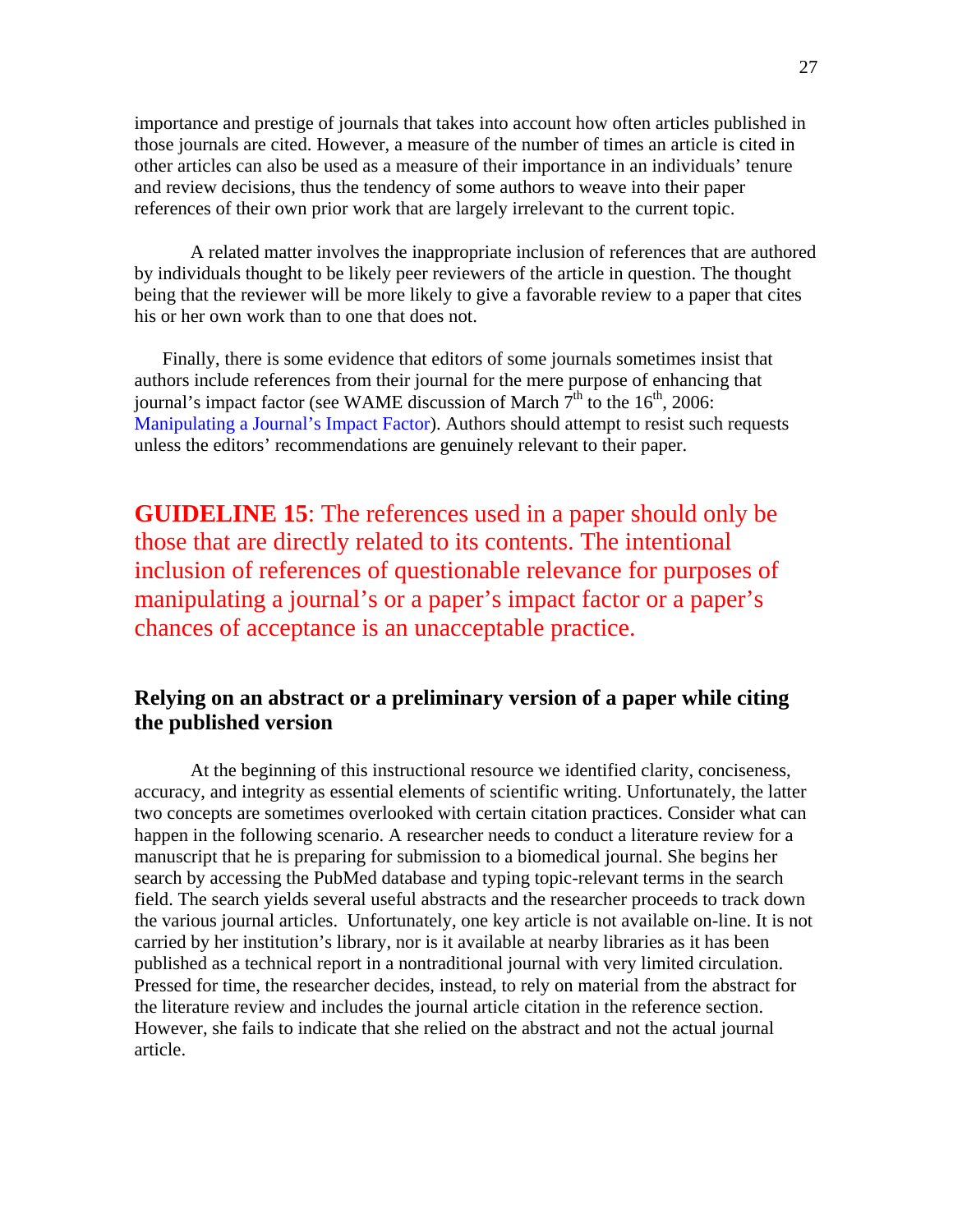Another variation of this problem occurs when the researcher cites the published version of the paper, but actually relies on the contents of an earlier version that was published in the proceedings of a conference, or the preliminary version that was distributed at the conference presentation itself. These behaviors violate the requisites of accuracy and integrity.

The main problem with relying on versions other than the published paper is that important elements of these earlier versions may be different from their counterparts in the published version of the paper. Such changes are typically due to the peer review process, editorial changes, or errors that are spotted and corrected by the author between the time the paper is presented at a conference and the time that it is subsequently published. In some cases, the published version will contain additional data and/or interpretations that are substantially different or perhaps even contrary to those of earlier versions. For example, a conference paper describing experimental data may, in its published form, may contain additional data from a new experimental condition that was run in response to referees' suggestions. Data from the new condition can place the earlier data in a new perspective possibly leading to new interpretations. Again, with respect to abstracts, relying on such summaries can be problematic because abstracts typically do not provide sufficient details about the paper's contribution (i.e., Taylor, 2002). In addition, because of their condensed form, abstracts cannot provide essential details about a study's methodology, and results. Moreover, we note that in some databases there may be instances in which individuals other than the author/s of the journal article write the article's abstract. As a result, subtle misrepresentations are more likely to occur. Writing guidelines, such as the Uniform Requirements for Manuscripts Submitted to Biomedical Journals, discourage the use of abstracts as references.

**GUIDELINE 16:** Authors should follow a simple rule: Strive to obtain the actual published paper. When the published paper cannot be obtained, cite the specific version of the material being used, whether it is conference presentation, abstract, or an unpublished manuscript.

#### **Citing sources that were not read or thoroughly understood**

The practice of relying on a published paper's abstract to describe its contents also fits in the present category. However, there are other scenarios that better illustrate the practice of citing papers that were either poorly understood or perhaps not even read by the author citing them. Let's go over a couple of examples:

Consider an investigator who is in the process of writing the results of a series of studies he conducted. In his search for background literature relevant to his work, he finds one particular journal article whose introduction cites a number of other works that seem very relevant to his own paper. Although he recognizes most of the references cited, there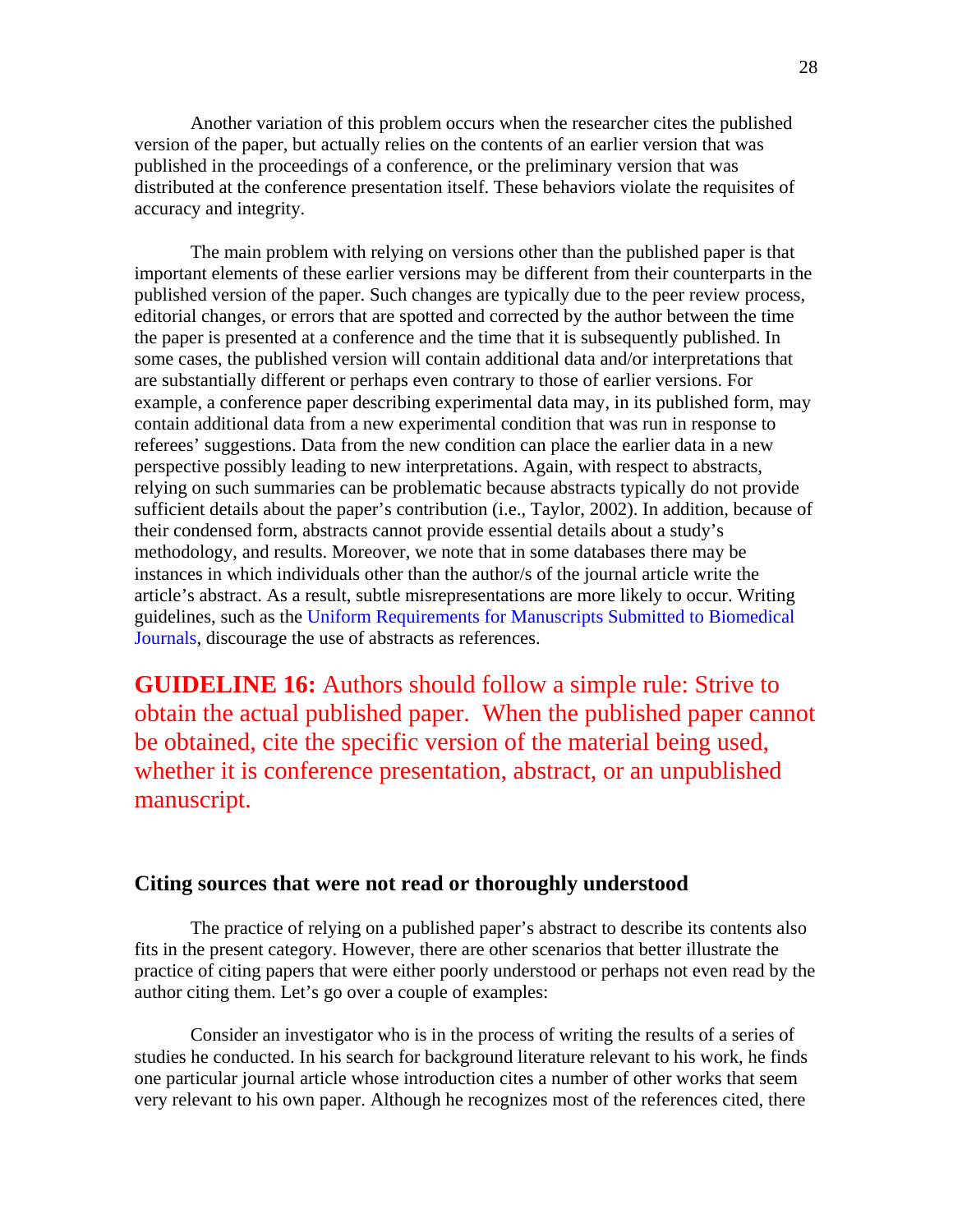are a couple of papers that he is not familiar with and, unfortunately, for a variety of reasons he cannot obtain copies of them at this point. Given the context of the published paper's description of these two other papers that are unfamiliar to him, our author decides to include them in his own review of the literature by paraphrasing the relevant portions of the published paper's introduction that summarize the contributions of these two unfamiliar papers. He then includes these papers as references in his manuscript's reference section, along with the journal article from which he derived the information. Finally, although our author cites the published article in at least one other context, he does not indicate that this article had served as the source of the paraphrase.

By not indicating the true source of the paraphrase of these two papers, the reader is deceived by falsely assuming that the brief summary of these two papers was based on our author's direct reading of these papers. Technically, this type of transgression qualifies as a form of plagiarism because the author has paraphrased a summary of another's work that was written by someone else and has not properly attributed his summary to the author of the journal article. Of course, a formal charge of plagiarism would depend on a number of variables, such as the amount of paraphrasing that took place without proper attribution, the significance or uniqueness of the material involved, etc.

This type of deceptive practice can also be risky because there could conceivably be other aspects of the papers cited (but which were not read) that do not quite correspond with the offending author's thesis. Therefore our author may be citing references that do not entirely support his data or point of view. Inexperienced students sometimes use this inappropriate strategy when they review the literature and discover a paper that reviews roughly the same literature that the student must describe. In an effort to optimize his time and given the effort needed to write a proper paper some students will paraphrase, in whole or in part, a review of the same literature that has already appeared in a published source. In an effort to maintain the deception, the student cites in his/her paper's reference section every source mentioned in the paraphrase, including the article from which the material was taken. This strategy is designed to mislead the professor into assuming that the student has actually read all of the papers cited in his/her review. Ironically, these transgressions are typically uncovered, not only because the students' paraphrases are often too close to the original, thus betraying the students' less sophisticated writing, but also because at least some of the papers cited are known to their professor to not be directly supportive of the students' main position. Other clues in the writing often point to the deception.

The reader should note, however, that there might be instances in which the practice of citing sources that were not read may be acceptable. For example, an author may simply wish to point out a well-known discovery or theory and provide the reader with the original citation. When this is done without misleading the reader into believing that the author read the paper detailing the discovery and is thoroughly acquainted with its contents, then no real harm is done.

**GUIDELINE 17**: Generally, when describing others' work, do not rely on a secondary summary of that work. It is a deceptive practice,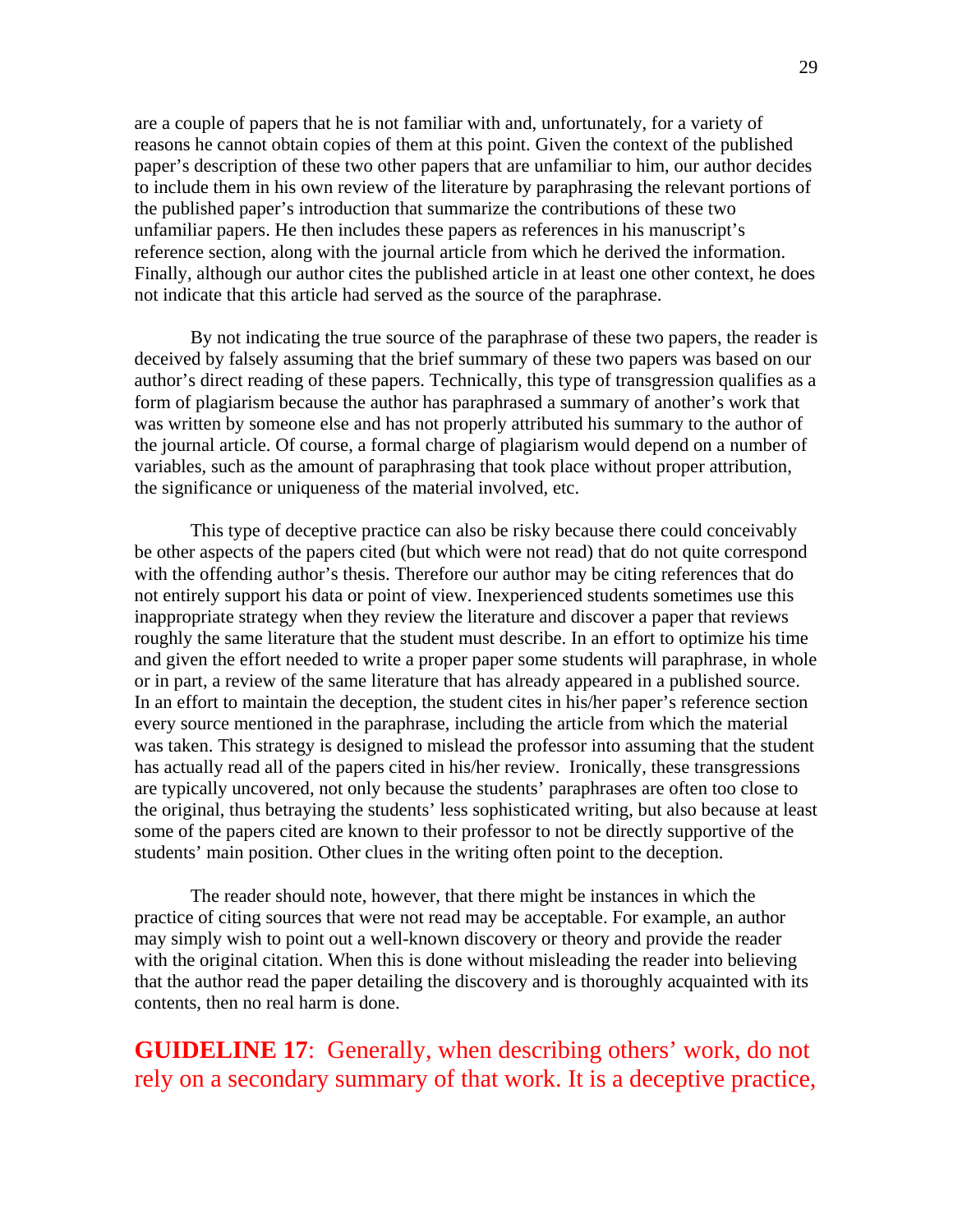# reflects poor scholarly standards, and can lead to a flawed description of the work described. Always consult the primary literature.

The reader should note that some writing manuals have spelled out specific conventions to deal with a situation when an important paper relevant to one's manuscript contains a reference that we would like to cite, but is not available to us. One such writing manual, the current edition of the Style Manual of the American Psychological Association (American Psychological Association, 2001), offers a simple strategy for authors who need to cite a source that is not available to them, but that is contained within another source (as described in the above example). Let's say that our author had read about the work of Smith (1999) in an article authored by Rodriguez (2003). According to the APA Manual the author can use this material by stating as follows: "According to Smith (1999; as cited in Rodriguez, 2003) an important variable …". The reader may have noticed that I have already relied on this strategy elsewhere in this instructional resource.

There is at least one other milder form of citing material without having actually read it that has been identified even in seasoned writers. Consider the situation in which a 'landmark' paper, whose contributions are well known, needs to be cited in a manuscript. The author cannot readily find a copy of the paper, but he has read it at least once, cited it before, and is familiar with its contents. In summarizing the contents of that landmark paper, the author of the manuscript, who may have read the paper long ago, is relying on her recollection of its contents based on her prior reading of the paper and on summaries published by others. After all, this is a paper that is widely known throughout the discipline.

The problem with the above situation is that our recollection of vital details about a paper read at an earlier time is probably less than optimal. In addition, secondary sources may inadvertently slant or distort important details of others' work, particularly if the material in question is of a controversial nature. Taken together, these factors can ultimately result in the dissemination of faulty information.

One example of this type of problem within the social sciences concerns current descriptions of a famous demonstration carried out by psychologists John B. Watson and Rosalie Rayner (1920) in which an infant known as "Little Albert" was conditioned to fear a rat. Watson and Rayner's demonstration with Little Albert is cited in a large proportion of introductory psychology textbook and in many other textbooks within that discipline and beyond (e.g., education, nursing). However, according to Paul and Blumenthal (1989), investigators have pointed out a number of serious flaws in this classic demonstration and have also shown how, over the years, various elements of the demonstration have become distorted. For example, some descriptions of Little Albert indicate that Watson & Rayner used a white rabbit rather than a white rat. In explaining the continued presence of this classic demonstration in textbooks without mention of the flaws, Paul and Blumenthal state: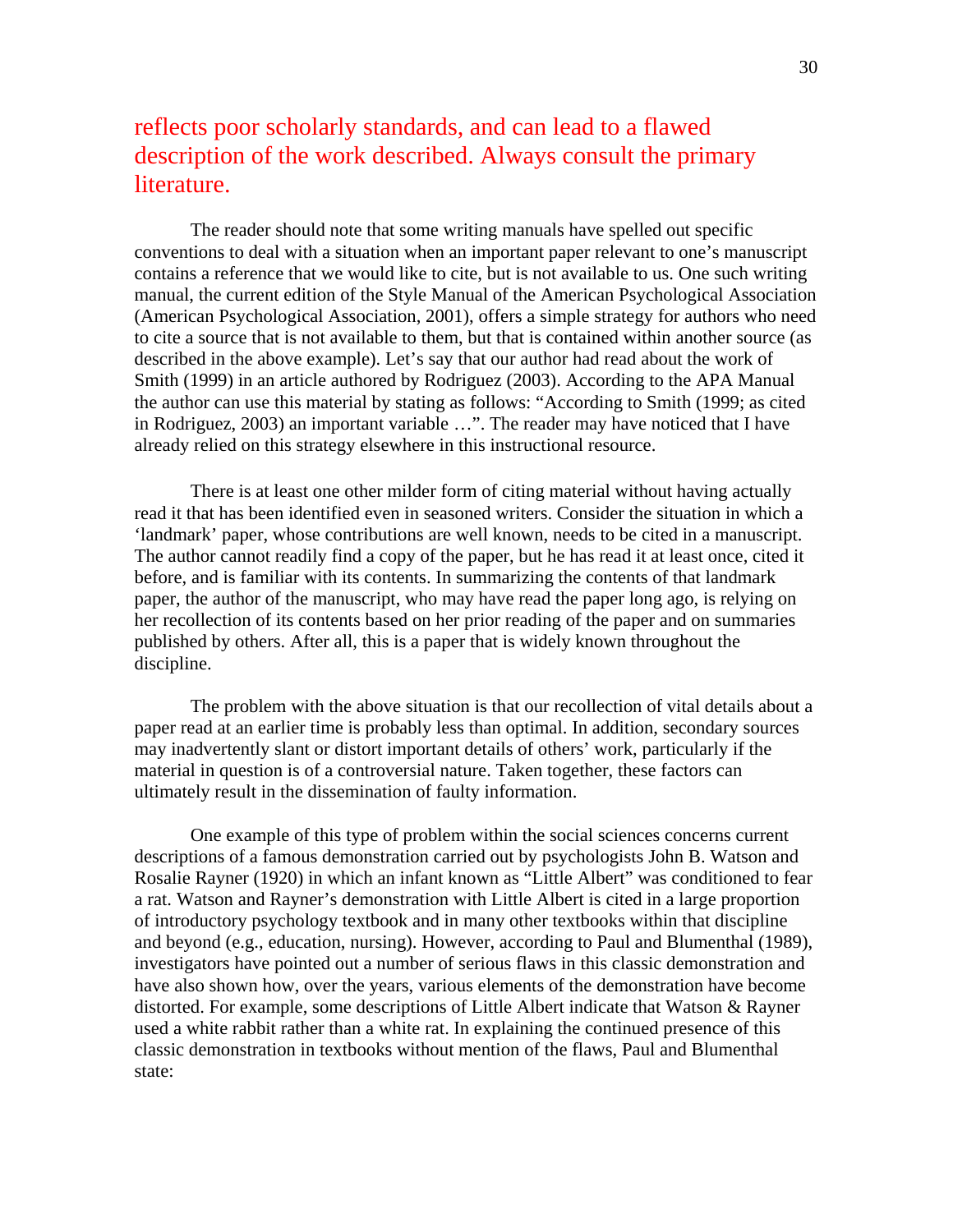"Textbook authors are under considerable pressure to keep their references current. An author who cites older works will often be instructed by manuscript reviewers and editors to consult the current literature. Most surely do. But from the evidence of the texts, others simply update their citations or lists of 'suggestion for further reading.' As a result, references in introductory textbooks sometimes bear little relationship to authors' substantive discussions. Indeed, citation may directly contradict claims asserted in the text." (p. 551).

**GUIDELINE 18:** If an author must rely on a secondary source (e.g., textbook) to describe the contents of a primary source (e.g., an empirical journal article), s/he should consult writing manuals used in her discipline to follow the proper convention to do so. Above all, always indicate the actual source of the information being reported.

# **Borrowing extensively from a source but only acknowledging a small portion of what is borrowed**

 When we write a review of the literature in the biological and social sciences we often summarize in one or more sentences, or perhaps in a short paragraph or two, the ideas or data of each source we consult. Of course, we also include proper citations within the summary. Thus, a typical review of the literature is sprinkled with numbered references in superscript as per the style outlined in the American Medical Association Manual of Style or, as is commonly done in the social sciences and in this instructional resource, parenthetical notations with last names of authors and dates, that indicate the sources of our information. There are instances, however, when an author will draw heavily from a single source. Yet, the reader will typically not see the systematic appearance of the same reference notation on every few sentences throughout the several paragraphs of the work that has been borrowed. Most authors recognize the awkwardness of this practice and manage to avoid it by providing only one or two citations strategically placed throughout the portion of text that is derived from another source and carefully crafting the writing to clearly indicate that the ideas expressed are not the author's. Some authors, however, are not as consistently creative and will sometimes intersperse their ideas with those of the source being used in away that is not clear to the reader when the contributions of the source end, and those of the manuscript's author begin. In the event that the resulting text leads the reader to interpret the borrowed ideas as having been derived by the manuscript's author, there is a risk that the author of the manuscript will be accused of plagiarism.

# **GUIDELINE 19:** When borrowing heavily from a source, authors should always craft their writing in a way that makes clear to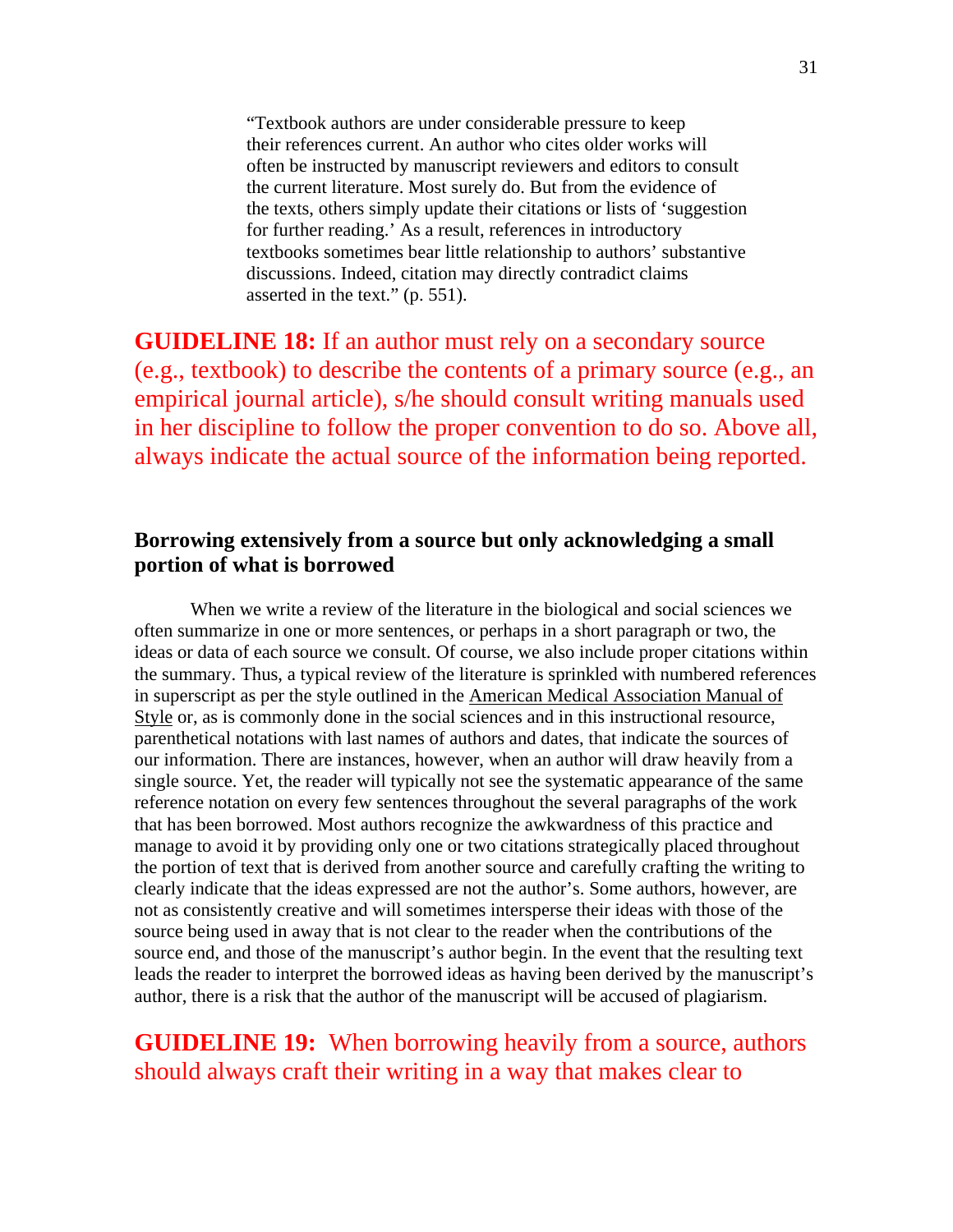readers, which ideas are their own and which are derived from the source being consulted.

### **ETHICALLY INAPPROPRIATE WRITING PRACTICES**

 Responsible science and scholarship entails the highest degree of objectivity in reporting the results of our research. Authors, often with the assistance of the editorial process, make every effort to describe their observations without exaggerating the importance of the findings or overstating their conclusion. However, lapses in preserving that high level of objectivity when presenting research to a general audience have been noted. For example, Woloshin and Schwartz (2002) have carried out an analysis of press releases and reported that these often fail to emphasize the limitations of the studies. These authors noted that "[d]ata are often presented using formats that may exaggerate the perceived importance of findings". Their results are noteworthy because, in some cases, study authors are consulted during the editorial stages of producing a press release.

 Other ethically questionable writing practices have been identified in which subtle biases are introduced in the writing process. What follows is a brief discussion of some of the most frequent problems.

# Selective reporting of Literature

Whether one is working on a paper for a course, a doctoral dissertation, or a paper targeted for publication in a scientific journal, one of the main purposes of reviewing the relevant literature and citing others' work is to provide empirical and/or theoretical support for one's thesis. The literature review also provides readers with the proper context to understand a proposed study or theory by informing them of important issues, such as the current state of knowledge on the topic, the type of methodologies being used in the area, the theoretical underpinnings of the research, and the significance of the problem. Depending on the type of manuscript being developed, the literature review will be either comprehensive (e.g., doctoral dissertation, review article) or very succinct (e.g., journal article). The latter situation presents a unique challenge because journal space can be very expensive forcing authors to be very concise in their writing.

For aspiring scholars and scientists, the classroom represents the training ground for future professionals. As a result, professors tailor the requirements for academic papers assigned in many graduate and advanced undergraduate courses to those demanded by scholarly journals (see for example, Salazar, 1993). These constraints sometimes present a real challenge for authors, who must always make an effort to simplify their literature reviews and only include a very concise summary of highly relevant papers.

Obviously, literature that is cited in support of our point of view must be grounded in sound arguments, tight research methodologies, and flawless data. Citing references in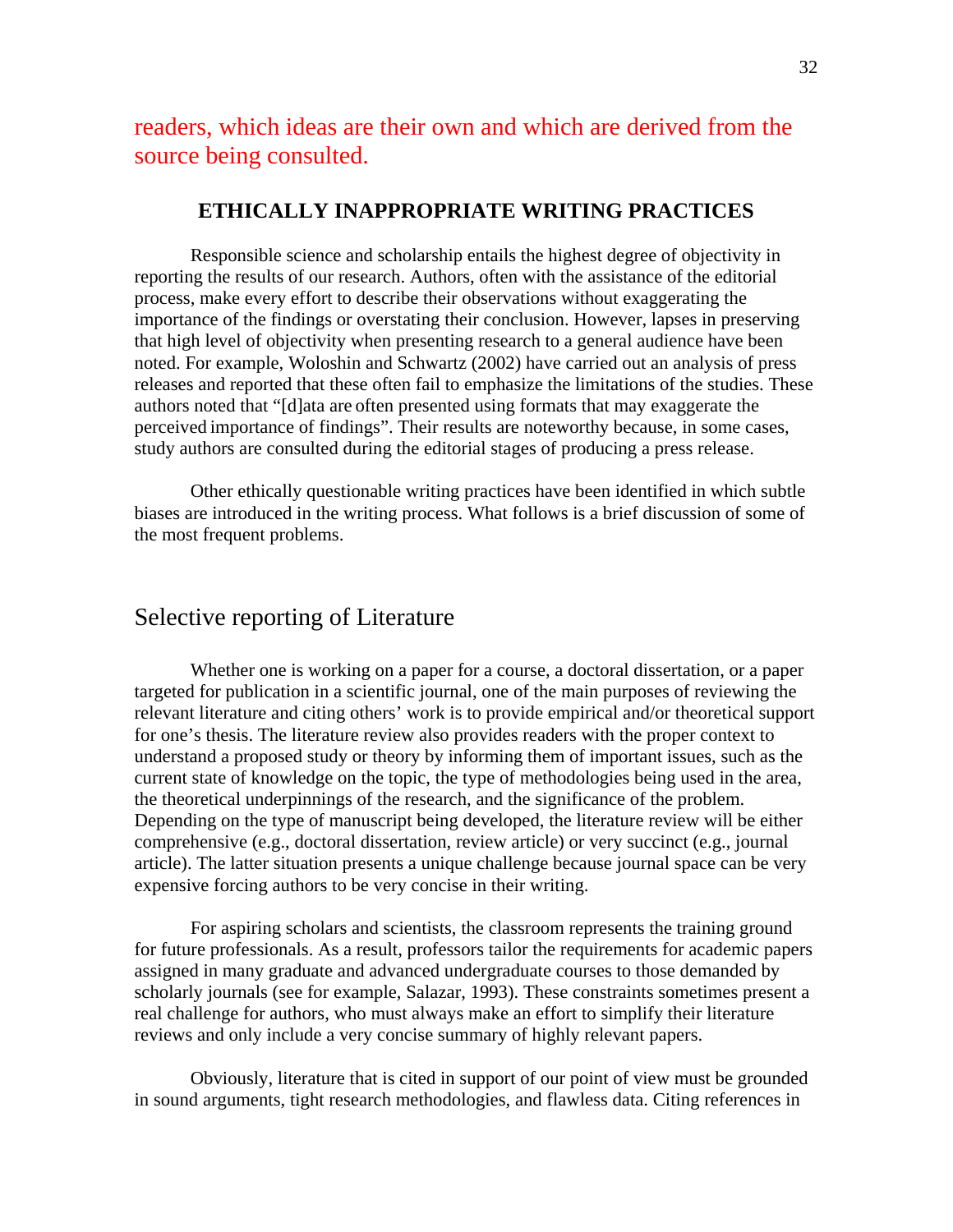support of our work, that are known to be methodologically or logically deficient, and that fail to mention these shortcomings is ethically inappropriate. Likewise, if in our search for relevant literature we become aware of important relevant evidence that runs contrary to our data or point of view, we have an ethical obligation to cite such evidence, either in the introduction or the discussion section of our paper and to do so objectively. Of course, there are instances in which the extent of our review is extremely limited as, for example, when reporting in the format of a short communication or brief report. Space limitations in such contexts may be such that it is impractical to provide adequate coverage of relevant literature, let alone contrary evidence.

Given that the main purpose of a literature review is to find evidence in support of our research, it is not uncommon to find instances in which authors fail to cite relevant literature that runs contrary to their thesis. Based on the pace at which science and scholarship continues to grow, that many of these lapses may be due to authors' inability to keep up with the burgeoning literature. However, a perusal of scholarly journals that accept letters to the editor as commentaries to recently published articles will reveal instances in which such writing practices appear intentional (see Goodman, 1998; Perkin, 1999; Nathan, 1994).

**GUIDELINE 20:** When appropriate, authors have an ethical responsibility to report evidence that runs contrary to their point of view. In addition, evidence that we use in support of our position must be methodologically sound. When citing supporting studies that suffer from methodological, statistical, or other types of shortcomings, such flaws must be pointed out to the reader.

# **Selective reporting of Methodology**

 Replication of others' research is one of the hallmarks of the scientific enterprise. As such, scientists and scholars have a responsibility to inform others about the specific procedures used in their research. This information is typically found in the methods section of a research paper the purpose of which is to provide other researchers with sufficient details about the study so that in the event that anyone wishes to replicate the study, they will have enough information to do so. For example, we identify the subjects of our study (e.g., select clinical population, specific species of animals) and provide important details about characteristics of the sample, such as how subjects were recruited, that are relevant to the kinds of variables that are being manipulated and measured.

The Methods section also contains description of instrumentation or other observational techniques that are used in carrying out a study. Whether data were collected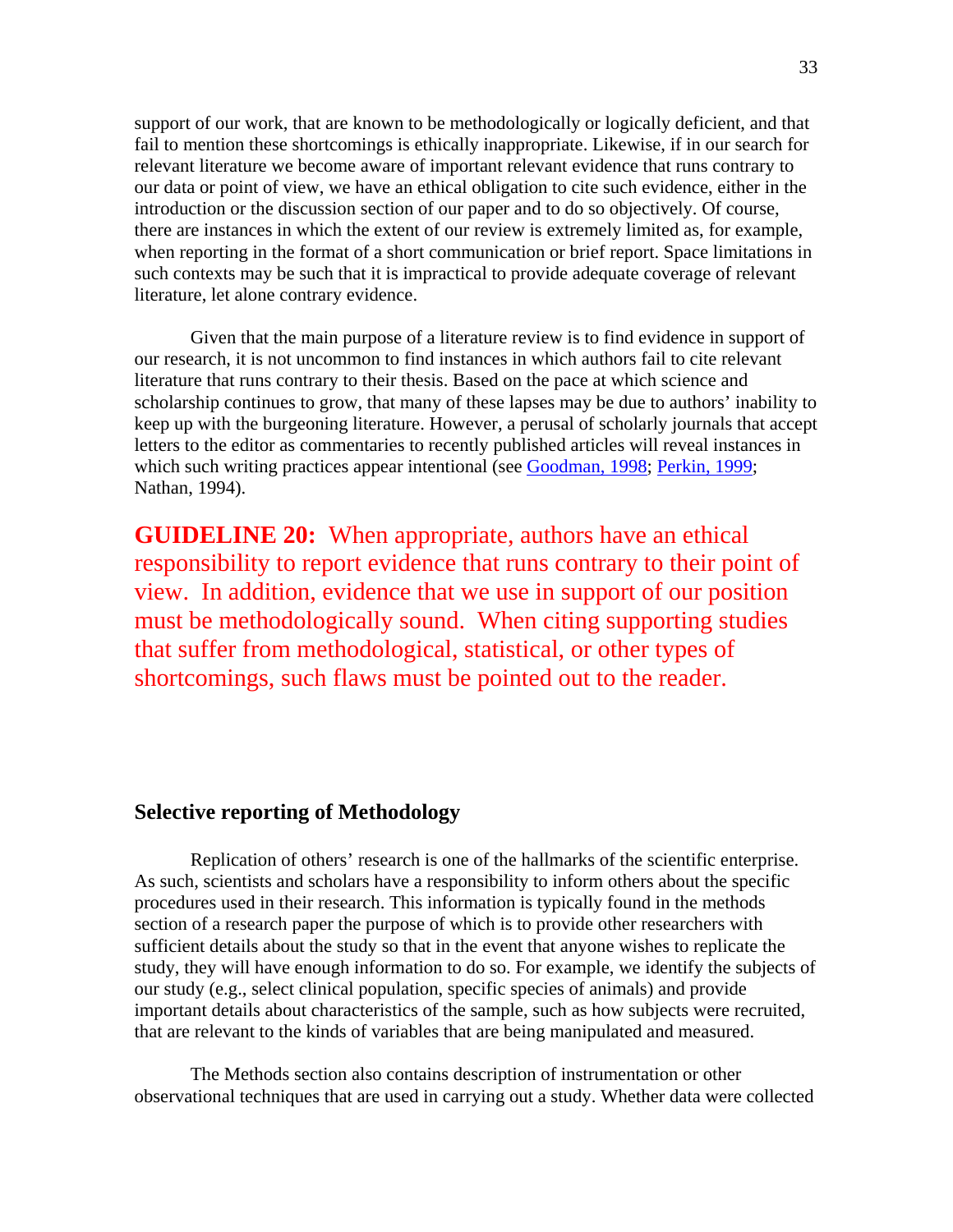using sophisticated instrumentation, such as a positron emission tomography or via a simple paper-and-pencil questionnaire, scientists must describe these materials with sufficient detail to allow other researchers to conduct the study.

Perhaps the most important part of a Methods section is the description of the actual procedure that was used to carry out the study. Here, investigators must explain in clear language the series of steps that were used to establish, observe, or manipulate the independent variables. They must offer a complete description of the testing conditions and all of the other necessary details that would allow an independent investigator to carry out the same study again. Any essential details that are inadvertently omitted from this section may lead others to carry out replication attempts that will be doomed to failure, resulting in a waste of valuable time and resources. A more serious offense occurs when an author intentionally leaves out an important detail about the procedure or a crucial event that altered the conditions of the study. There are several reasons why some authors will knowingly leave important details out of a research report. Perhaps an extraneous variable was inadvertently introduced into the study while it was in progress leading to biased results. Thus, for the sake of expediency, rather than discarding the biased results and starting all over again, the investigator may inappropriately leave that major detail out of the report. The important point here is that authors have an obligation to describe all of the important aspects of the research conducted, even if some of those details reflect poorly on his or her abilities.

Because of the concern that some investigators may at times omit important details of the methodology used, guidelines have been formulated to help authors write better research reports. For example, for reports describing randomized control trials authors are advised to consult Moher, Schultz, and Altman's (2001) Consort statement, which is a set of guidelines designed to improve the quality of such reports.

# **GUIDELINE 21**: Authors have an ethical obligation to report all aspects of the study that may impact the independent replicability of their research.

#### **Selective reporting of results**

 Designing an empirical study takes planning and careful consideration of existing theory and research in the area under investigation. When testing for simple causal relationships, it should be relatively easy to predict the specific outcome when producing a change in the causal variable. Most modern investigations, however, are far from simple as they often involve several variables all of which interact in ways that are sometimes difficult, if not impossible, to predict. One positive feature of complex studies is that they can yield many interesting outcomes, but some of these outcomes may also generate results that are contrary to our expectations. When this happens, there may be a temptation to manipulate the statistical analyses in a way that obscures the actual unwanted results obtained (e.g., using a less powerful statistical test, removing outliers), while perhaps simultaneously enhancing the hypothesized results. Another temptation is to simply not report negative results and only report those results that are consistent with our line of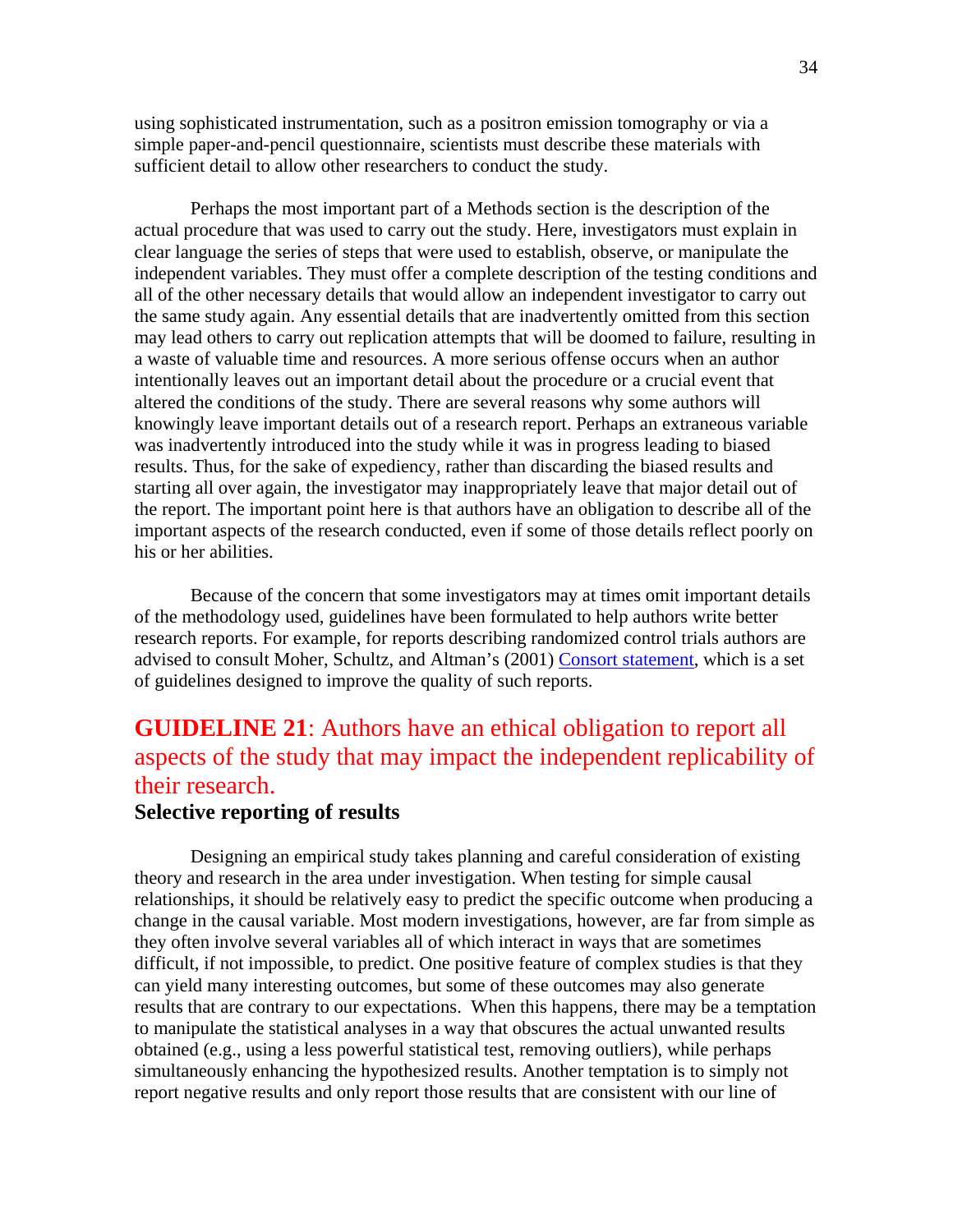thinking. Other techniques, such as the manipulation of graphs, have been used to subtly change, and therefore distort, the presentation of results in a way that make them more consistent with our hypotheses and theories. Such practices are almost always deceptive and are contrary to the basic scholarly-scientific mission of searching for truth. However, there are instances in which practices, such as the removal of outliers, are acceptable given that the author follows established procedures, informs readers of these actions, and provides a cogent rationale for carrying them out.

**GUIDELINE 22:** Researchers have an ethical responsibility to report the results of their studies according to their a priori plans. Any post hoc manipulations that may alter the results initially obtained, such as the elimination of outliers or the use of alternative statistical techniques, must be clearly described along with an acceptable rationale for using such techniques.

## **AUTHORSHIP ISSUES AND CONFLICTS OF INTEREST**

An instructional resource on scholarly and scientific writing would not be complete without some discussion of conflicts of interest and authorship issues, such as the conditions that merit the granting of authorship. We now turn our attention to these matters.

 Advances in biotechnology, communication, instrumentation, and computing have allowed scientists to investigate increasingly complex problems. It is not uncommon these days for large-scale investigations to be carried out by a handful of scientists from various institutions sometimes spanning two or more continents. Groups and individual contributors may work on the same or different key aspects of a project and these collaborations will invariably result in multiple-authored publications. Unfortunately, some of these collaborative efforts have given rise to disputes about authorship issues. The most frequent disputes center around the following questions: 1) Which members of a research team merit authorship? 2) Who is designated as senior author of the resulting journal article? And 3) How is the rest of the authorship order determined?

Given that authorship, particularly the designation of senior author of a paper in scientific and scholarly publications plays such a prominent role in the current merit system, it is extremely important to have sound guidelines for establishing the conditions for authorship. For example, in writing about these issues, Steinbok (1995) questions whether various situational roles in biomedical research merit authorship. He writes: "Should the head of the department automatically be an author? Should the various clinicians involved in the care of the patients who are subjects of a paper automatically be authors? What about the person who goes through a set of charts and puts information into a database? What about the statistician who analyzes the data?" (p. 324). Others have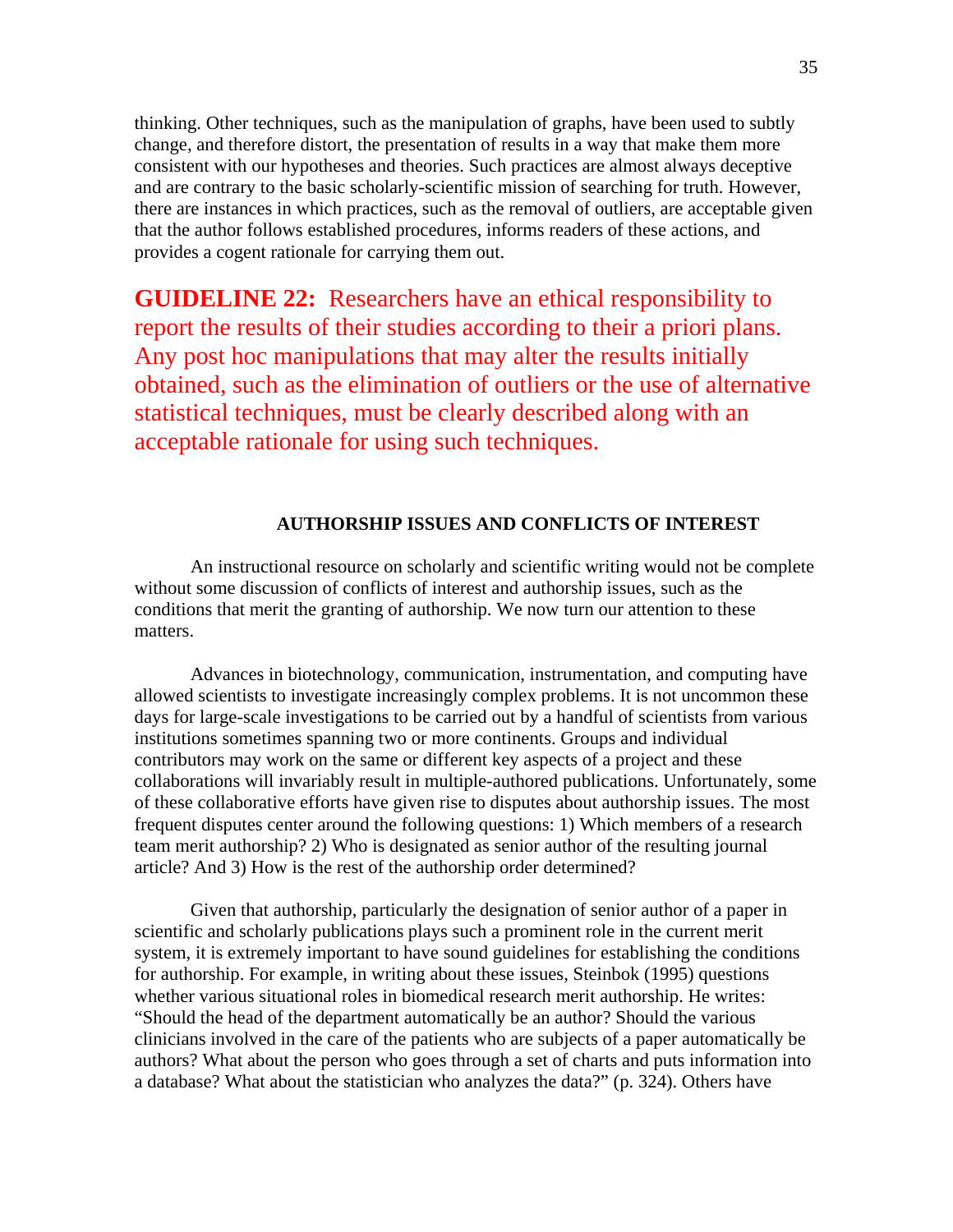raised questions related to the current trend for graduate and undergraduate students to be directly involved in research and in the authoring of papers.

 Fortunately, individuals and a number of professional societies have proposed relevant guidelines in this area (see references in later section). Although these sets of guidelines are not identical there is sufficient overlap to offer readers certain recommendations. In considering these guidelines, readers are advised to consult their professional associations for any specific authorship guidelines that these entities may have developed. Readers are also advised to consult the institutions with which they are affiliated, as well as the individual journals to which they intend to submit a manuscript.

## **Deciding on authorship**

 Whether students or professionals, individuals collaborating on a research project should discuss authorship issues, such as who will be designated as senior author, the order of other authors, and any other individual acknowledgements for other contributions to the project, before initiating work on the project. All parties should familiarize themselves with authorship guidelines suggested by their respective disciplines. In the absence of such guidelines, prospective authors should follow the guidelines of the International Committee of Medical Journal Editors. Any agreement reached regarding authorship should be recorded in writing and should outline the formula used for determining whom the senior author should be and the authorship order for the rest of the investigators involved in the project. The agreement should be sufficiently flexible to accommodate changes that may arise while the project is in progress (e.g., an individual not initially designated as author ends up making substantive contributions that earn her authorship in the paper, or an individual previously designated as author fails to carry out the designated duties, making his contributions not sufficient or important to merit authorship).

**GUIDELINE 23:** Authorship determination should be discussed prior to commencing a research collaboration and should be based on established guidelines, such as those of the International Committee of Medical Journal Editors.

## **Establishing authorship**

As per the guidelines of the International Committee of Medical Journal Editors, only individuals that make substantive intellectual contributions to the project should be listed as authors and the order of authorship should be based on the degree of importance of each author's contribution to the project. The latter may be difficult to establish in disciplines, such as particle physics, where a team of several dozen, perhaps even over one hundred contributors, may author a single paper. Authorship entails the ability to publicly take responsibility for the contents of the project (e.g., being sufficiently knowledgeable about the project to be able to present it in a formal forum). What determines whether a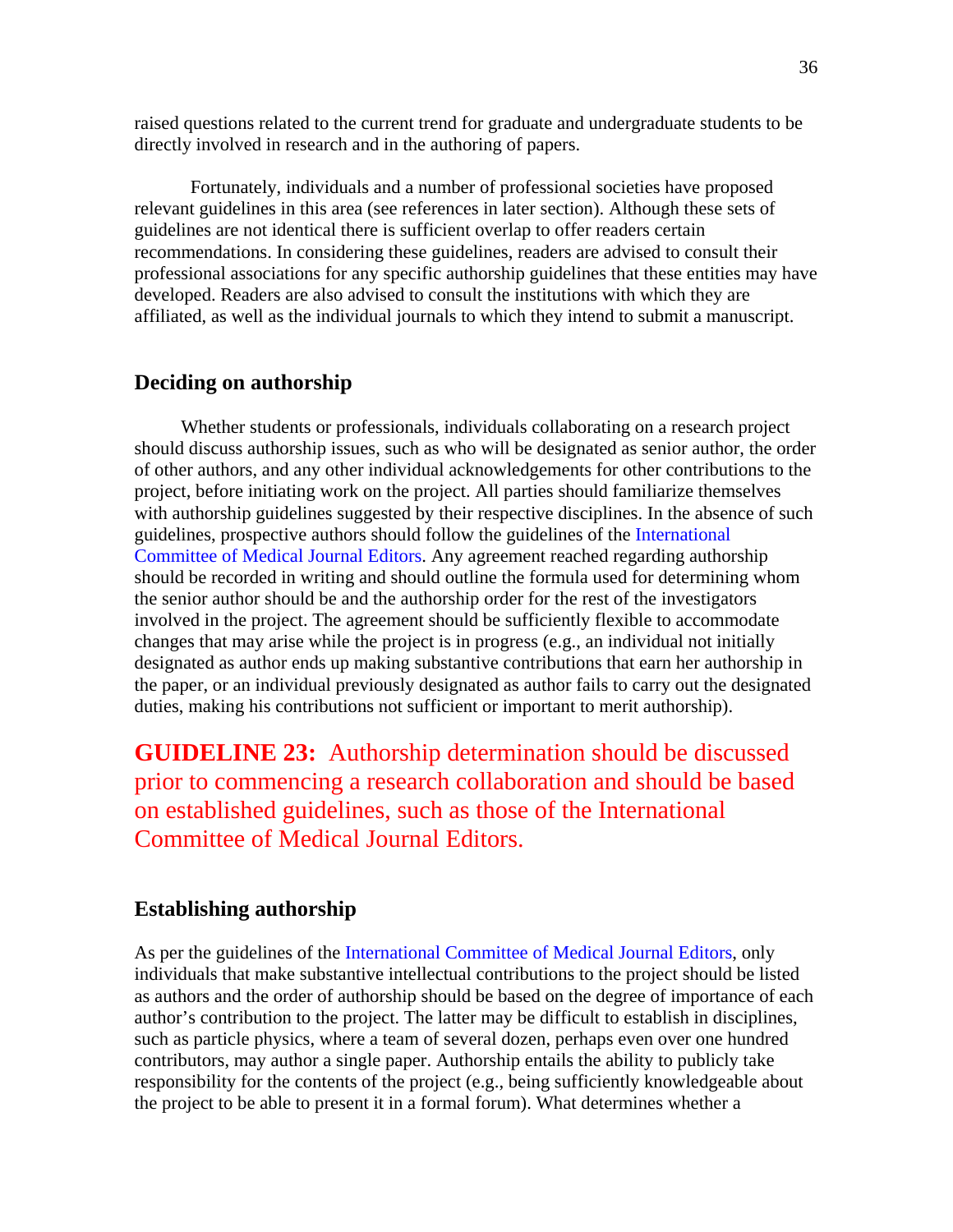contribution is substantive or not is a matter of debate and, technically, it should not matter whether the aim of the collaboration is an internal technical report, a conference presentation, or an article targeted for refereed journal. Generally, examples of substantive contributions include, but are not limited to, aiding in the conceptualization of the hypotheses, designing the methodology of the investigation and significantly contributing to the writing the manuscript. "Mechanical" activities, such as entering information in a database or merely collecting actual data (e.g., running subjects, collecting questionnaires) are not sufficient grounds for authorship, but should be acknowledged in a footnote. In addition, "honorary" or "courtesy" authorship assigned on the basis of some leadership position (e.g., such as being head of the department where the research is carried out) must also be avoided.

# **GUIDELINE 24:** Only those individuals who have made substantitve contributions to a project merit authorship in a paper.

## **Authorship in faculty-student collaborations**

 Undergraduates, and certainly graduate students, are increasingly involved in research collaboration with their faculty. Along with high grade point averages and scores on standardized testing, undergraduate research experience is one of the most valued criteria for advanced graduate training. As a result, an increasing number of undergraduates are becoming involved in research and authoring journal articles.

Are the authorship guidelines for students different than those for other professionals? Apparently not.

According to Fine and Kurdek (1993) who have written on these issues. According to these authors:

*"To be included as an author on a scholarly publication, a student should, in a cumulative sense, make a professional contribution that is creative and intellectual in nature, that is integral to completion of the paper, and that requires an overarching perspective of the project. Examples of professional contributions include developing the research design, writing portions of the manuscript, integrating diverse theoretical perspectives, developing new conceptual models, designing assessments, contributing to data analysis decision and interpreting results …"* (p. 1145).

Faculty mentors might think of the above guidelines for students as being rather harsh. However, consider part of the rationale for these authors' position that awarding authorship to an undeserving student is unethical:

*"First, a publication on one's record that is not legitimately earned may falsely represent the individual's scholarly expertise. Second, if because he or she is now a published author, the student is perceived as being more skilled than a peer who is not published, the student is given an unfair advantage professionally. Finally, if the student is perceived to have a level of competence that he or she does not*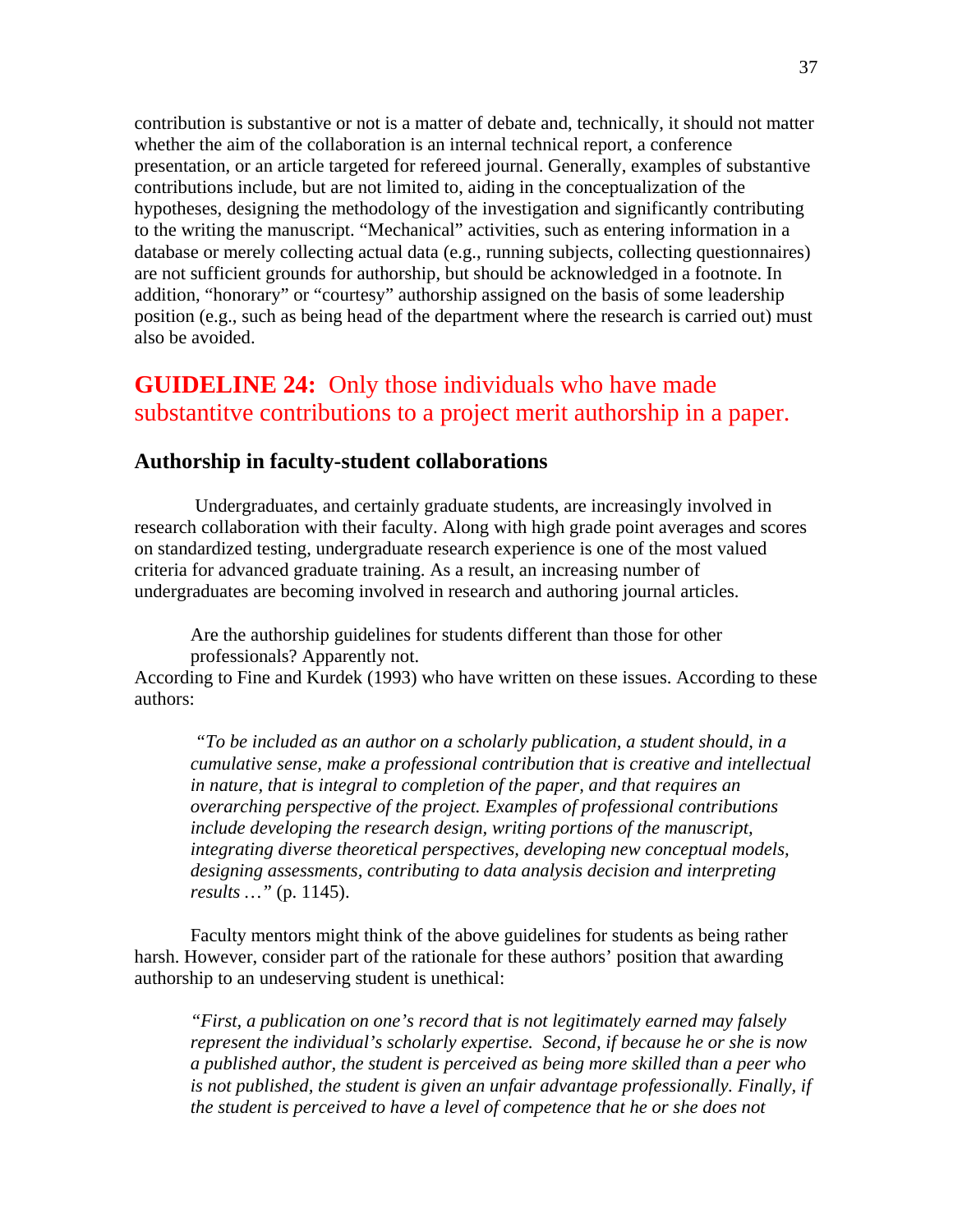*actually have, he or she will be expected to accomplish tasks that may be outside the student's range of expertise"* (p. 1143).

 On the other hand, there is evidence suggesting that students' earned authorship credit is sometimes underrepresented or outright denied by supervising faculty (Swazey, Anderson, & Lewis, 1993; Tarnow, 1999). Clearly, such outcomes are equally unethical as they rob the deserving student of their due credit.

**GUIDELINE 25:** Faculty-student collaborations should follow the same criteria to establish authorship. Mentors must exercise great care to neither award authorship to students whose contributions do not merit it, nor to deny authorship and due credit to the work of students.

# **Ghost Authorship**

Ghost authorship occurs when a written work fails to identify individuals who made significant contributions to the research and writing of that work. Although in recent times this unethical practice is typically associated with the pharmaceutical and biomedical device industry, the term is also applicable in a number of other contexts. For example, in academic contexts, it is widely recognized as cheating to have someone other than the named student author write a paper that is then submitted as the student's own. Perhaps with some exceptions (e.g., speech writers), ghost authorship is ethically unacceptable because the reader is mislead as to the actual contributions made by the named author.

#### **Academic Ghost Authorship**

A not uncommon form of academic dishonesty that has probably always existed is to have someone else other than the student (a friend or relative), complete an assignment or write a paper. Several Internet sites now exist that, in addition to making available copies of papers that have already been written, they also provide custom-written papers, including doctoral theses. The customer (i.e., student) specifies the topic and other requirements for the paper and, for a fee, a staff writer for the service will supply a customwritten product. For an eye-opening account of how this practice works even before the proliferation of on-line paper mill sites, I refer the reader to Whitherspoon (1995)'s personal account as a Ghostwriter.

Situations in which authors, whether students or professionals, find themselves in need of extensive external assistance with their writing can also raise some interesting ethical dilemmas. For example, consider the doctoral candidate who, because of limited writing skills, relies heavily on an individual or editorial service resulting in that individual making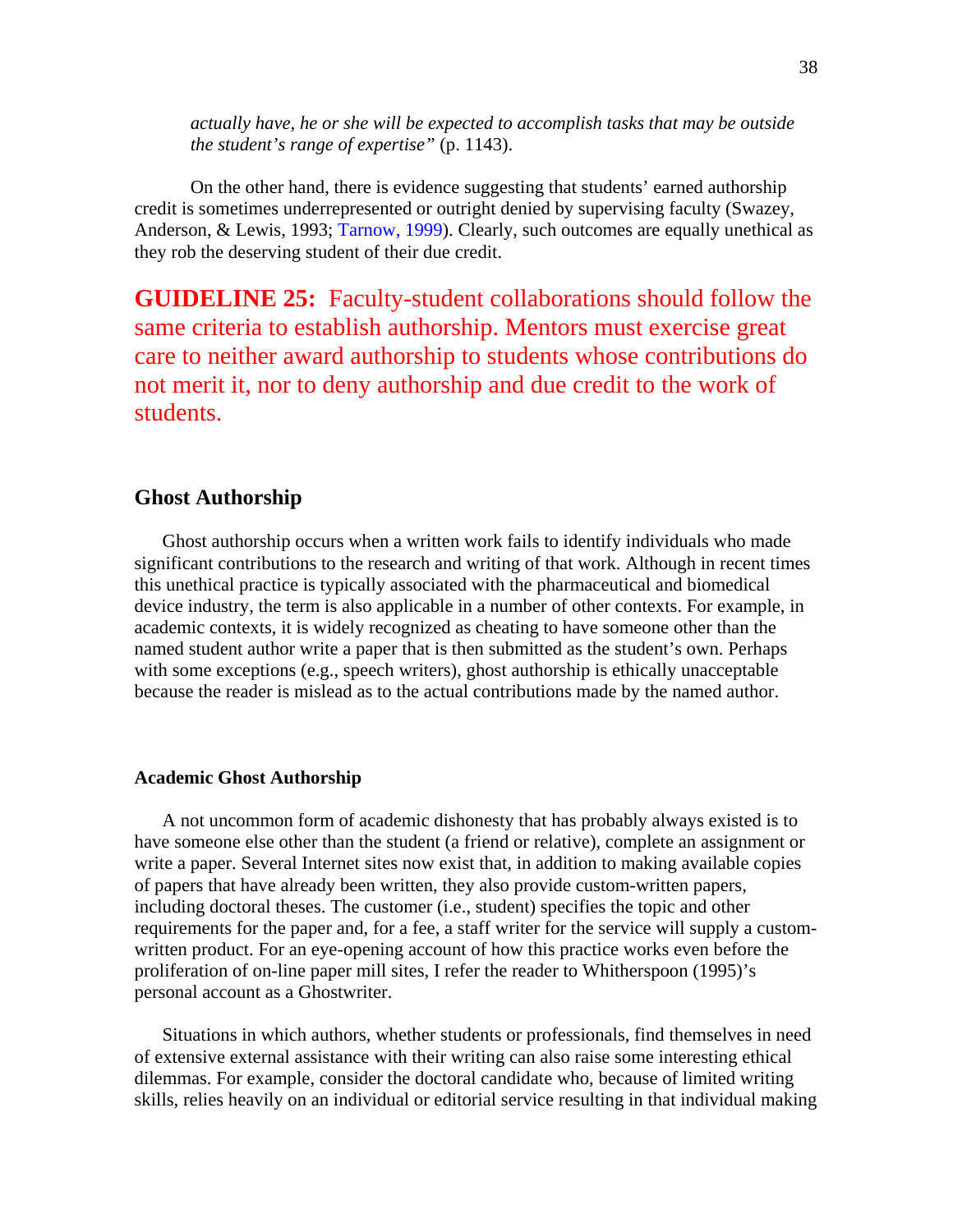substantial editorial changes to the writing of the thesis. Such a situation may be acceptable as long as the named author indicates in a byline or acknowledgement section the full extent of others' assistance. This, however, is not always done and one of the reasons is that such acknowledgement may reflect negatively on the author as possibly indicating that s/he does not have the necessary skills expected of a doctoral candidate. By mischaracterizing or by not acknowledging altogether the high level of assistance received, students falsely portray a level of academic competency that they truly lack. In instances in which doctoral students anticipate relying on outside individuals to help with the writing of a thesis or even term paper, it is strongly recommended that they confer with their thesis committee and supervisor to determine the accepted parameters of such assistance and to fully disclose the nature of the assistance received.

#### **Professional Ghost Authorship**

In the literary world ghost authorship is most often associated with celebrity-authored works in which a celebrity, together with a skilled writer produce written products, such as an autobiography or a sort of "tell all" book. Although much of the writing may be done by the ghost writer, his/her contributions are not always acknowledged and, consequently, in those instances the reader may be mislead into believing that the celebrity is the sole author of the work.

In the biomedical sciences ghost writing has become particularly problematic (see Ngai, Gold, Gill, & Rochon, 2005). For example, in a typical scenario, a pharmaceutical or medical device company will hire an outside researcher with known expertise in the company's line of products (e.g., antidepressants) to write an "balanced " review of their product. To facilitate the write-up of the paper, the company furnishes the expert with a draft of the paper that had already been prepared by a ghost author employed by the company. And, as it often happens in these types of cases, the resulting paper ends up portraying the product in a more favorable light than in reality it might deserve.

The extent of ghost contributions can range from the initial draft framing of a manuscript to the complete or nearly complete write-up of the paper (see the distinction made by Chalmers as cited by Altus, 2006). In either case, the main concern is the extent to which the writing influences the reader toward a particular product or point of view rather than presenting an unbiased position or data. In the past few years, several articles and editorials have condemned the practice as ethically questionable. For example, the World Association of Medical Editors has produced a position statement, which considers ghost authorship dishonest and unacceptable.

# **GUIDELINE 26:** Academic or professional ghost authorship in the sciences is ethically unacceptable.

#### **Sources on publication and authorship from which the above guidelines were derived**

- o Committee on Publication Ethics (COPE) Guidelines On Good Publication Practice
- o International Committee of Medical Journal Editors, Uniform Requirements for Manuscripts Submitted to Biomedical Journals
- o British Sociological Association: Authorship Guidelines for Academic Papers
- o For additional references on authorship consult The Council of Science Editors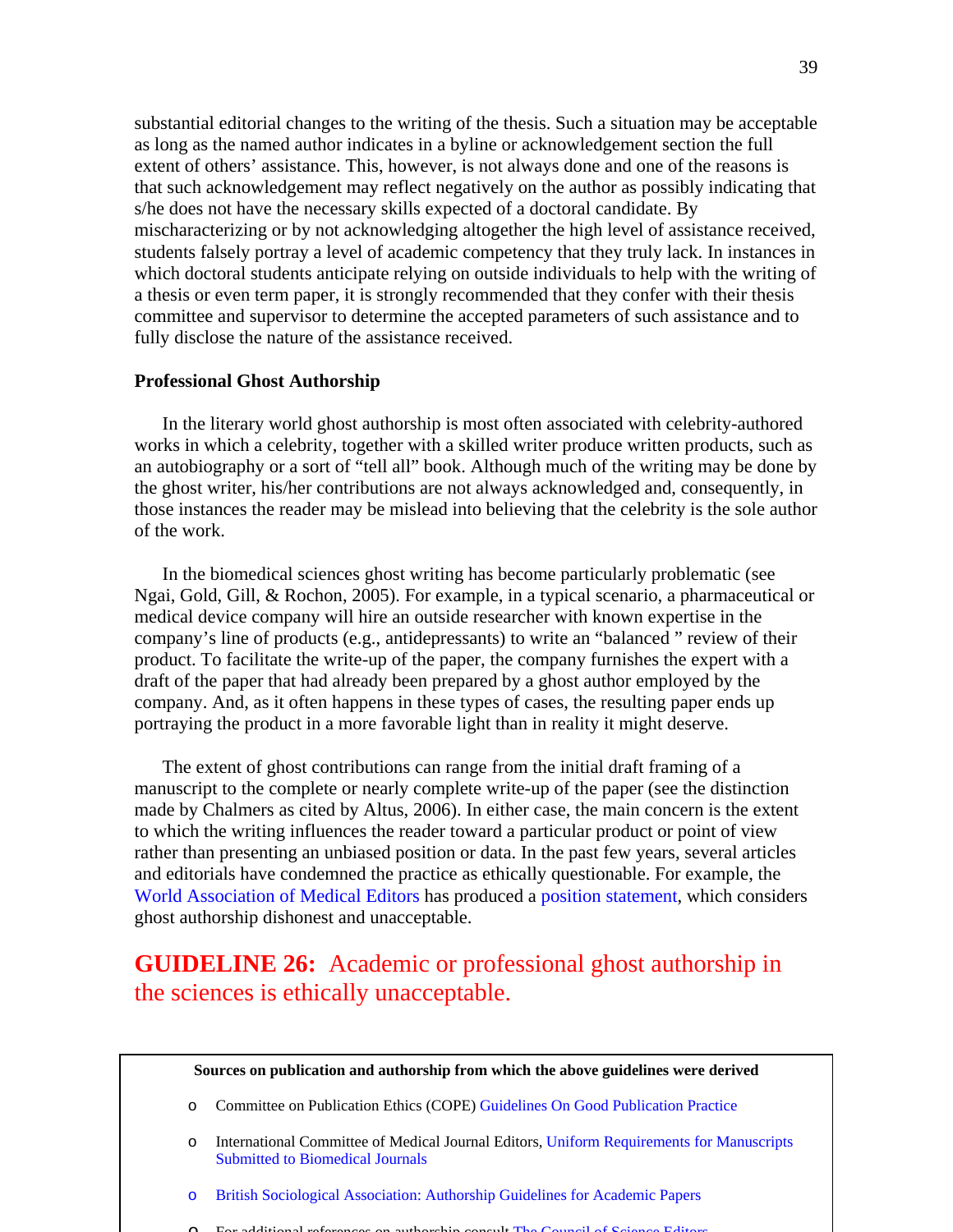## **A brief overview on Conflict of Interests**

When an investigator's relationship to an organization affects, or gives the appearance of affecting, his/her objectivity in the conduct of scholarly or scientific research, a conflict of interest is said to occur. The relationship does not have to be a personal nor a financial one. For example, a conflict of interest could arise when a family member of a researcher is associated with an organization whose product the researcher is in the process of evaluating. Does the family member's association with the organization compromise his ability to carry out the evaluation objectively? Perhaps. Let's consider another example, imagine an investigator who has been conducting basic science on the various processes involved in the release of certain neurotransmitters and whose work has been steadily funded by the maker of one of the most popular antidepressants. Now imagine a new situation where the research carried out by that investigator naturally leads him to study the efficacy of that same antidepressant while being funded by the company that manufactures it. In conducting the research, is that investigator's objectivity affected by his long-standing relationship to the drug company? Perhaps it hasn't.

Naturally, some conflicts of interest are unavoidable and having a conflict of interest is not in itself unethical. However, the increasing role industry has played in sponsoring research that bears on commercial applications has led to a focus on how such sponsorship affects the research process and outcomes. The situation appears to be particularly serious in the realm of pharmaceutical research. For example, Stelfox, Chua, O'Rourke, and Detsky (1998) collected a sample of published reports (e.g., studies, letters to the editor) on the safety of calcium channel blockers, drugs used to treat cardiovascular disease and correlated the authors' conclusions about their efficacy with whether or not the investigators had received financial support from companies that manufacture those types of drugs. The results revealed a strong association between conclusions that were supportive of the drugs and prior financial support from companies that were associated with those types of drugs.

To ameliorate the situation, research institutions, professional societies, and an increasing number of journals have formulated guidelines for dealing with potential conflicts of interest. Essentially, most of these guidelines require authors to disclose such conflicts either in the cover letter to the editor of the journal to which an investigator submits a manuscript and/or in a footnote on the manuscript itself. For additional details consult the various statements listed in the ORI web site (see next section).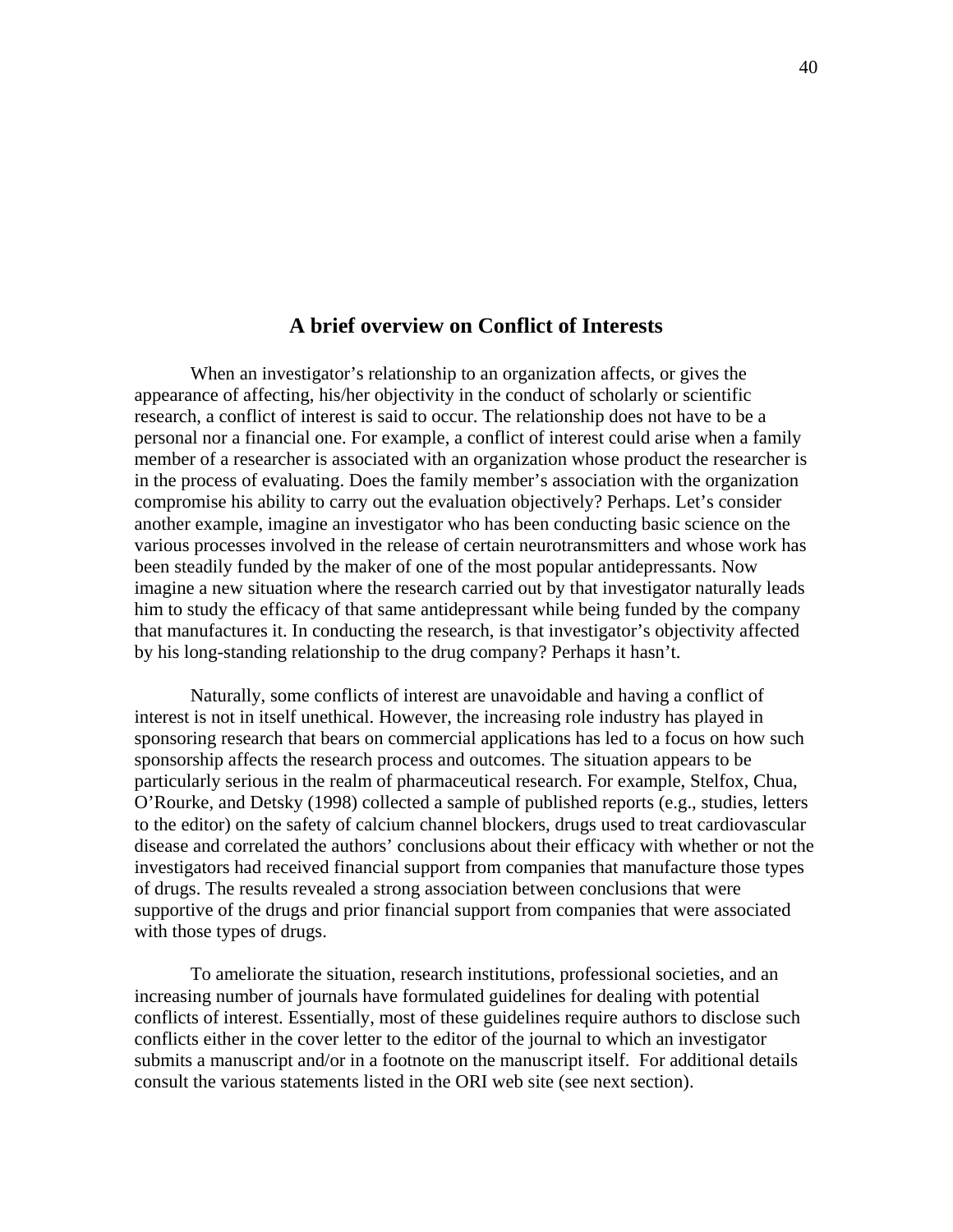**GUIDELINE 27**: Authors must become aware of possible conflicts of interest in their own research and to make every effort to disclose those situations (e.g., stock ownership, consulting agreements to the sponsoring organization) that may pose actual or potential conflicts of interest.

### **Links to resources on Conflicts of Interest listed by ORI**

**On Being A Scientist: Responsible Conduct in Research Draft Interim Guidance on Financial Relationships in Clinical Research: DHHS Report on Individual Financial Interest in Human Subjects Research: AAMC Report on Conflict of Interest in Biomedical Research: GAO Conflict of Interest Statement - NIH**

# **Complete list of Guidelines**

1. An ethical writer ALWAYS acknowledges the contributions of others and the source of his/her ideas.

2. Any verbatim text taken from another author must be enclosed in quotation marks.

3. We must always acknowledge every source that we use in our writing; whether we paraphrase it, summarize it, or enclose it quotations.

4. When we summarize, we condense, in our own words, a substantial amount of material into a short paragraph or perhaps even into a sentence.

5. Whether we are paraphrasing or summarizing we must always identify the source of our information.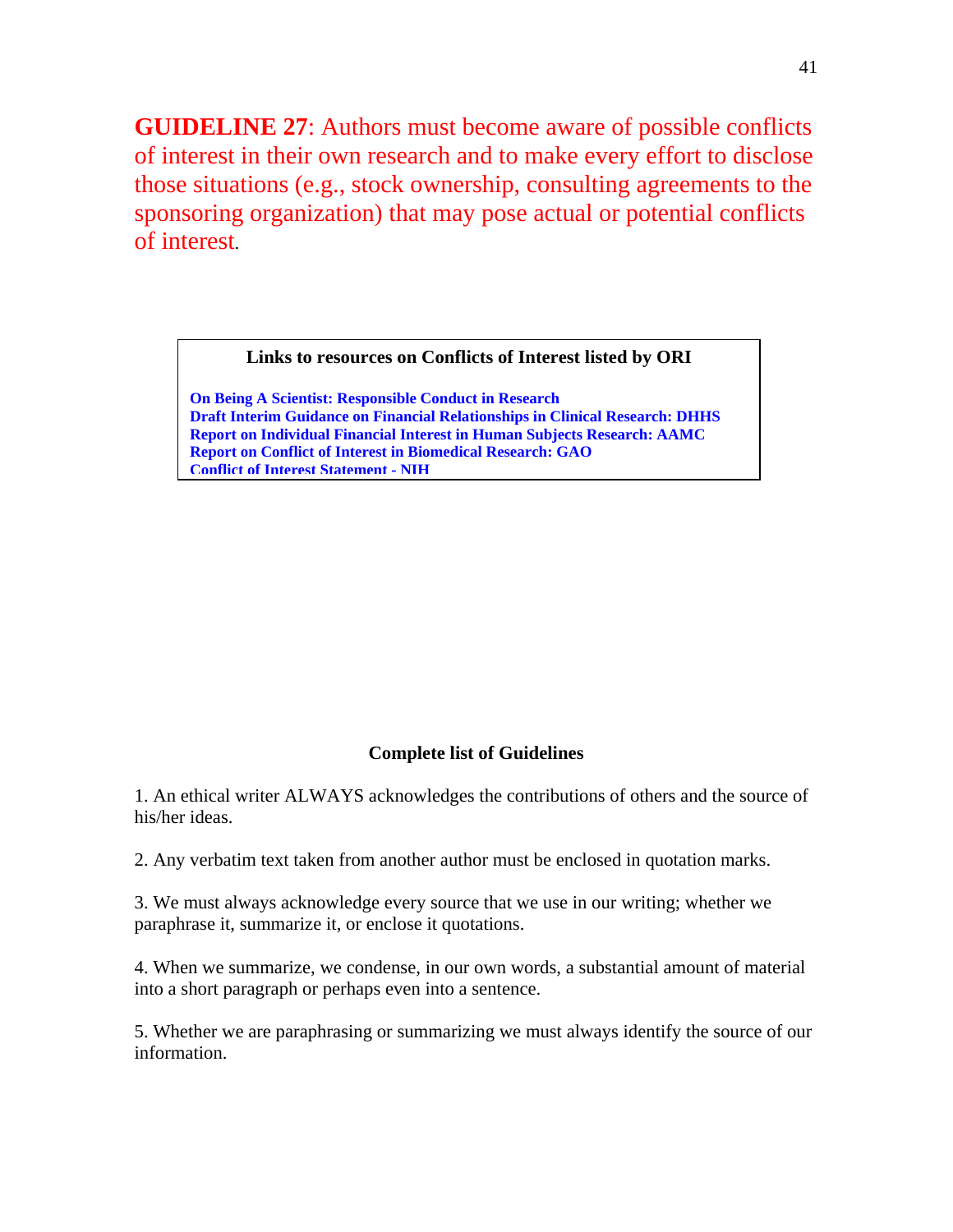6. When paraphrasing and/or summarizing others' work we must reproduce the exact meaning of the other author's ideas or facts using our words and sentence structure.

7. In order to make substantial modifications to the original text that result in a proper paraphrase, the author must have a thorough understanding of the ideas and terminology being used.

8. A responsible writer has an ethical responsibility to readers, and to the author/s from whom s/he is borrowing, to respect others' ideas and words, to credit those from whom we borrow, and whenever possible, to use one's own words when paraphrasing.

9. When in doubt as to whether a concept or fact is common knowledge, provide a citation.

10. Authors who submit a manuscript for publication containing data, reviews, conclusions, etc., that have already been disseminated in some significant manner (e.g., published as an article in another journal, presented at a conference, posted on the internet) must clearly indicate to the editors and readers the nature of the previous dissemination.

11. Authors of complex studies should heed the advice previously put forth by Angell  $\&$ Relman (1989). If the results of a single complex study are best presented as a 'cohesive' single whole, they should not be partitioned into individual papers. Furthermore, if there is any doubt as to whether a paper submitted for publication represents fragmented data, authors should enclose other papers (published or unpublished) that might be part of the paper under consideration (Kassirer & Angell, 1995)

12. Because some instances of plagiarism, self-plagiarism, and even some writing practices that might otherwise be acceptable (e.g., extensive paraphrasing or quoting of key elements of a book) can constitute copyright infringement, authors are strongly encouraged to become familiar with basic elements of copyright law.

13. While there are some situations where text recycling is an acceptable practice, it may not be so in other situations. Authors are urged to adhere to the spirit of ethical writing and avoid reusing their own previously published text, unless it is done in a manner consistent with standard scholarly conventions (e.g., by using of quotations and proper paraphrasing).

14. Authors are strongly urged to double-check their citations. Specifically, authors should always ensure that each reference notation appearing in the body of the manuscript corresponds to the correct citation listed in the reference section and that each source listed in the reference section has been cited at some point in the manuscript. In addition, authors should also ensure that all elements of a citation (e.g., spelling of authors' names, volume number of journal, pagination) are derived directly from the original paper, rather than from a citation that appears on a secondary source. Finally, authors should ensure that credit is given to those authors who first reported the phenomenon being studied.

15. The references used in a paper should only be those that are directly related to its contents. The intentional inclusion of references of questionable relevance for purposes of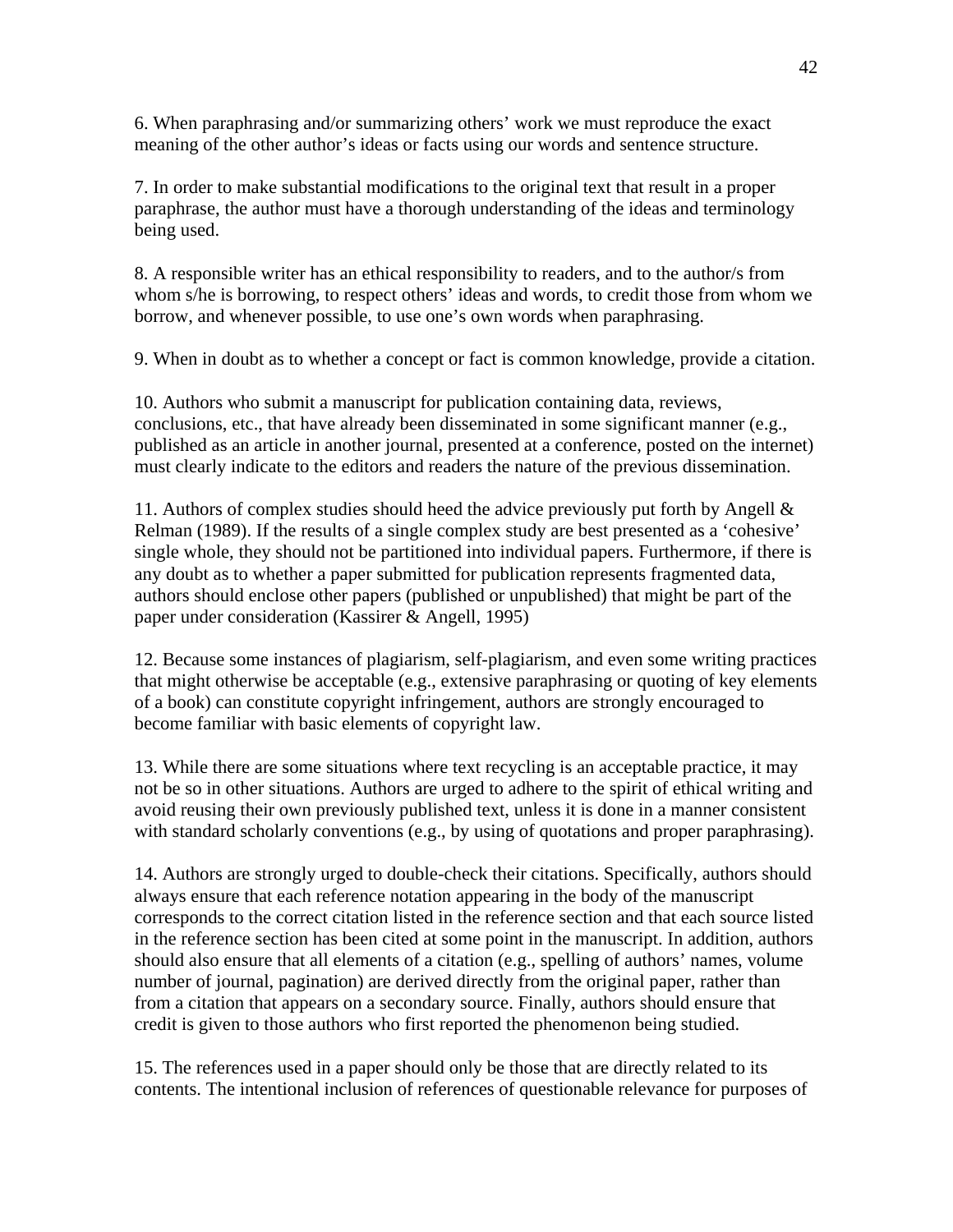manipulating a journal's or a paper's impact factor or a paper's chances of acceptance is an unacceptable practice.

16. Authors should follow a simple rule: Strive to obtain the actual published paper. When the published paper cannot be obtained, cite the specific version of the material being used, whether it is conference presentation, abstract, or an unpublished manuscript.

17. Generally, when describing others' work, do not rely on a secondary summary of that work. It is a deceptive practice, reflects poor scholarly standards, and can lead to a flawed description of the work described.

18. If an author must rely on a secondary source (e.g., textbook) to describe the contents of a primary source (e.g., an empirical journal article), s/he should consult writing manuals used in her discipline to follow the proper convention to do so. Above all, always indicate the actual source of the information being reported.

19. When borrowing heavily from a source, authors should always craft their writing in a way that makes clear to readers which ideas are their own and which are derived from the source being consulted.

20. When appropriate, authors have an ethical responsibility to report evidence that runs contrary to their point of view. In addition, evidence that we use in support of our position must be methodologically sound. When citing supporting studies that suffer from methodological, statistical, or other types of shortcomings, such flaws must be pointed out to the reader.

21. Authors have an ethical obligation to report all aspects of the study that may impact the independent replicability of their research.

22. Researchers have an ethical responsibility to report the results of their studies according to their a priori plans. Any post hoc manipulations that may alter the results initially obtained, such as the elimination of outliers or the use of alternative statistical techniques, must be clearly described along with an acceptable rationale for using such techniques.

23. Authorship determination should be discussed prior to commencing a research collaboration and should be based on established guidelines, such as those of the International Committee of Medical Journal Editors.

24. Only those individuals who have made substantive contributions to a project merit authorship in a paper.

25. Faculty-student collaborations should follow the same criteria to establish authorship. Mentors must exercise great care to neither award authorship to students whose contributions do not merit it, nor to deny authorship and due credit to the work of students.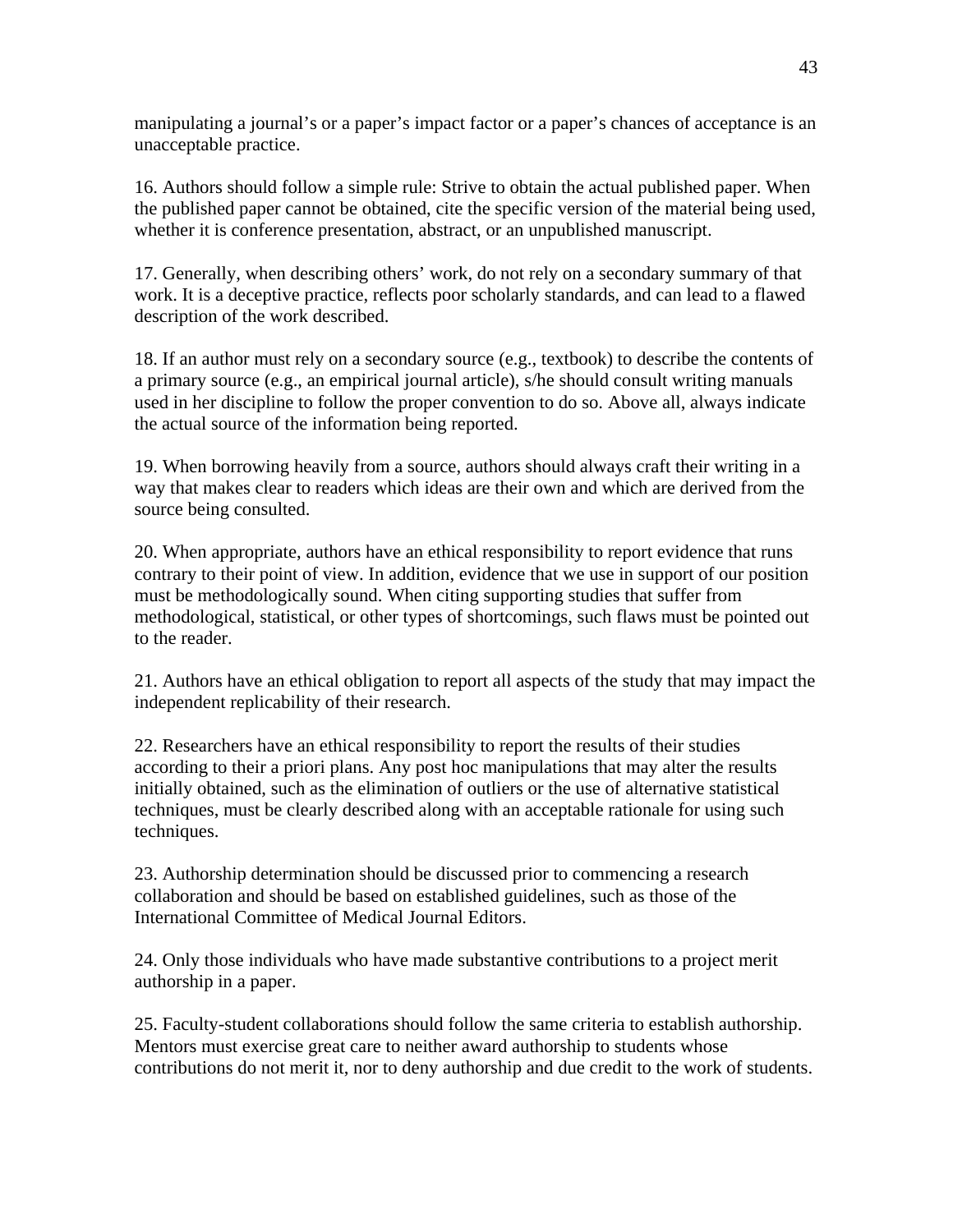26. Academic or professional ghost authorship in the sciences is ethically unacceptable.

27. Authors must become aware of possible conflicts of interest in their own research and to make every effort to disclose those situations (e.g., stock ownership, consulting agreements to the sponsoring organization) that may pose actual or potential conflicts of interest."

## *References*

- Altman D. G., Schulz K. F., & Moher D., for the CONSORT Group (2001). The revised CONSORT statement for reporting randomized trials: explanation and Elaboration. *Journal of the American Medical Association, 285,* 1987-1991. Retrieved August 14<sup>th</sup>, 2006 from http://www.consort-statement.org/Statement/jama.pdf
- Angell, M. and A.S. Relman (1989). Redundant publication. *New England Journal of Medicine, 320,* 1212-14.
- American Association of University Professors (September/October, 1989). "Statement on Plagiarism." *Academe, 75*, 5, 47-48.
- Blancett, S. S., Flanagin, A., & Young, R. K. (1995). Duplicate publication in the nursing literature. *IMAGE Journal of Nursing Scholarship, 27*, 51-56.

Biros, M. H. (2000). Advice to Authors: Getting Published in Academic Emergency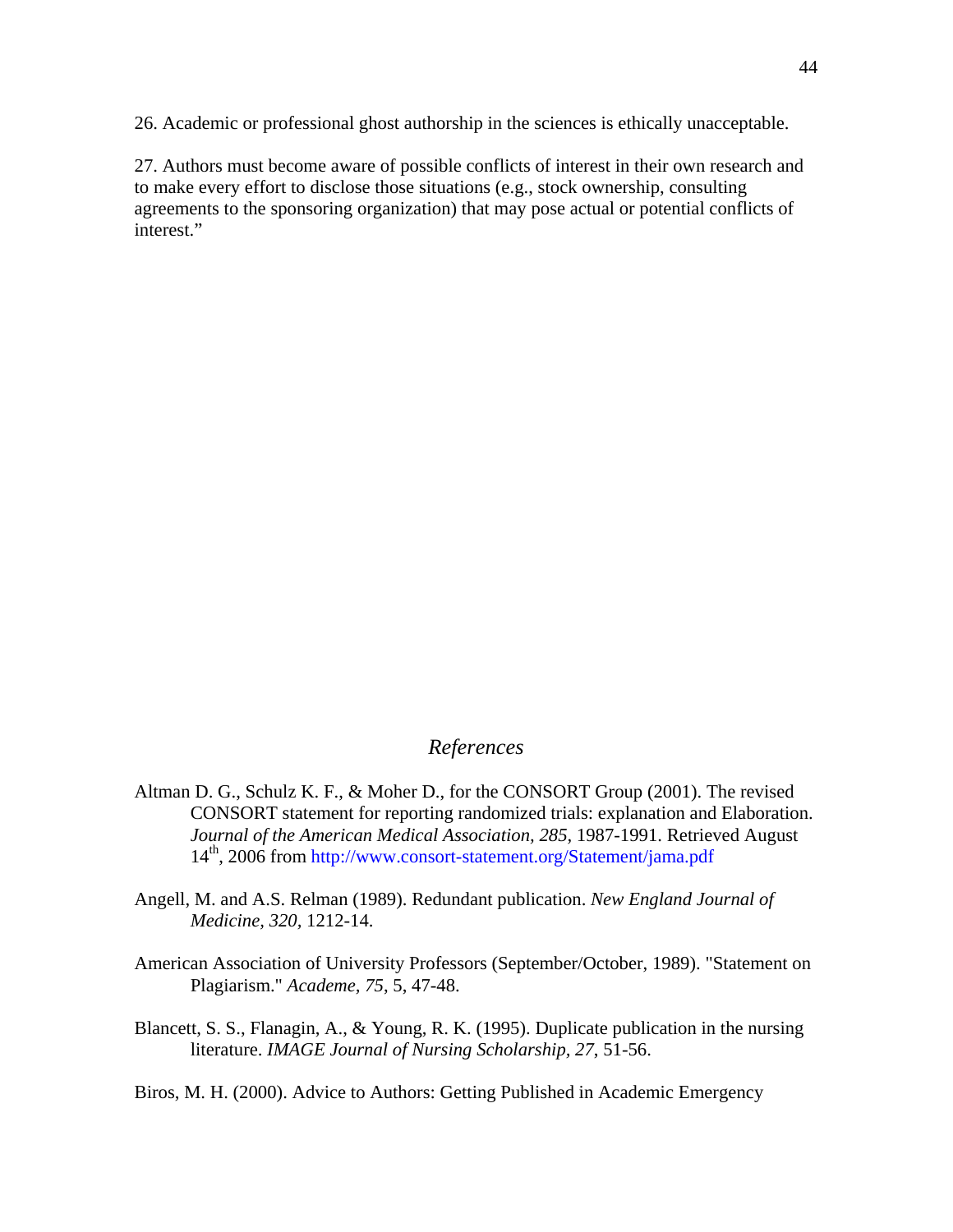Medicine. Retrieved March 6<sup>th</sup>, 2003 from http://www.saem.org/inform/aempub.htm.

- Booth, W. C., Colomb, G. G., & Williams, J. M. (1995). *The craft of research*. Chicago: The University of Chicago Press.
- *Bright Tunes Music Corp. v. Harrisongs Music, Ltd*. (1976). 420 F.Supp. 177 (S.D.N.Y).
- Chapman, R. L. (Ed.) (1992). *Roget's I*nternational thesaurus, *5th edition*. New York: HarperCollins.
- Dorland, W. A. (2000). *Dorland's illustrated medical dictionary, 29th edition*. Philadelphia: W. B. Saunders.
- Fine, M. A. and Kurdek, L. A. (1993). Reflections on determining authorship credit and authorship order on faculty-student collaborations. *American Psychologist, 48*, 1141-1147.
- Gilchrist, A. (1979). The perception of surface blacks and whites. *Scientific American, 24*, 88-97.
- Goodman, N. (1998). Paper failed to mention earlier review (letter). *British Medical Journal, 317,* 884.
- Hacker, D. (2000). *A pocket style manual, 3rd edition*. N.Y.: Bedford/St. Martin's.
- Hexham, I. (1999). *The plague of plagiarism*. Department of Religious Studies. The University of Calgary. Retrieved March 15, 2003 from http://c.faculty.umkc.edu/cowande/plague.htm#self.
- Howard, R. M. (1999). The new abolitionism comes to plagiarism. In L. Buranen, L. & M. Roy (Eds.) *Perspectives on plagiarism and intellectual property in a postmodern world*. N.Y.: State University of New York.
- Iverson, C, et al. (1998). *American Medical Association Manual of Style. A Guide for Authors and Editors, 9th ed*. Baltimore: Williams and Wilkins.
- International Committee of Medial Journal Editors (1999). Uniform Requirements for Manuscript Submitted to Biomedical Journals. Retrieved on August  $14<sup>th</sup>$ , 2006 from http://www.icmje.org/.
- Jefferson, T. (1998). Redundant publication in biomedical sciences: Scientific Misconduct or necessity? *Science and Engineering Ethics, 4*, 135-140.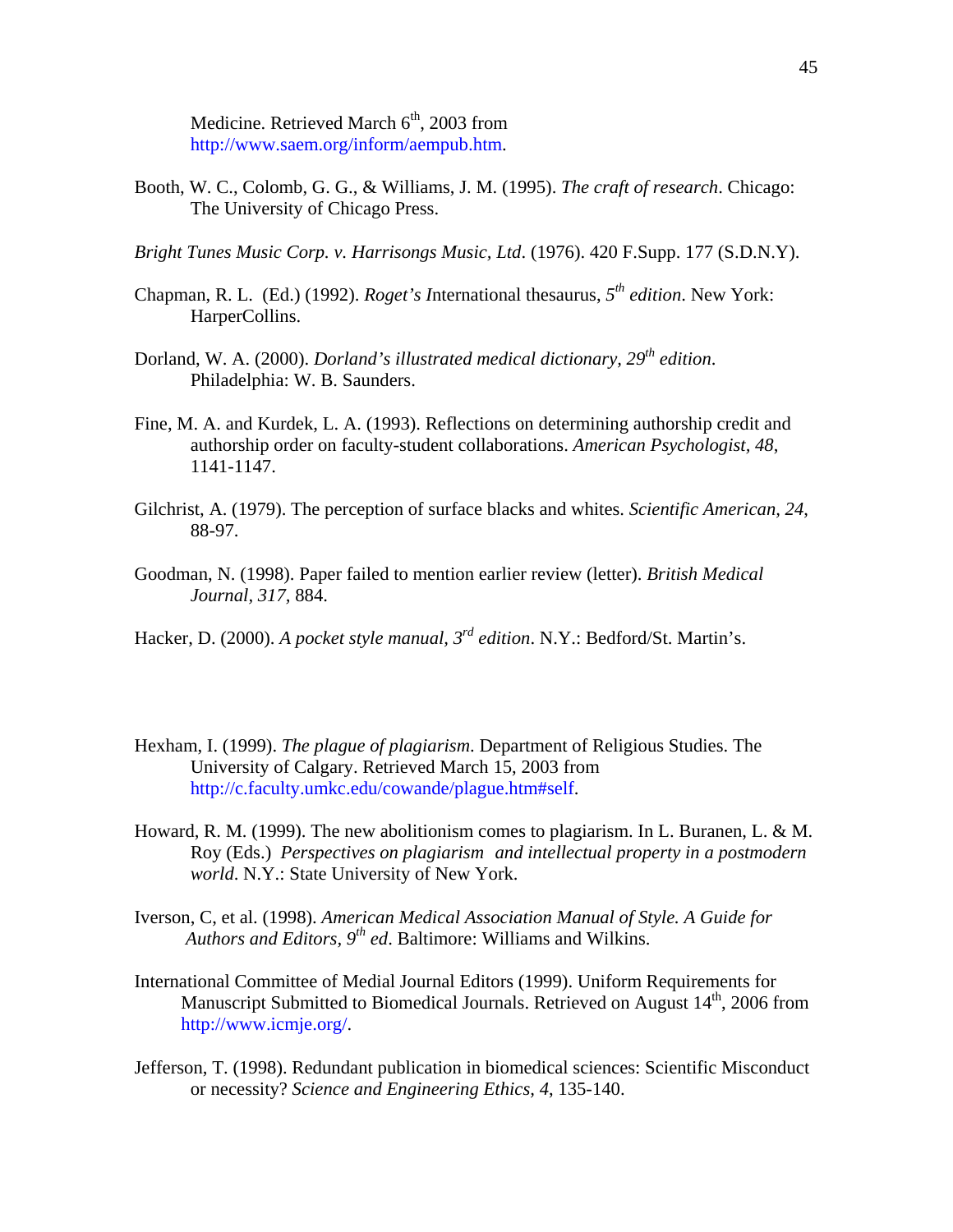- Kassirer, J. P. & Angell, M. (1995). Redundant publication: A reminder. *The New England Journal of Medicine, 333,* 449-450. Retrieved, March 7, 2003 from http://content.nejm.org/cgi/content/full/333/7/449.
- Kolin, F. C. (2002). *Successful Writing at Work, 6<sup>th</sup> Edition*. Houghton Mifflin.
- Levin, J. R. & Marhsall, H. (1993). Publishing in the Journal of Educational Psychology: Reflections at midstream (Editorial). *Journal of Educational Psychology, 85*, 3-6.
- Logan, T. K., Walker, R., Cole, J., & Leukefeld, C. (2002). Victimization and substance abuse among women: Contributing factors, interventions, and implications. *Review of General Psychology, 6*, 325-397.
- Lunyak, V., et al., (2002). Corepressor-dependent silencing of chromosomal regions encoding neuronal genes. *Science, 298*, 1747-1756.
- Martin, B. (1997). Credit where credit is due. *Campus Review, 7,* 11. Retrieved February  $3<sup>rd</sup>$ , 2003 from http://www.uow.edu.au/arts/sts/bmartin/pubs/plagiarismfraud.html.
- Martini, F. H., & Bartholomew, M. S. (1997). *Essentials of Anatomy and Physiology*. Upper Saddle River, NJ: Prentice Hall.
- Mistiaen, V. (2002). Time and the great healer. *The Guardian,* November 2. Retrieved February  $19<sup>th</sup>$ , 2006 from http://www.guardian.co.uk/weekend/story/0,3605,823114,00.html.
- Nathan, M. H. (1994). Variations of plagiarism (letter). *American Journal of Roentgenology, 163*, 727.
- Ngai, S., Gold, J. L., Gill, S. S., & Rochon, P. A. (2005). Haunted manuscripts: ghost authorship in the medical literature. *Accountability in Research, 12*, 103-114
- Office of Science and Technology Policy (1999)*. Research Misconduct A New Definition*  and New Procedures for Federal Research Agencies. Retrieved August 14<sup>th</sup>, 2006 from http://clinton3.nara.gov/WH/EOP/OSTP/html/misconduct.html.
- Paul, D. B. and Blumenthal, A. L. (1989). On the trail of Little Albert. *Psychological Record, 39*, 547-553.
- Pechnick, J. A. (2001). *A short guide to writing about biology*,  $4^{th}$  Edition. New York: Addison Wesley Longman.
- Perkin, M. (1999). References were misinterpreted. *British Medical Journal, 318*, 1288. *Publication Manual of the American Psychological Association 5th Edition* (2001). Washington, D.C. American Psychological Association.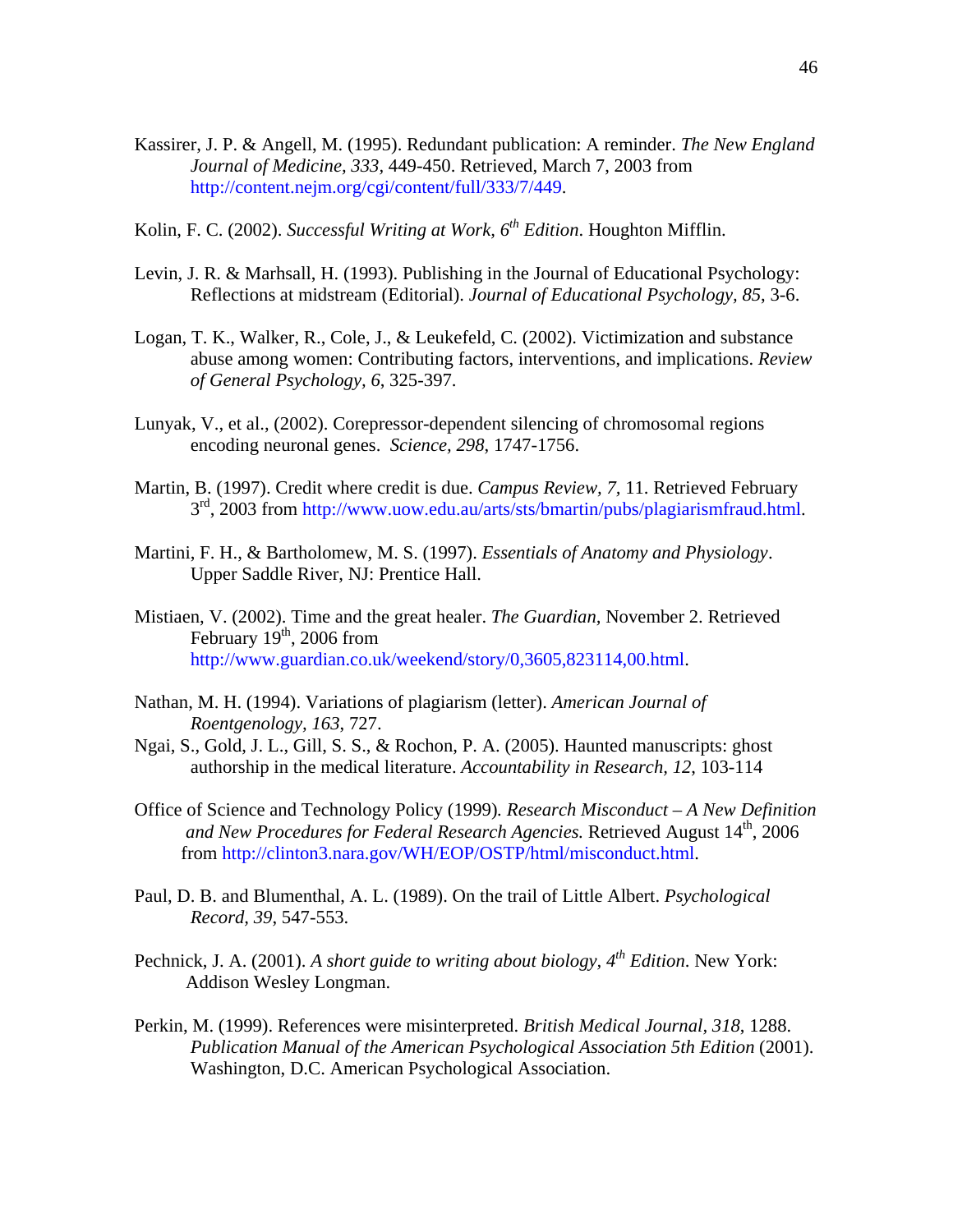- Roig, M. (2005). Re-using text from one's own previously published papers: An exploratory study of potential self-plagiarism. *Psychological Reports, 97*, 43-49
- Salazar, M. K. (1993). Using the words and works of others: A commentary. *Journal of the American Association of Occupational Health, 41*, 46-49.
- Schatz, A. (1993). The true story of the discovery of streptomycin. *Actinomycetes, 4*, 27- 39.
- Schein, M. (2001). Redundant publications: From self-plagiarism to "Salami-Slicing". *New Surgery, 1,* 139-140.
- Siebers, R. and Holt, S. (2000). Accuracy of references in five leading medical journals (letter). *The Lancet, 356*, 1445. Retrieved June 15<sup>th</sup>, 2006 from http://www.thelancet.com/journals/lancet/article/PIIS0140673605740903/fulltext
- Standler, R. B. (2000). *Plagiarism in Colleges in USA*. Retrieved February 17<sup>th</sup>, 2003 from http://www.rbs2.com/plag.htm.
- Steinbok, P. (1995). Ethical considerations relating to writing a medical scientific paper for publication. *Child's Nervous System, 11,* 323-328.
- Stelfox, H. T., Chua, G., O'Rourke, K., Detsky, A. S. (1998). Conflict of interest in the debate over calcium-channel antagonists. *The New England Journal of Medicine,*  338, 101-106. Retrieved June 20<sup>th</sup>, 2003 from http://content.nejm.org/cgi/content/full/338/2/101.
- Steneck, N. H. (2000). Assessing the integrity of publicly funded research. In *Proceedings of the First ORI Research Conference on Research Integrity.* Office of Research Integrity (pp. 1-16). Retrieved August  $14<sup>th</sup>$ , 2006 from http://www-personal.umich.edu/~nsteneck/publications/Steneck\_N\_02.pdf.
- Swazey, J.P., Anderson, M.S., & Lewis, K.S. (1993). Ethical problems in academic research. *American Scientist, 81,* 542-553.
- Tarnow E, 1999. The Authorship List in Science: Junior Physicists' Perceptions of Who Appears and Why. *Science and Engineering Ethics*, 5, 73-88, retrieved August 14<sup>th</sup>, 2006 from http://onlineethics.org/essays/author/authorship.html.
- Taylor, D. McD. The appropriate use of references in a scientific paper. *Emergency Medicine, 14*, 177-170.
- U.S. Copyright Office (September 30, 1996). *Copyright law of the United States*. Library of Congress, Washington, D. C.: U.S. Government Printing Office, Circular 92.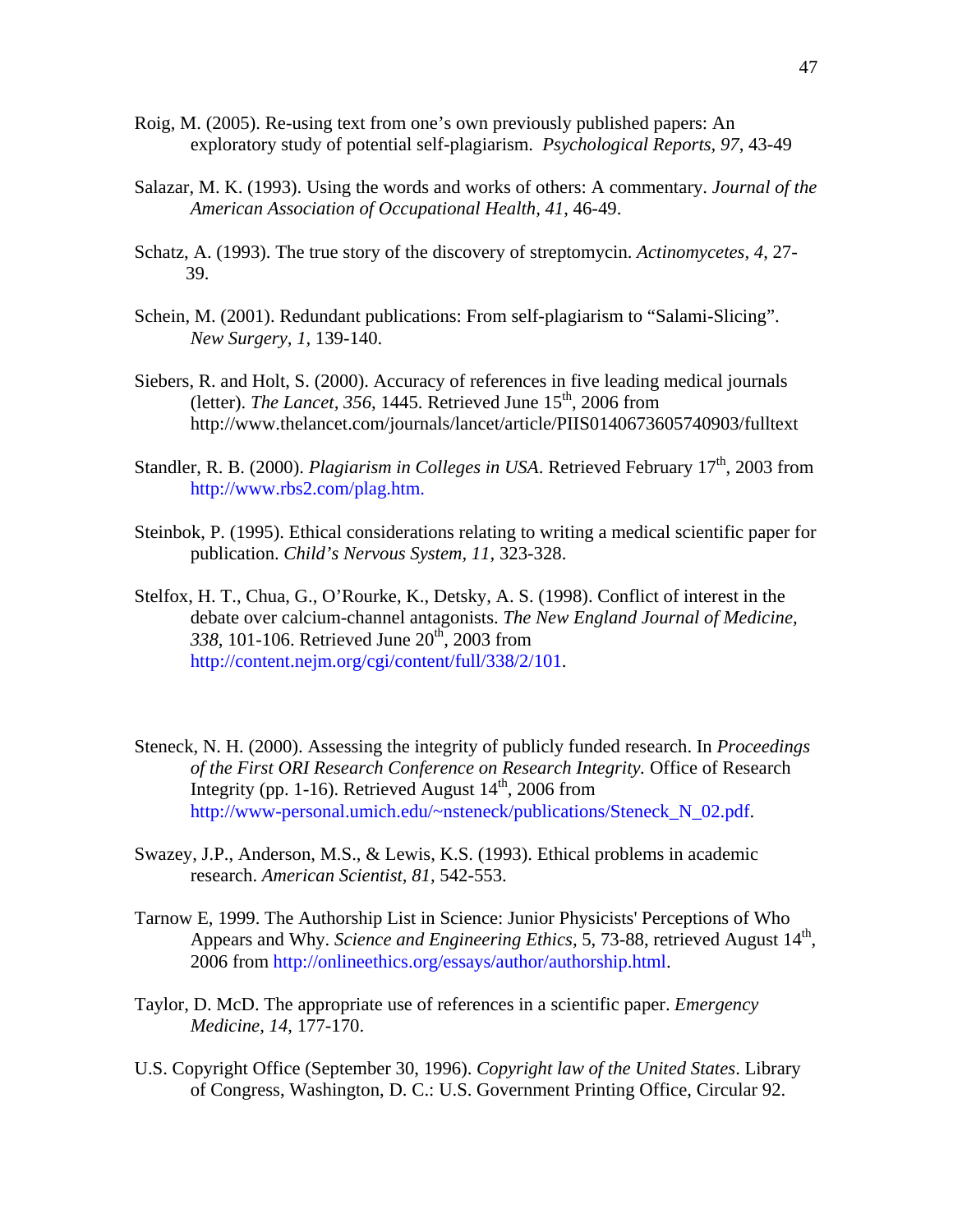- U.S. Public Health Service. (August 8, 1989). Responsibility of PHS awardee and applicant institutions for dealing with and reporting possible misconduct in science. *54 Federal Register* 151; 42 CRF Part 50, 32446-51.
- Watson, J. B. and Rayner, R. (1920). Conditioned emotional reactions. *Journal of Experimental Psychology, 3, 1-14. Retrieved on August 14<sup>th</sup>, 2006 from* http://psychclassics.yorku.ca/Watson/emotion.htm.
- Wheeler, A. G. (1989). The pressure to publish promotes disreputable science. *The Scientist, 3* (14): 11. Retrieved March 6, 2003 from http://www.the-scientist.com/yr1989/jul/opin\_890710.html.

Witherspoon, A. (1995). This Pen for Hire. *Harper's Magazine*, *290*, 1741, 49-57.

- Woloshin, S. and Schwartz, L. M. (2002). Press Releases: Translating Research Into News. *Journal of the American Medical Association, 287,2856-2858.* Retrieved June 18<sup>th</sup>, 2003 from http://jama.ama-assn.org/cgi/content/full//287/21/2856.
- Zigmond, M. J. and Fischer, B. A. (2002). Beyond fabrication and plagiarism: The little murders of everyday science. Commentary on "Six Domains of Research Ethics". *Science and Engineering Ethics, 8*, 229-234.

## **Acknowledgements**

I wish to thank the following individuals and organizations for their support in developing this project. Marisela Torres assisted me in locating some of the material used as background for this resource. Michael Balas, Alice Powers, and Jay Zimmerman reviewed the examples of paraphrases. Maryellen Reardon read early drafts of the various sections of the resource and provided valuable feedback on them. Stephen Black, Eugen Tarnow, and many others have also provided valuable feedback on the earlier web version of the instructional resource. I have also benefited from discussions of various subject matters related to authorship and publication that have appeared on the World Association of Medical Editors (WAME) forum. I am, of course, indebted to the Office of Research Integrity, for providing funding for this project. The support of St. John's University is also gratefully acknowledged with special thanks to Betty Farbman of the Office of Grants and Sponsored Research at St. John's.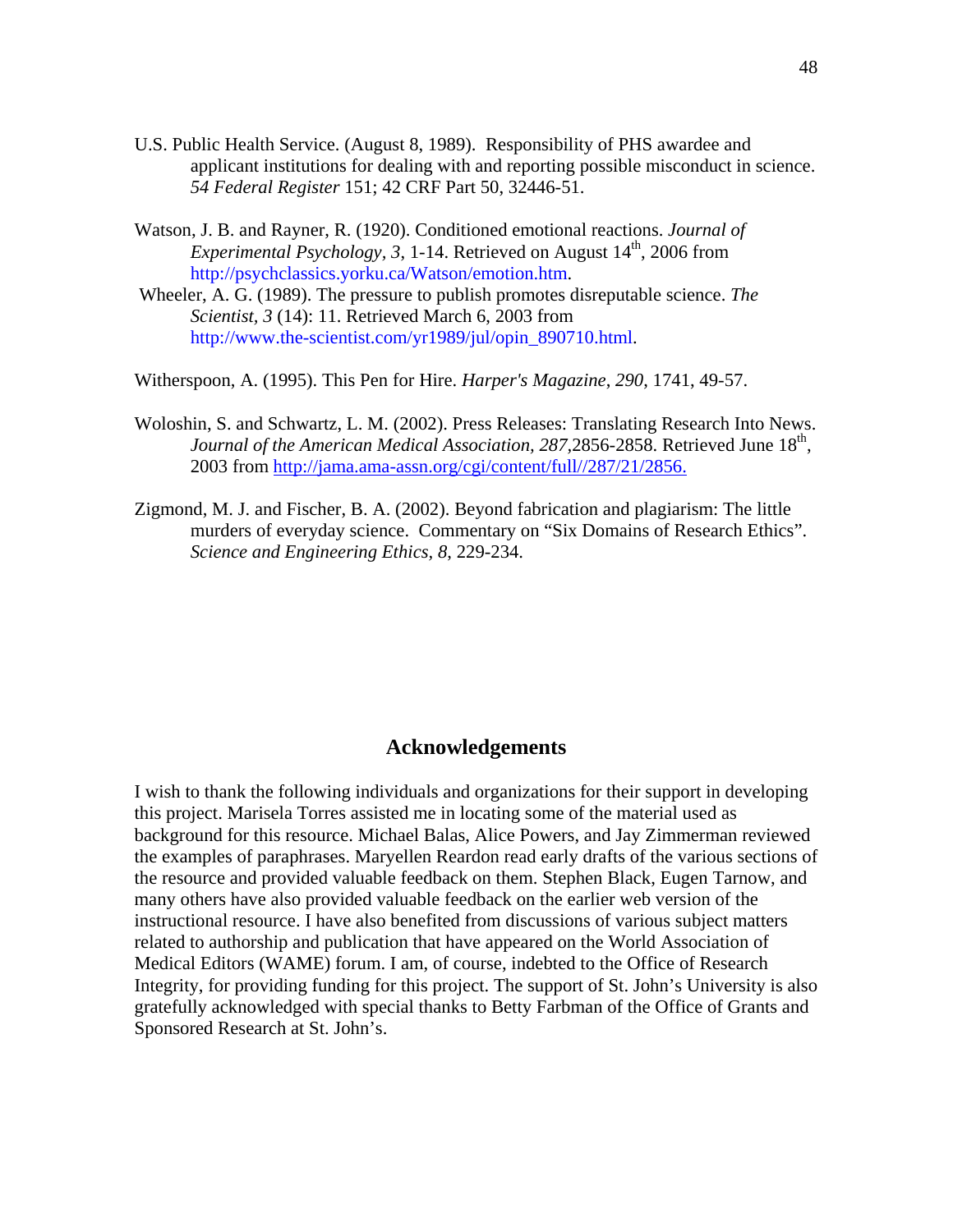#### **Paraphrasing/Plagiarism Exercise**

Earlier, when we covered paraphrasing and plagiarism, we offered various examples of properly paraphrased and plagiarized text. Because inappropriate paraphrasing appears to be one of the most common forms of plagiarism it is important that contributors to the scientific literature become sensitive to this problem and integrate proper paraphrasing practices in their writing. To that effect, an exercise has been developed for the purpose of offering instruction on acceptable paraphrasing strategies.

For this exercise, the reader is asked to imagine the following scenario: You are working on a manuscript in which you review published studies on the colony raiding behavior of fire ants, *S. invicta*. In one of the journal articles that you are reading for your review there is a short paragraph that you deem very important and thus, you decide that you want to include the information in your manuscript. Here is the paragraph:

> *This study examines whether workers of S. invicta are able to assist their mothers in colony usurpations. First we tested*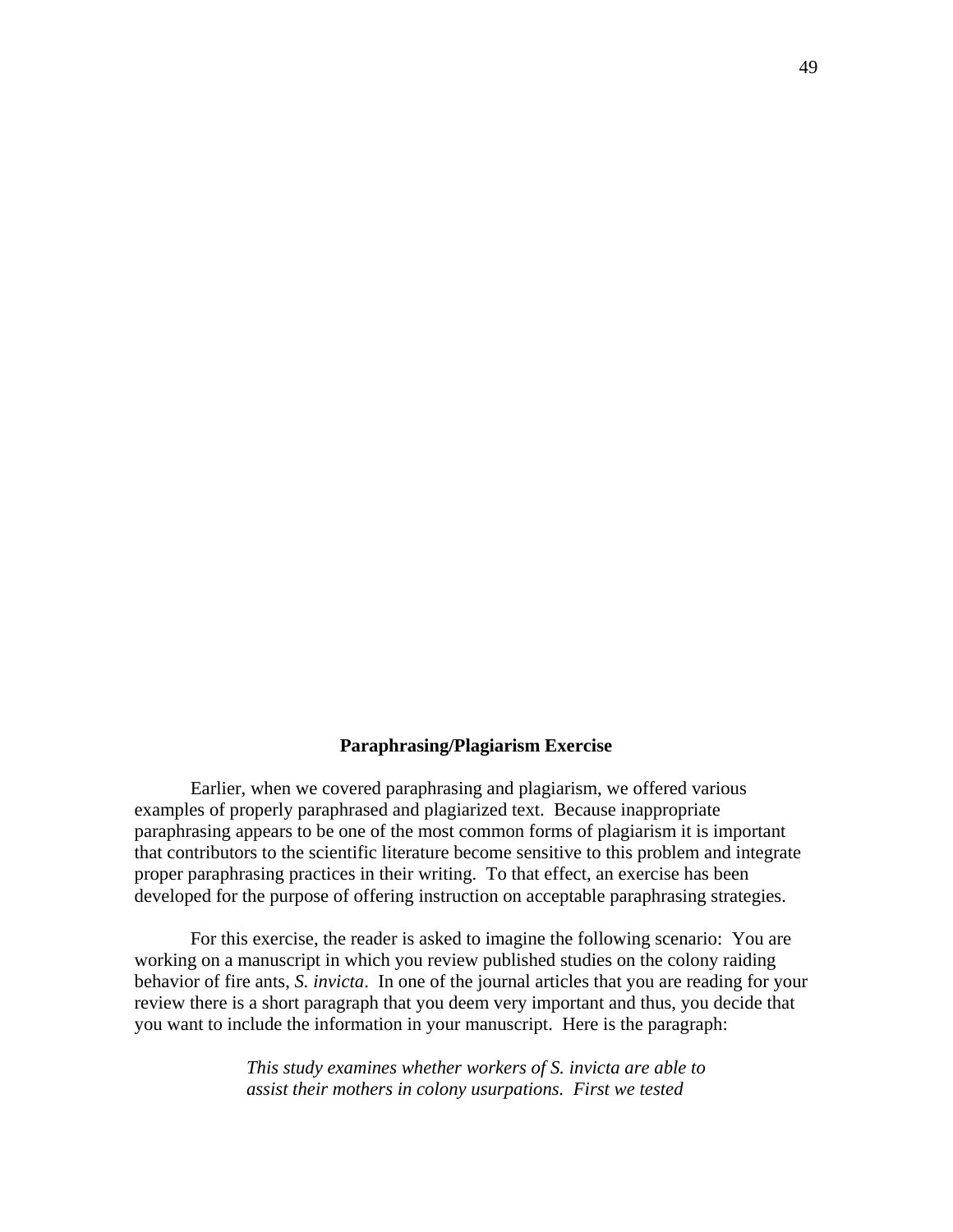*whether [queens] of S. invicta are better able to usurp colonies to which their daughters have moved. Second, we tested whether the effect of daughters on usurpation success is due to familiarity with the queen or to genetic relatedness. Aggressive behavior during these usurpation attempts was observed to determine if the presence of familiar or related workers influenced the aggressive response toward either the resident queen or the queen attempting*  usurpation.<sup>1</sup>

.¹Balas M, Adams ES, 1996.Intraspecific usurpation of incipient fire ant colonies. Behav Ecol 8:99-103.

You could copy the above paragraph verbatim, enclose it in quotation marks, and include it in your manuscript, but as is generally known in the biomedical sciences, the use of quoted text, a fairly common practice in certain disciplines within the humanities, is typically shunned by most authors and editors of biomedical journals. Another option would be for you to summarize the important points of the above paragraph by condensing it into one or two shorter sentences that fully capture the essence of the ideas being conveyed. However, let's assume that your intention is to paraphrase the entire paragraph thereby preserving all of the information contained in the paragraph. How would you paraphrase the paragraph without committing plagiarism and in a manner that is consistent with the principles of ethical writing?

For the first part of this exercise, please paraphrase the above paragraph to the best of your ability. Take your time and use whatever resources you deem necessary (e.g., dictionary, thesaurus). Before commencing, keep in mind that when paraphrasing you must substantially modify the original text while preserving the exact meaning of the ideas conveyed in the original paragraph. You should note that when faced with the task of paraphrasing text, many individuals often complain that the reason their paraphrases are too close to the original is because there are only a limited number of ways that one can express the same thought. Although this may be true to some extent when the original text is comprised of highly technical language, such as the paragraph on mammalian histone lysine methyltransferase used earlier in our discussion of plagiarism, it is not true for most other writing. It is certainly not true for the sample paragraph on fire ants that we have selected.

You should also remember that your paraphrase must also indicate the source of the original material. This is typically done with either a footnote or with some form of parenthetical notation indicating the source of the original. For example, in the style suggested by the American Psychological Association, you might insert the following at the end of your paraphrase: (Balas and Adams, 1996). For this exercise, please assume that your paraphrase contains the proper reference notation indicating the source of the material. You should also assume that a full citation has been placed in the reference section of your paper.

\_\_\_\_\_\_\_\_\_\_\_\_\_\_\_\_\_\_\_\_\_\_\_\_\_\_\_\_\_\_\_\_\_\_\_\_\_\_\_\_\_\_\_\_\_\_\_\_\_\_\_\_\_\_\_\_\_\_\_\_\_\_\_\_\_\_\_\_\_\_\_\_\_ \_\_\_\_\_\_\_\_\_\_\_\_\_\_\_\_\_\_\_\_\_\_\_\_\_\_\_\_\_\_\_\_\_\_\_\_\_\_\_\_\_\_\_\_\_\_\_\_\_\_\_\_\_\_\_\_\_\_\_\_\_\_\_\_\_\_\_\_\_\_\_\_\_

Use the space below to paraphrase the paragraph: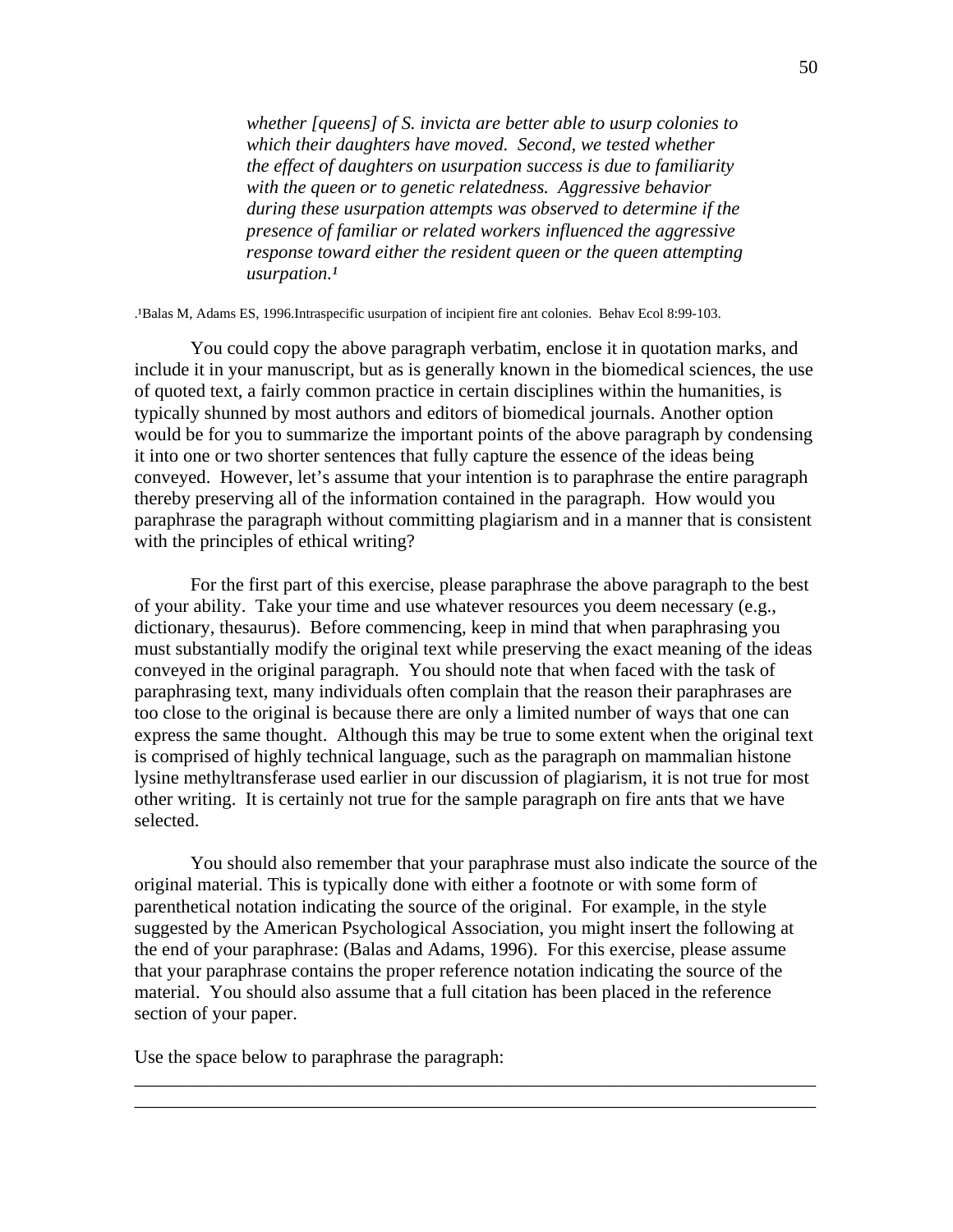The second part of the exercise will help you to determine whether your rewritten version of the paragraph meets the requirements of an appropriate paraphrase. For this portion of the exercise, you are to place yourself in the same scenario as described above: That you are writing a paper on the ecology and behavior of fire ants and that you discover a paragraph that you wish to paraphrase in your paper.

\_\_\_\_\_\_\_\_\_\_\_\_\_\_\_\_\_\_\_\_\_\_\_\_\_\_\_\_\_\_\_\_\_\_\_\_\_\_\_\_\_\_\_\_\_\_\_\_\_\_\_\_\_\_\_\_\_\_\_\_\_\_\_\_\_\_\_\_\_\_\_\_\_ \_\_\_\_\_\_\_\_\_\_\_\_\_\_\_\_\_\_\_\_\_\_\_\_\_\_\_\_\_\_\_\_\_\_\_\_\_\_\_\_\_\_\_\_\_\_\_\_\_\_\_\_\_\_\_\_\_\_\_\_\_\_\_\_\_\_\_\_\_\_\_\_\_ \_\_\_\_\_\_\_\_\_\_\_\_\_\_\_\_\_\_\_\_\_\_\_\_\_\_\_\_\_\_\_\_\_\_\_\_\_\_\_\_\_\_\_\_\_\_\_\_\_\_\_\_\_\_\_\_\_\_\_\_\_\_\_\_\_\_\_\_\_\_\_\_\_ \_\_\_\_\_\_\_\_\_\_\_\_\_\_\_\_\_\_\_\_\_\_\_\_\_\_\_\_\_\_\_\_\_\_\_\_\_\_\_\_\_\_\_\_\_\_\_\_\_\_\_\_\_\_\_\_\_\_\_\_\_\_\_\_\_\_\_\_\_\_\_\_\_

\_\_\_\_\_\_\_\_\_\_\_\_\_\_\_\_\_\_\_\_\_\_\_\_\_\_\_\_\_\_\_\_\_\_\_\_\_\_\_\_\_\_\_\_\_\_\_\_\_\_\_\_\_\_\_\_\_\_\_\_\_\_\_\_\_\_\_\_\_\_\_\_\_ \_\_\_\_\_\_\_\_\_\_\_\_\_\_\_\_\_\_\_\_\_\_\_\_\_\_\_\_\_\_\_\_\_\_\_\_\_\_\_\_\_\_\_\_\_\_\_\_\_\_\_\_\_\_\_\_\_\_\_\_\_\_\_\_\_\_\_\_\_\_\_ \_\_\_\_\_\_\_\_\_\_\_\_\_\_\_\_\_\_\_\_\_\_\_\_\_\_\_\_\_\_\_\_\_\_\_\_\_\_\_\_\_\_\_\_\_\_\_\_\_\_\_\_\_\_\_\_\_\_\_\_\_\_\_\_\_\_\_\_\_\_\_\_\_ \_\_\_\_\_\_\_\_\_\_\_\_\_\_\_\_\_\_\_\_\_\_\_\_\_\_\_\_\_\_\_\_\_\_\_\_\_\_\_\_\_\_\_\_\_\_\_\_\_\_\_\_\_\_\_\_\_\_\_\_\_\_\_\_\_\_\_\_\_\_\_

\_\_\_\_\_\_\_\_\_\_\_\_\_\_\_\_\_\_\_\_\_\_\_\_\_\_\_\_\_\_\_\_\_\_\_\_\_\_\_\_\_\_\_\_\_\_\_\_\_\_\_\_\_\_\_\_\_\_\_\_\_\_\_\_\_\_

Below you will find several rewritten versions of the original paragraph. Please examine each version and determine whether it has been properly paraphrased or whether it constitutes an instance of potential plagiarism. As you consider each rewritten version, please assume that you have already incorporated it into your manuscript and that you are now reviewing that section of your paper for accuracy and proper scholarship. Immediately after you select your answer you will be given feedback as to the correctness of your responses.

# ORIGINAL PARAGRAPH

*"This study examines whether workers of S. invicta are able to assist their mothers in colony usurpations. First we tested whether [queens] of S. invicta are better able to usurp colonies to which their daughters have moved. Second, we tested whether the effect of daughters on usurpation success is due to familiarity with the queen or to genetic relatedness. Aggressive behavior during these usurpation attempts was observed to determine if the presence of familiar or related workers influenced the aggressive response toward either the resident queen or the queen attempting usurpation."* 

# **REWRITTEN VERSION 1:**

A study was conducted to examine whether workers of *S. invicta* can assist their mothers in colony usurpations. The first hypothesis tested was whether queens of *S. invicta* are better able to usurp colonies to which their daughters have moved. For the second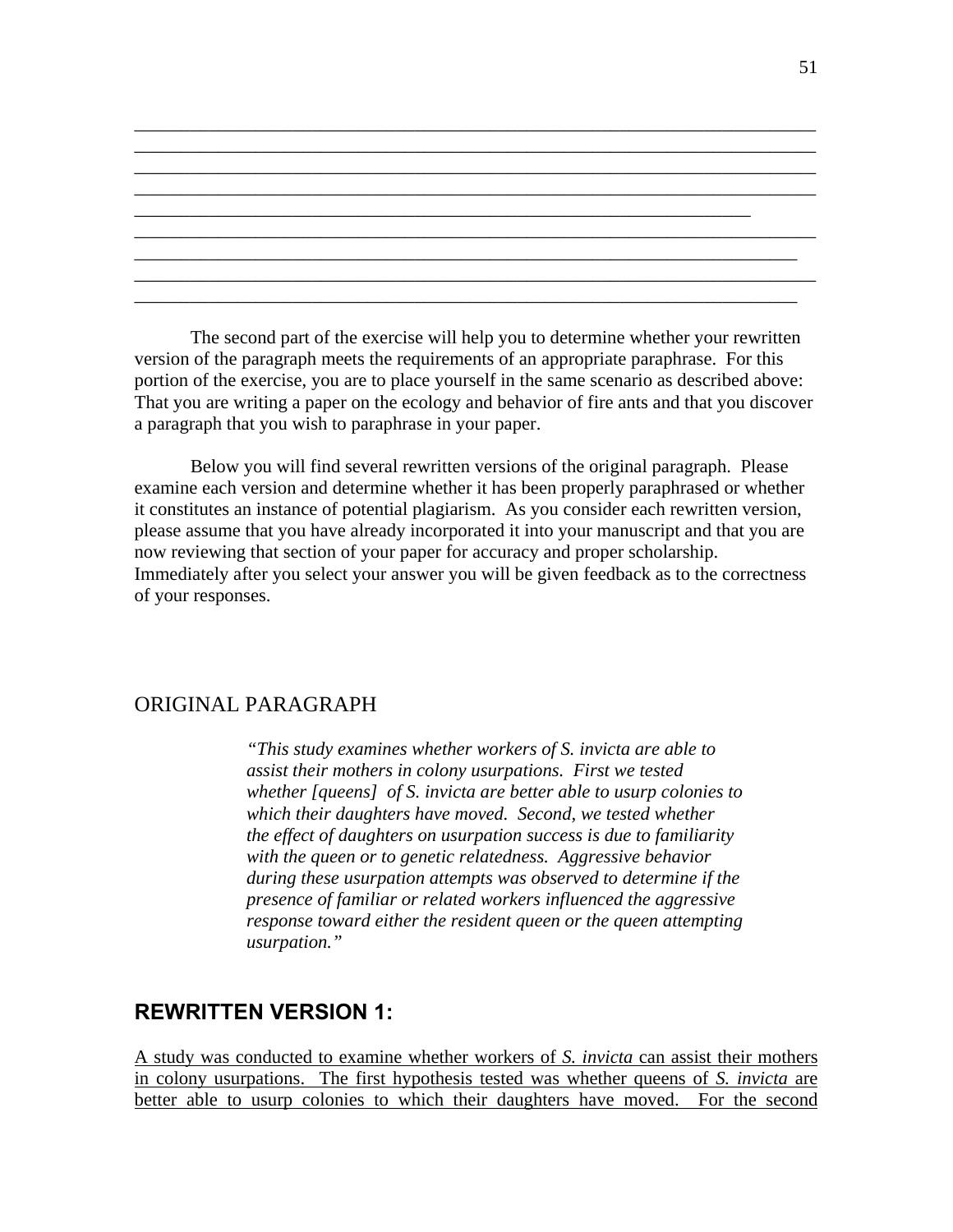hypothesis, the researchers tested whether the effect of daughters on usurpation success is due to familiarity with the queen or to genetic relatedness. The researchers observed aggressive behavior during these usurpation attempts to determine if the presence of familiar or related workers influenced the aggressive response toward either the resident queen or the queen attempting usurpation.

\_\_\_\_\_\_\_\_\_\_\_\_\_\_\_\_\_\_\_\_\_\_\_\_\_\_\_\_\_\_\_\_\_\_\_\_\_\_\_\_\_\_\_\_\_\_\_\_\_\_\_\_\_\_\_\_\_\_\_\_\_\_\_\_\_\_\_\_\_\_\_\_

#### **Please indicate whether the above paragraph is:**

- 1. Properly paraphrased.
- 2. Definitely plagiarized.
- 3. Cannot determine.

**FEEDBACK:** This rewritten version is definitely plagiarized. The author has merely added or substituted a few words at the beginning of each sentence, and copied verbatim the remainder of the sentences. Notice that although none of the sentences in the rewritten paragraph are identical to their counterparts in the original, the rewritten version is still deemed as an instance of plagiarism because the author has simply appropriated too many phrases from the original. Thus, the attempted paraphrase falls way short of the requirement for the original text to be thoroughly modified. This is a clear-cut case of plagiarism. See the following tables for comparisons between the original paragraph and its rewritten counterpart.

"This study examines whether workers of S. invicta are able to assist their mothers in colony usurpations. First we tested whether [queens] of S. invicta are better able to usurp colonies to which their daughters have moved. Second, we tested whether the effect of daughters on usurpation success is due to familiarity with the queen or to genetic relatedness. Aggressive behavior during these usurpation attempts was observed to determine if the presence of familiar or related workers influenced the aggressive response toward either the resident queen or the queen attempting usurpation."

# **ORIGINAL VERSION PLAGIARIZED VERSION**

A study was conducted to examine whether workers of *S. invicta* can assist their mothers in colony usurpations. The first hypothesis tested was whether queens of *S. invicta* are better able to usurp colonies to which their daughters have moved. For the second hypothesis, the researchers tested whether the effect of daughters on usurpation success is due to familiarity with the queen or to genetic relatedness. The researchers observed aggressive behavior during these usurpation attempts to determine if the presence of familiar or related workers influenced the aggressive response toward either the resident queen or the queen attempting usurpation.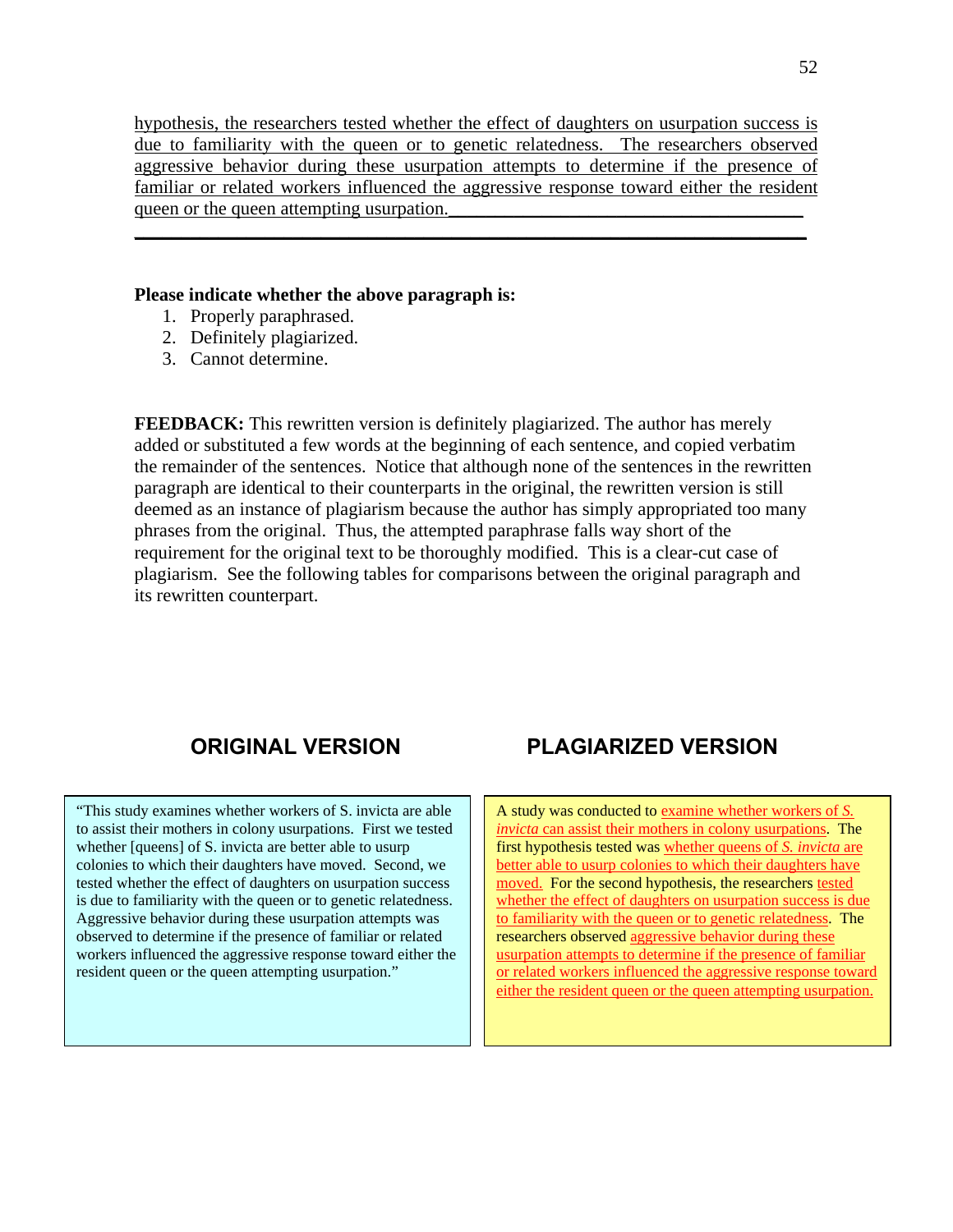# \* Red colored, underlined strings of text indicate that they have been taken verbatim from the original paragraph.

\* Blue highlighted text indicates that it has been appropriated from the original paragraph with a change in the order of the words or phrases.

# ORIGINAL PARAGRAPH

*"This study examines whether workers of S. invicta are able to assist their mothers in colony usurpations. First we tested whether [queens] of S. invicta are better able to usurp colonies to which their daughters have moved. Second, we tested whether the effect of daughters on usurpation success is due to familiarity with the queen or to genetic relatedness. Aggressive behavior during these usurpation attempts was observed to determine if the presence of familiar or related workers influenced the aggressive response toward either the resident queen or the queen attempting usurpation."* 

# **REWRITTEN VERSION 2**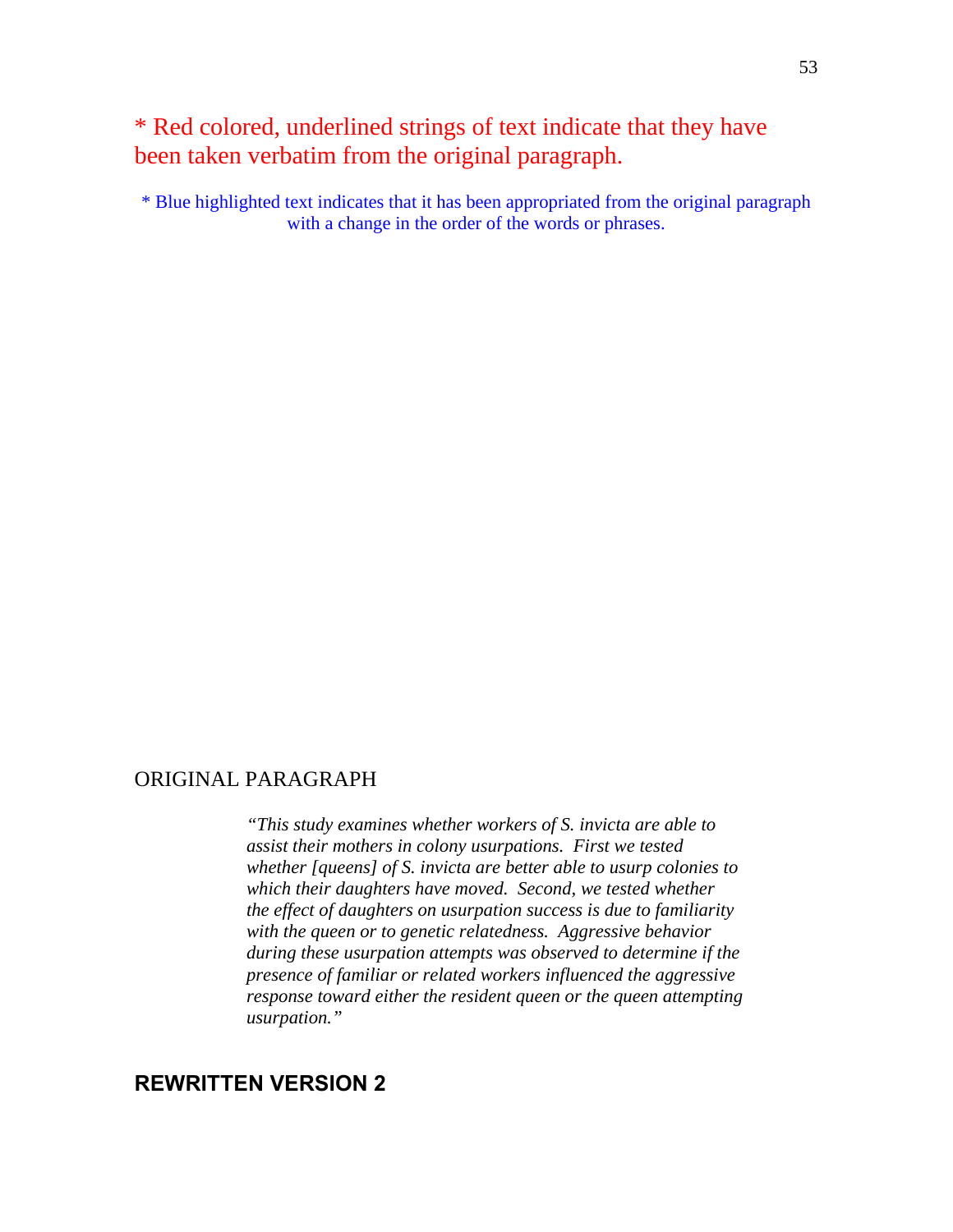An investigation was carried out to examine whether workers of *S. invicta* can assist their mothers in colony usurpations. The first hypothesis tested was whether queens of *S. invicta* are better able to usurp colonies to which their daughters have moved. The second hypothesis tested whether the effect of daughters on usurpation success is due to familiarity with the queen or to genetic relatedness. Aggressiveness during these usurpation attempts was measured to determine if the presence of familiar or related workers influenced the aggressive response toward either the resident queen or the queen attempting usurpation. \_\_\_\_\_\_\_\_\_\_\_\_\_\_\_\_\_\_\_\_\_\_\_\_\_\_\_\_\_\_\_\_\_\_\_\_\_\_\_\_\_\_\_\_\_\_\_\_\_\_\_\_\_\_\_\_\_\_\_\_\_\_\_\_\_\_\_\_\_\_\_\_

## **Please indicate whether the above paragraph is:**

- 1. Properly paraphrased.
- 2. Definitely plagiarized.
- 3. Cannot determine.

**FEEDBACK:** The author has not truly paraphrased the original paragraph. As with the first rewritten version, only a few words have been substituted, deleted, or added, leaving the rest of the sentences in the new paragraph virtually unchanged. Once again, too many of the phrases that make up the original paragraph are reproduced in the rewritten version. The author has simply failed to modify the original material sufficiently. For these reasons, the current rewritten version is considered an instance of definite plagiarism.

"This study examines whether workers of S. invicta are able to assist their mothers in colony usurpations. First we tested whether [queens] of S. invicta are better able to usurp colonies to which their daughters have moved. Second, we tested whether the effect of daughters on usurpation success is due to familiarity with the queen or to genetic relatedness. Aggressive behavior during these usurpation attempts was observed to determine if the presence of familiar or related workers influenced the aggressive response toward either the resident queen or the queen attempting usurpation."

# **ORIGINAL VERSION PLAGIARIZED VERSION**

An investigation was carried out to examine whether workers of *S. invicta* can assist their mothers in colony usurpations. The first hypothesis tested was whether queens of *S. invicta* are better able to usurp colonies to which their daughters have moved. The second hypothesis tested whether the effect of daughters on usurpation success is due to familiarity with the queen or to genetic relatedness. Aggressiveness during these usurpation attempts was mesured to determine if the presence of familiar or related workers influenced the aggressive response toward either the resident queen or the queen attempting ussurpation

\* Red colored, underlined strings of text indicate that they have been taken verbatim from the original paragraph.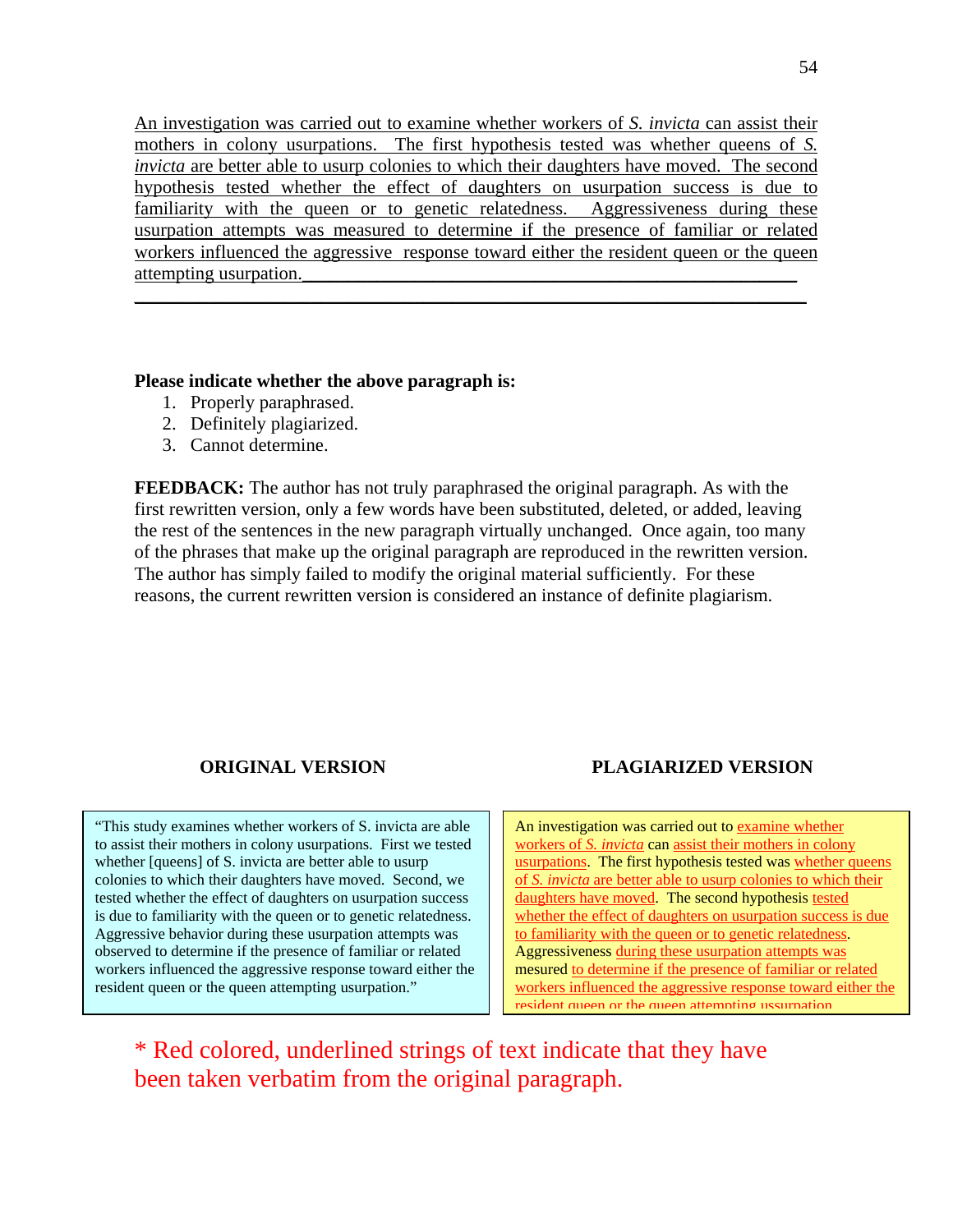\* Blue highlighted text indicates that it has been appropriated from the original paragraph with a change in the order of the words or phrases.

## ORIGINAL PARAGRAPH

*"This study examines whether workers of S. invicta are able to assist their mothers in colony usurpations. First we tested whether [queens] of S. invicta are better able to usurp colonies to which their daughters have moved. Second, we tested whether the effect of daughters on usurpation success is due to familiarity with the queen or to genetic relatedness. Aggressive behavior during these usurpation attempts was observed to determine if the presence of familiar or related workers influenced the aggressive response toward either the resident queen or the queen attempting usurpation."* 

# **REWRITTEN VERSION 3**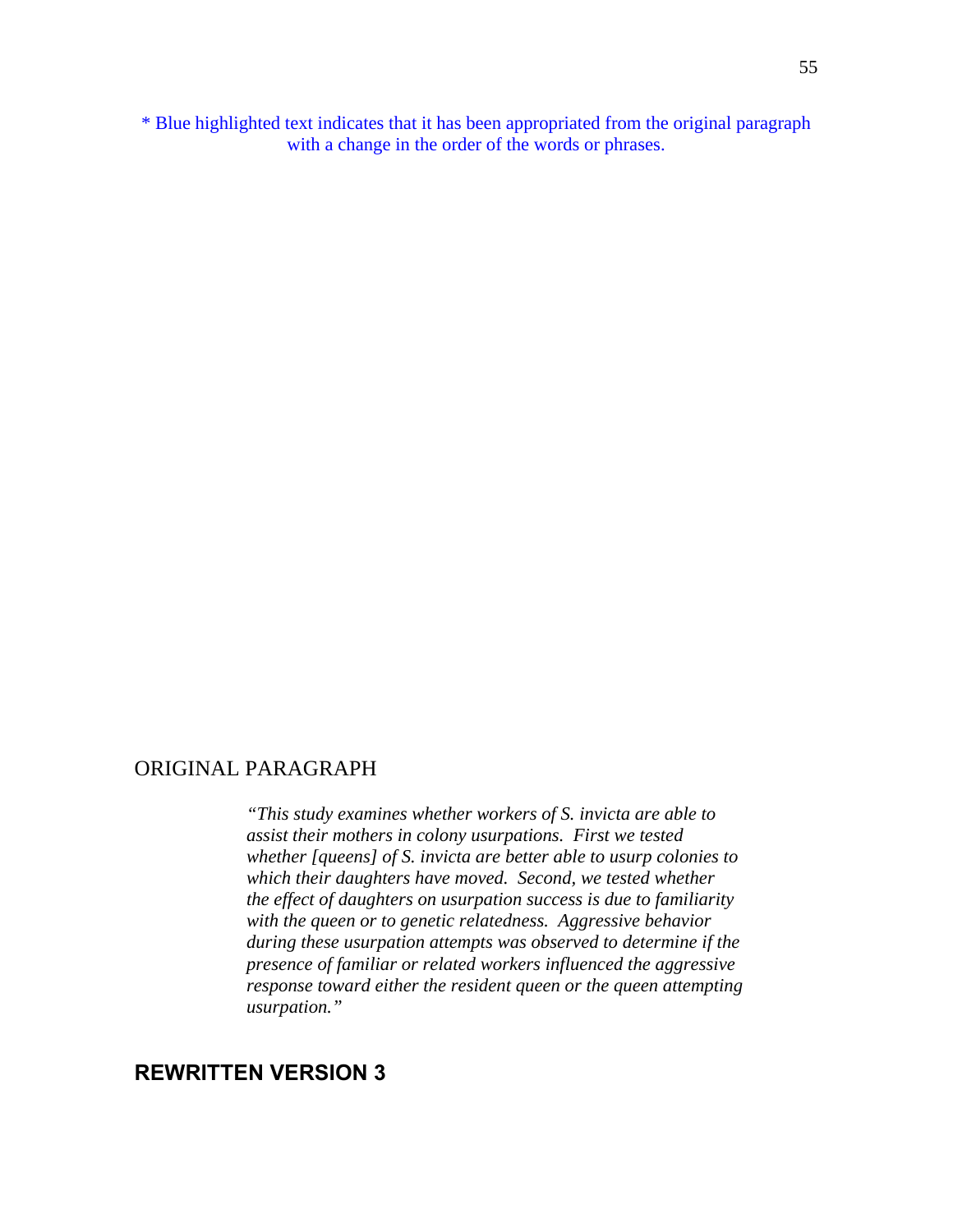To determine whether workers of *S. invicta* can assist their mothers in colony usurpations, two researchers have conducted a study in which the following hypotheses were tested: First, they wanted to see whether queens of *S. invicta* are better able to usurp colonies to which their daughters have moved. Second, they tested whether the effect of daughters on usurpation success is due to familiarity with the queen or to genetic relatedness. The ants' aggressive behavior during these usurpation attempts was observed to determine if the presence of related or familiar workers influenced the aggressive response toward either the resident queen or the queen attempting a colony take $over.$  Over.

#### **Please indicate whether the above paragraph is:**

- 1. Properly paraphrased.
- 2. Definitely plagiarized.
- 3. Cannot determine.

**FEEDBACK:** The first sentence of the rewritten version is probably an acceptable paraphrase of the first sentence in the original paragraph. However, with the exception of a minor transposition of words in the last sentence, the rest of the sentences have only been superficially changed by the addition or substitution of a few words at the beginning of each sentence. The remaining phrases in these sentences have not changed. As with the previous example, none of the sentences in the rewritten paragraph are totally identical to their counterparts in the original. Because there is still a significant amount of verbatim material taken from the original, the rewritten version would still be deemed as an example of plagiarism.

"This study examines whether workers of S. invicta are able to assist their mothers in colony usurpations. First we tested whether [queens] of S. invicta are better able to usurp colonies to which their daughters have moved. Second, we tested whether the effect of daughters on usurpation success is due to familiarity with the queen or to genetic relatedness. Aggressive behavior during these usurpation attempts was observed to determine if the presence of familiar or related workers influenced the aggressive response toward either the resident queen or the queen attempting usurpation."

# **ORIGINAL VERSION PLAGIARIZED VERSION**

To determine whether workers of *S. invicta* can assist their mothers in colony usurpations, two researchers have conducted a study in which the following hypotheses were tested: First, they wanted to see whether queens of *S. invicta*  are better able to usurp colonies to which their daughters have moved. Second, they tested whether the effect of daughters on usurpation success is due to familiarity with the queen or to genetic relatedness. The ants' aggressive behavior during these usurpation attempts was observed to determine if the presence of related or familiar workers influenced the aggressive response toward either the resident queen or the queen attempting a colony take-over.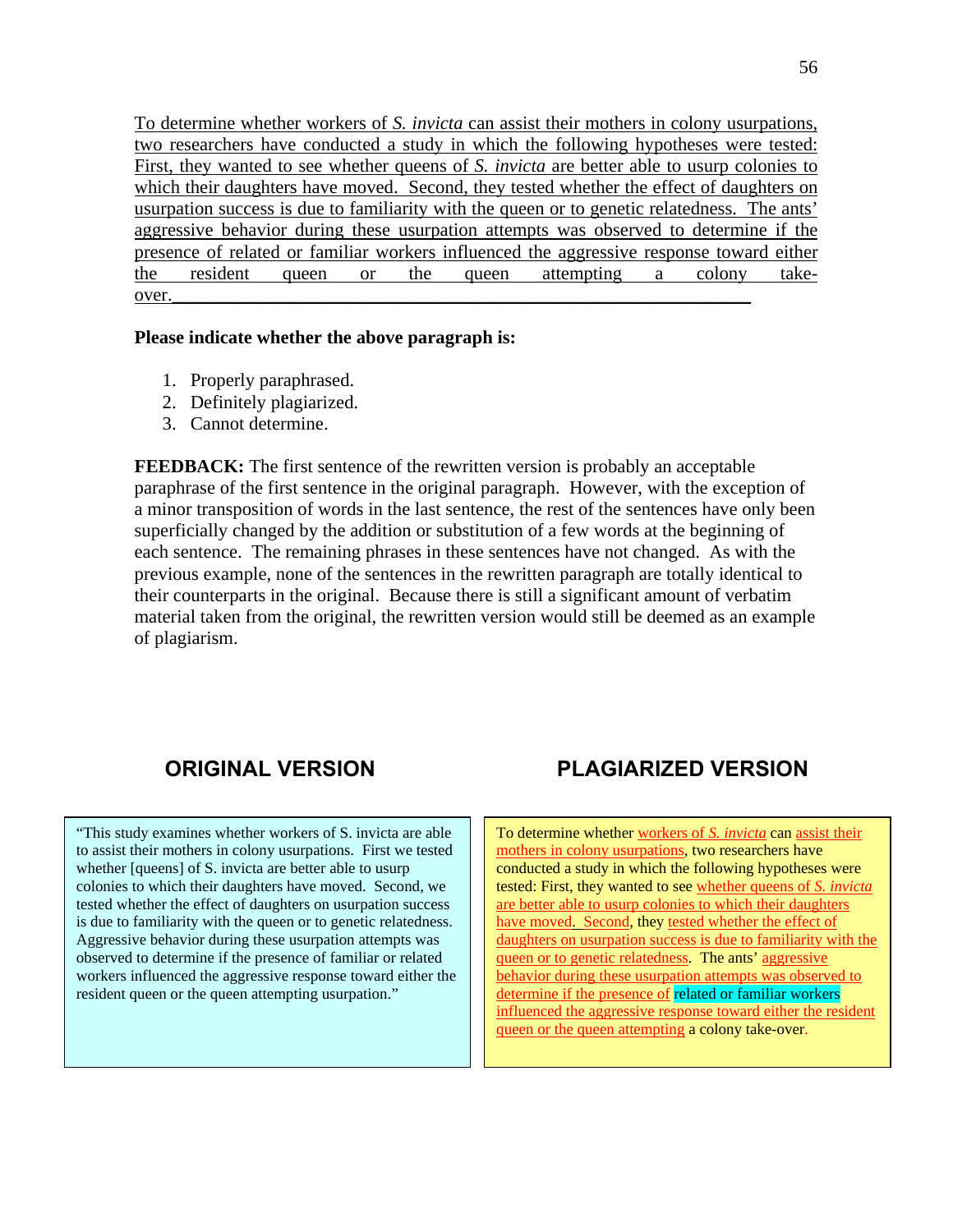# \* Red colored, underlined strings of text indicate that they have been taken verbatim from the original paragraph.

\* Blue highlighted text indicates that it has been appropriated from the original paragraph with a change in the order of the words or phrases.

# ORIGINAL PARAGRAPH

*"This study examines whether workers of S. invicta are able to assist their mothers in colony usurpations. First we tested whether [queens] of S. invicta are better able to usurp colonies to which their daughters have moved. Second, we tested whether the effect of daughters on usurpation success is due to familiarity with the queen or to genetic relatedness. Aggressive behavior during these usurpation attempts was observed to determine if the presence of familiar or related workers influenced the aggressive response toward either the resident queen or the queen attempting usurpation."* 

# **REWRITTEN VERSION 4**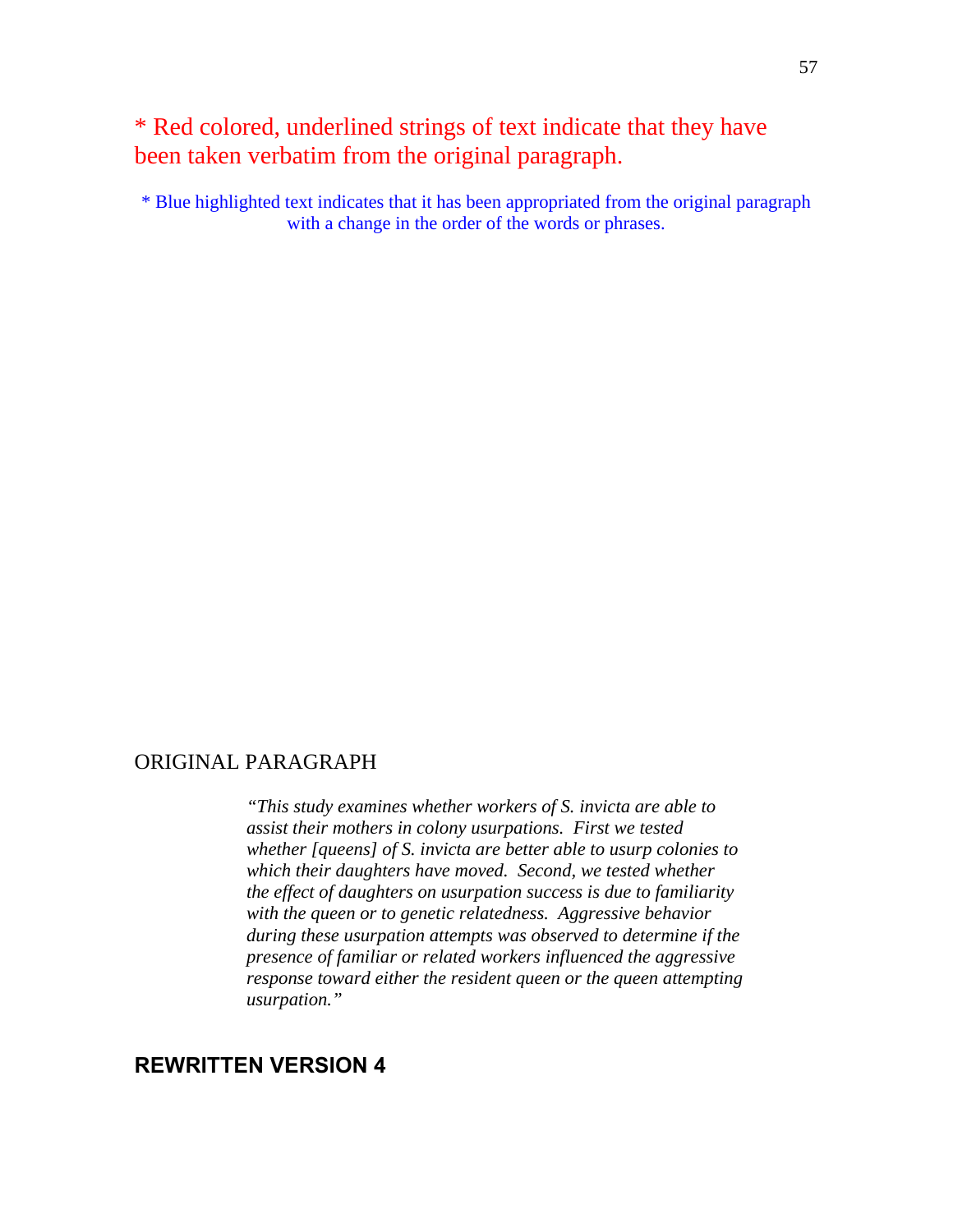To determine whether workers of *S. invicta* can assist their mothers in colony usurpations, a study was conducted in which the following variables were investigated: First, *S. invicta*  queens' hypothesized ability to usurp colonies to which their daughters have moved was examined. The second hypothesis tested whether the effect of daughters on usurpation success is due to familiarity with the queen or to genetic relatedness. During these usurpation attempts aggressive behavior was observed to determine if the presence of familiar or related workers influenced aggression toward either the resident queen or the queen attempting colony usurpation.

\_\_\_\_\_\_\_\_\_\_\_\_\_\_\_\_\_\_\_\_\_\_\_\_\_\_\_\_\_\_\_\_\_\_\_\_\_\_\_\_\_\_\_\_\_\_\_\_\_\_\_\_\_\_\_\_\_\_\_\_\_\_\_\_\_\_\_\_\_\_\_\_

#### **Please indicate whether the above paragraph is:**

- 1. Properly paraphrased.
- 2. Definitely plagiarized.
- 3. Cannot determine.

**FEEDBACK:** In this version the first two paraphrased sentences appear to have undergone moderate modifications. However, the second two sentences have not been adequately paraphrased. As with previous versions, the third sentence was changed by a mere substitution of the first two of three words and the fourth sentence has not been changed at all making these two sentences plagiarized versions of the original. Because the first two sentences were not sufficiently modified and because the last two sentences contain only minimal changes, this rewritten version of the original paragraph is still considered as a case of plagiarism.

"This study examines whether workers of S. invicta are able to assist their mothers in colony usurpations. First we tested whether [queens] of S. invicta are better able to usurp colonies to which their daughters have moved. Second, we tested whether the effect of daughters on usurpation success is due to familiarity with the queen or to genetic relatedness. Aggressive behavior during these usurpation attempts was observed to determine if the presence of familiar or related workers influenced the aggressive response toward either the resident queen or the queen attempting usurpation."

# **ORIGINAL VERSION PLAGIARIZED VERSION**

To determine whether workers of *S. invicta* can assist their mothers in colony usurpations, a study was conducted in which the following variables were investigated: First, *S. invicta* queens' hypothesized ability to usurp colonies to which their daughters have moved was examined. The second hypothesis tested whether the effect of daughters on usurpation success is due to familiarity with the queen or to genetic relatedness. During these usurpation attempts aggressive behavior was observed to determine if the presence of familiar or related workers influenced aggression toward either the resident queen or the queen attempting colony usurpation.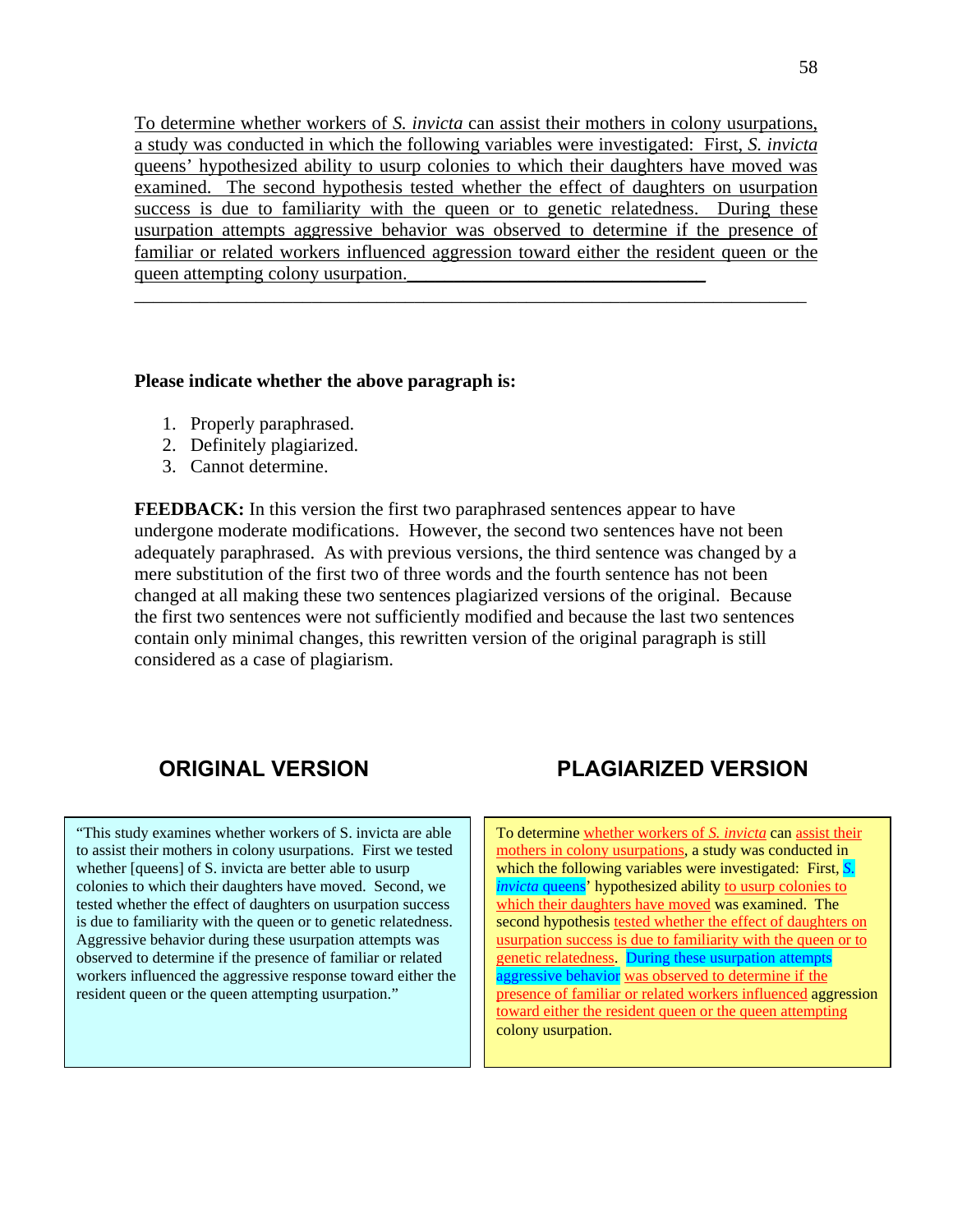# \* Red colored, underlined strings of text indicate that they have been taken verbatim from the original paragraph.

\* Blue highlighted text indicates that it has been appropriated from the original paragraph with a change in the order of the words or phrases.

## ORIGINAL PARAGRAPH

*"This study examines whether workers of S. invicta are able to assist their mothers in colony usurpations. First we tested whether [queens] of S. invicta are better able to usurp colonies to which their daughters have moved. Second, we tested whether the effect of daughters on usurpation success is due to familiarity with the queen or to genetic relatedness. Aggressive behavior during these usurpation attempts was observed to determine if the presence of familiar or related workers influenced the aggressive response toward either the resident queen or the queen attempting usurpation."* 

# **REWRITTEN VERSION 5**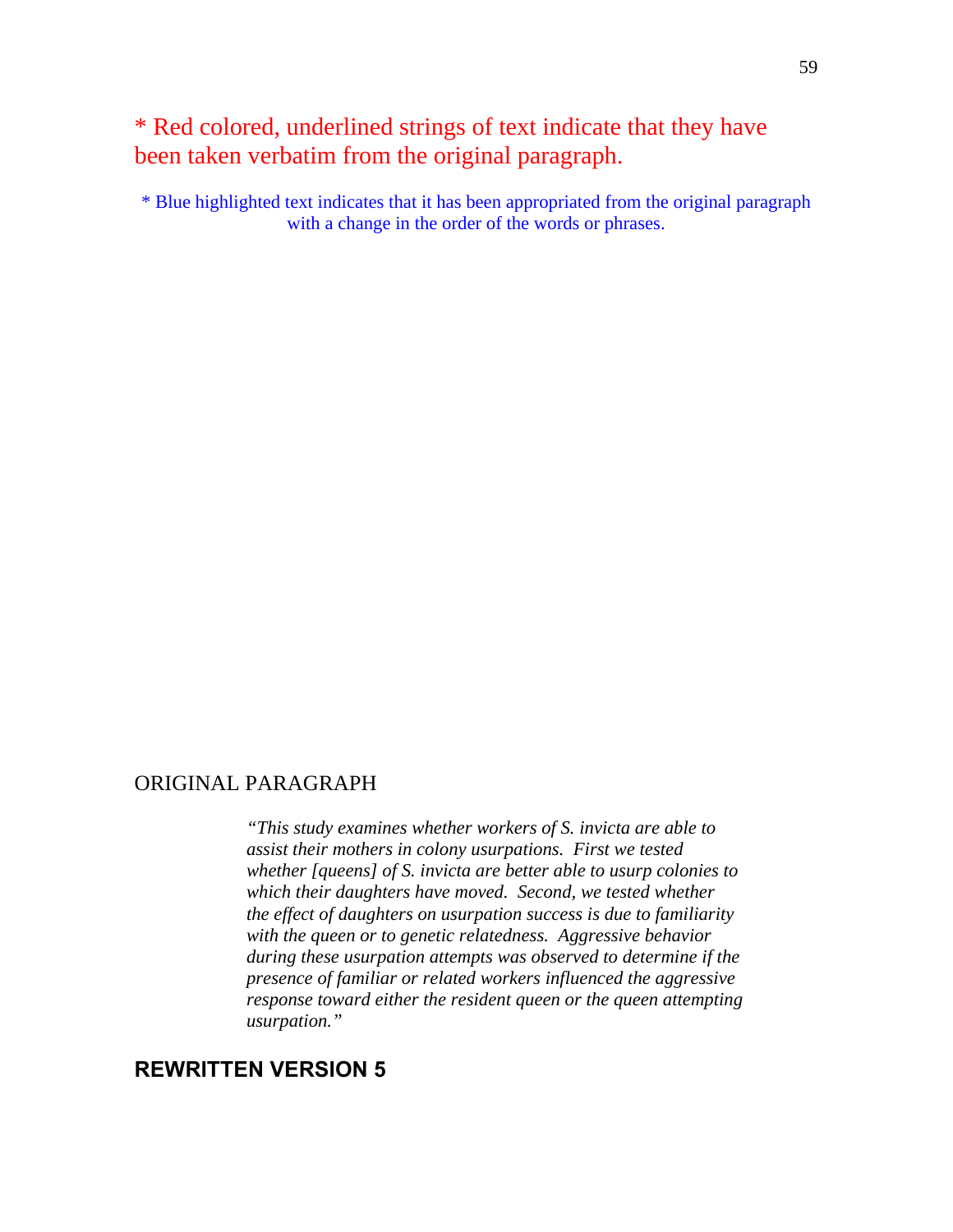An investigation was carried out to determine whether S. invicta mothers are helped by their worker offspring during colony usurpations. The study's focus of investigation was the question of whether colony take-over by S. invicta queens is more effective when their daughters first invade the colonies. One hypothesis concerned the extent to which daughters' familiarity with the queen, or their genetic similarity to her, affects successful colony take-over. During attempts at taking over another colony, behavioral observations were made of usurping workers that were either familiar or genetically related to the queens to see if these variables were related to aggressive behavior toward the resident or the invading queen.

### **Please indicate whether the above paragraph is:**

- 1. Properly paraphrased.
- 2. Definitely plagiarized.
- 3. Cannot determine.

**FEEDBACK:** Although some of the terms from the original paragraph have been retained in the rewritten version, the current paraphrased version has been sufficiently modified from the original and is, therefore, classified as having been correctly paraphrased.

"This study examines whether workers of S. invicta are able to assist their mothers in colony usurpations. First we tested whether [queens] of S. invicta are better able to usurp colonies to which their daughters have moved. Second, we tested whether the effect of daughters on usurpation success is due to familiarity with the queen or to genetic relatedness. Aggressive behavior during these usurpation attempts was observed to determine if the presence of familiar or related workers influenced the aggressive response toward either the resident queen or the queen attempting usurpation."

# **ORIGINAL VERSION PLAGIARIZED VERSION**

An investigation was carried out to determine whether S. invicta mothers are helped by their worker offspring during colony usurpations. The study's focus of investigation was the question of whether colony take-over by S. invicta queens is more effective when their daughters first invade the colonies. One hypothesis concerned the extent to which daughters' familiarity with the queen, or their genetic similarity to her, affects successful colony take-over. During attempts at taking over another colony, behavioral observations were made of usurping workers that were either familiar or genetically related to the queens to see if these variables were related to aggressive behavior toward the resident or the invading queen.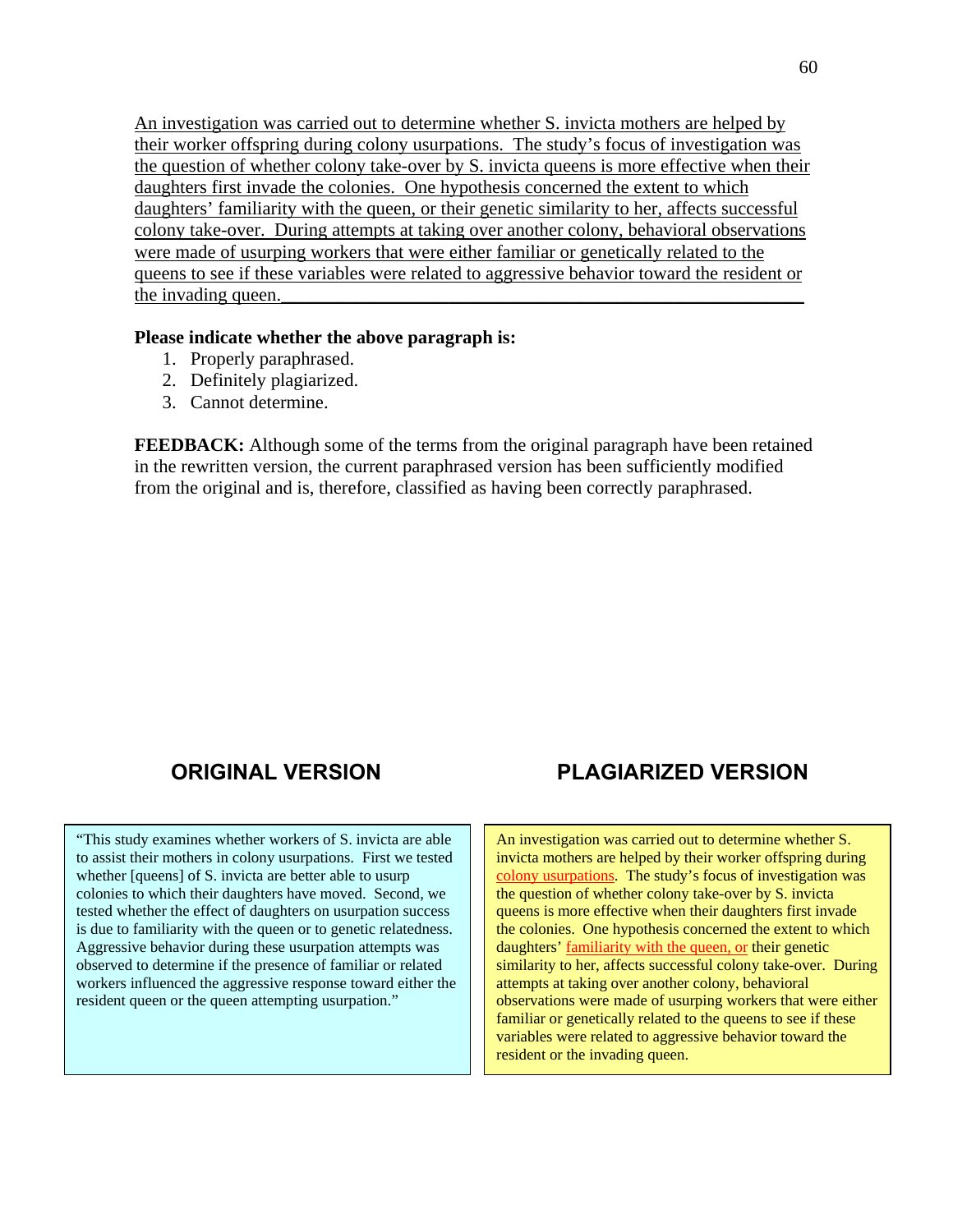# \* Red colored, underlined strings of text indicate that they have been taken verbatim from the original paragraph.

\* Blue highlighted text indicates that it has been appropriated from the original paragraph with a change in the order of the words or phrases.

# ORIGINAL PARAGRAPH

*"This study examines whether workers of S. invicta are able to assist their mothers in colony usurpations. First we tested whether [queens] of S. invicta are better able to usurp colonies to which their daughters have moved. Second, we tested whether the effect of daughters on usurpation success is due to familiarity with the queen or to genetic relatedness. Aggressive behavior during these usurpation attempts was observed to determine if the presence of familiar or related workers influenced the aggressive response toward either the resident queen or the queen attempting usurpation."* 

# **REWRITTEN VERSION 6**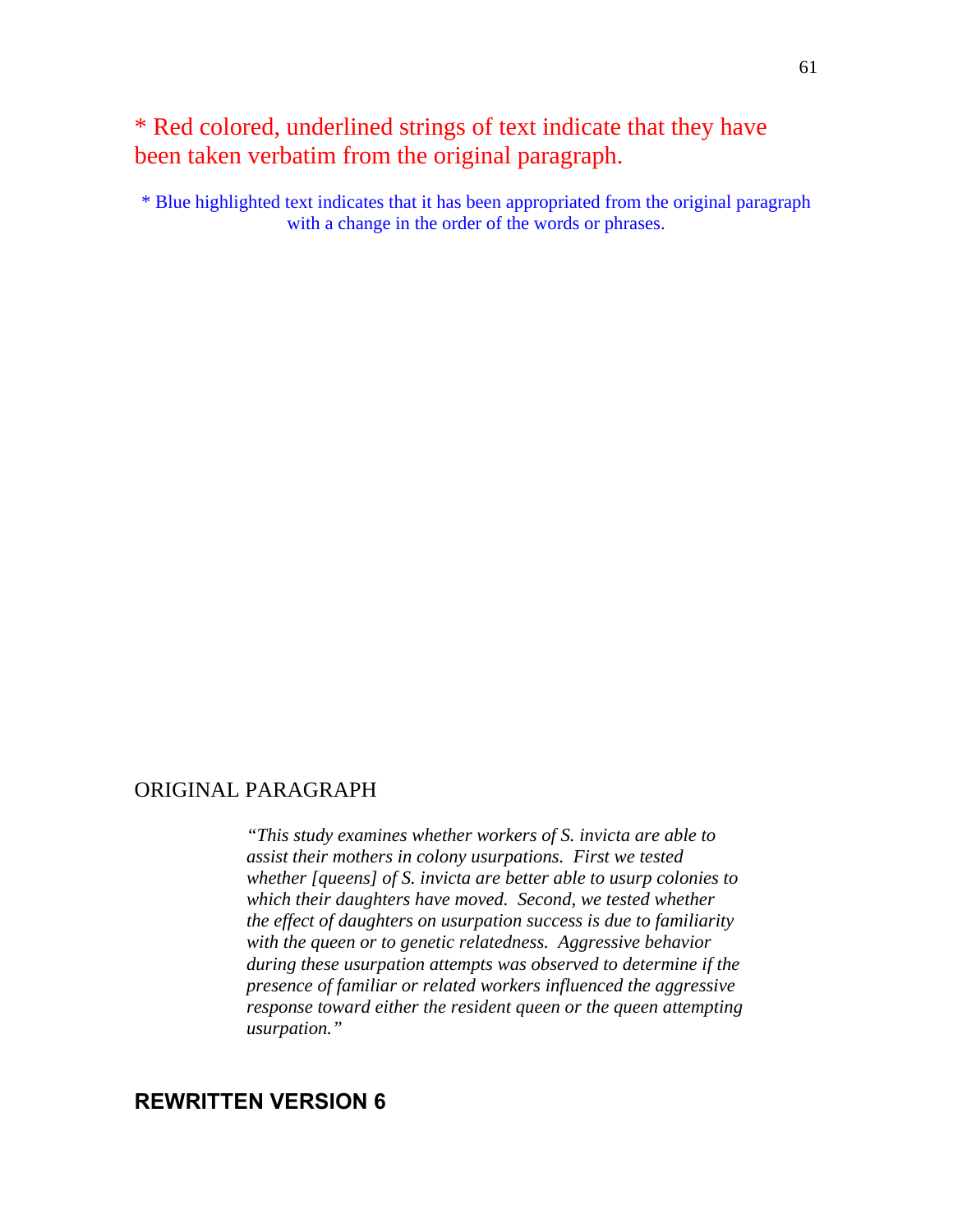Balas and Adams carried out an investigation to determine whether S. invicta mothers are helped by their worker offspring during colony take-overs. These authors asked whether colony take-over by S. invicta queens is more effective when their daughters first invade the colonies. A second hypothesis concerned the extent to which daughters' familiarity with the queen, or their genetic similarity to her, affects successful colony take-over. During these occupation attempts, aggressive behavior of usurping workers that were either familiar or genetically related was observed to see if these variables mediated aggressive behavior toward the invading or the resident queen.

 $\_$  , and the set of the set of the set of the set of the set of the set of the set of the set of the set of the set of the set of the set of the set of the set of the set of the set of the set of the set of the set of th

## **Please indicate whether the above paragraph is:**

- 1. Properly paraphrased.
- 2. Definitely plagiarized.
- 3. Cannot determine.

**FEEDBACK:** If you selected "properly paraphrased", you are correct. Although as in the earlier example (No. 5) the structure of the paragraph (i.e., order of the sentences) has been preserved, the present rewritten paragraph represents a thoroughly modified version of the original. The reader is reminded, however, that in some disciplines, particularly within the humanities, a proper paraphrase entails a change in the overall structure of the paragraph as well as a change in the wording. Given, that scientific writing is sometimes multidisciplinary in scope, authors should make every effort to be thoroughly acquainted with the rules of scholarship encompassing the readership of their work.

"This study examines whether workers of S. invicta are able to assist their mothers in colony usurpations. First we tested whether [queens] of S. invicta are better able to usurp colonies to which their daughters have moved. Second, we tested whether the effect of daughters on usurpation success is due to familiarity with the queen or to genetic relatedness. Aggressive behavior during these usurpation attempts was observed to determine if the presence of familiar or related workers influenced the aggressive response toward either the resident queen or the queen attempting usurpation."

# **ORIGINAL VERSION PLAGIARIZED VERSION**

Balas and Adams carried out an investigation to determine whether S. invicta mothers are helped by their worker offspring during colony take-overs. These authors asked whether colony take-over by S. invicta queens is more effective when their daughters first invade the colonies. A second hypothesis concerned the extent to which daughters' familiarity with the queen, or their genetic similarity to her, affects successful colony take-over. During these occupation attempts, aggressive behavior of usurping workers that were either familiar or genetically related was observed to see if these variables mediated aggressive behavior toward the invading or the resident queen.